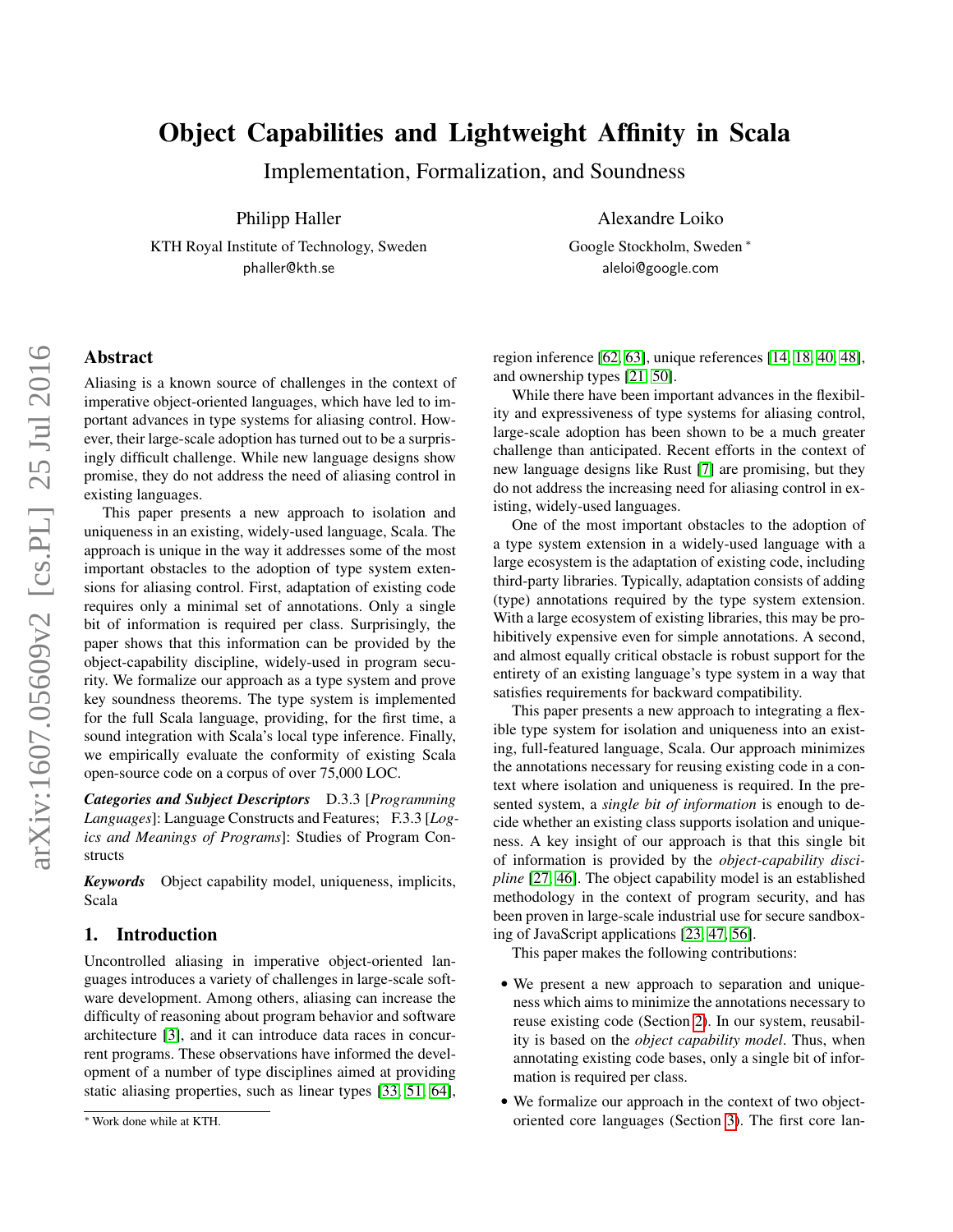guage formalizes a type-based notion of object capabilities. The second core language additionally provides external uniqueness via flow-insensitive permissions.

- We provide complete soundness proofs, formally establishing heap separation and uniqueness invariants for our two core languages (Section [4\)](#page-12-0). We have also mechanized the operational semantics and type system of the first core language in Coq (Section [B\)](#page-32-0).
- We implement our approach for the full Scala language as a compiler plugin (Section [5\)](#page-14-0). To our knowledge, our implementation of (external) uniqueness is the first to integrate soundly with local type inference in Scala. Moreover, the implementation leverages a unique combination of previous proposals for (a) implicit parameters [\[24,](#page-18-12) [25\]](#page-18-13), and (b) closures with capture control [\[31,](#page-18-14) [45\]](#page-18-15).
- We empirically evaluate the conformity of existing Scala classes to the object capability model on a corpus of over 75,000 LOC of popular open-source projects (Section [6\)](#page-15-0). Results show that between 21% and 79% of the classes of a project adhere to a strict object capability discipline.

In the following we discuss the most closely related work, and defer a discussion of other related work to Section [7.](#page-16-0) In Section [8](#page-17-6) we conclude.

*Selected Related Work.* Most closely related to our system are approaches based on permissions or capabilities. Of particular relevance are Haller and Odersky's capabilities for uniqueness [\[38\]](#page-18-16) in Scala ("Cap4S"). While their work shares our high-level goal of lightweight unique references in Scala, the two approaches are significantly different, with important consequences concerning soundness, robustness, and compatibility. First, Cap4S is based on flowsensitive capabilities which are modeled using Scala's annotations, similar to the use of extended type annotations in Java 8 for pluggable type systems [\[29\]](#page-18-17). However, the interaction between Scala's local type inference [\[53\]](#page-18-18) and annotation propagation has been shown to be a source of unsoundness and implementation complexities for such pluggable type systems [\[58\]](#page-18-19); these challenges are exacerbated in flow-sensitive type systems. In contrast, LACASA models capabilities using Scala's implicits [\[24\]](#page-18-12), an intrinsic part of type inference in Scala. In addition, foundations of implicits have been studied [\[25\]](#page-18-13), whereas Scala's annotations remain poorly understood. Second, LACASA fundamentally simplifies type checking: as long as a class conforms to the objectcapability model, LACASA's constructs enable isolation and uniqueness for instances of the class. This has two important consequences: (a) a minimal set of additional annotations (a single bit of information per class) enables reusing existing code, and (b) type checking reusable class declarations is simple and well-understood, following the object-capability discipline, which we adapt for Scala.

```
class ActorA extends Actor[Any] {
  override def receive(msg: Any): Unit = msg match {
    case s: Start =>
      val newMsg = new Message
      newMsg.arr = Array(1, 2, 3, 4)
      s.next.send(newMsg)
      newMsg.array(2) = 33// ...
    case other \Rightarrow // ...
  }
}
class ActorB extends Actor[Message] {
  override def receive(msg: Message): Unit = {
    println(msg.arr.mkString(","))
  }
}
class Message {
  var arr: Array[Int] =def leak(): Unit = {
    SomeObject.fld = arr
  }
}
object SomeObject {
  var fld: Array[Int] =}
class Start {
  var next: ActorRef[Message] = _
}
```
<span id="page-1-1"></span>Figure 1. Two communicating actors in Scala.

# <span id="page-1-0"></span>2. A Brief Overview of LACASA

We proceed with an informal overview of LACASA: its programming model in Scala, and its type system.

*A First Example.* Consider the case of asynchronous communication between two concurrent processes. This style of concurrency is well-supported by the actor model [\[2,](#page-17-7) [39\]](#page-18-20) for which multiple implementations exist for Scala [\[36,](#page-18-21) [37,](#page-18-22) [42\]](#page-18-23). Figure [1](#page-1-1) shows the definition of two actor classes.<sup>[1](#page-1-2)</sup> The behavior of each actor is implemented by overriding the receive method inherited from superclass Actor. The receive method is invoked by the actor runtime system whenever an actor is ready to process an incoming message. In the example, whenever ActorA has received an instance of class Start, it creates an instance of class Message, initializes the instance with an integer array, and sends the instance to the next actor.

Note that field next of class Start has type ActorRef[Message] (line 27) instead of Actor[Message]. An ActorRef serves as an immutable and serializable handle to an actor. The public interface of ActorRef is minimal; its only purpose is to provide methods for asynchronously sending messages to the ActorRef's underlying actor (an instance of a subclass of Actor). The purpose of ActorRef as a type separate from Actor is to

<span id="page-1-2"></span><sup>&</sup>lt;sup>1</sup> In favor of clarity of explanation, Figure [1](#page-1-1) shows hypothetical Scala code which requires slight changes for compilation with the Akka [\[42\]](#page-18-23) library.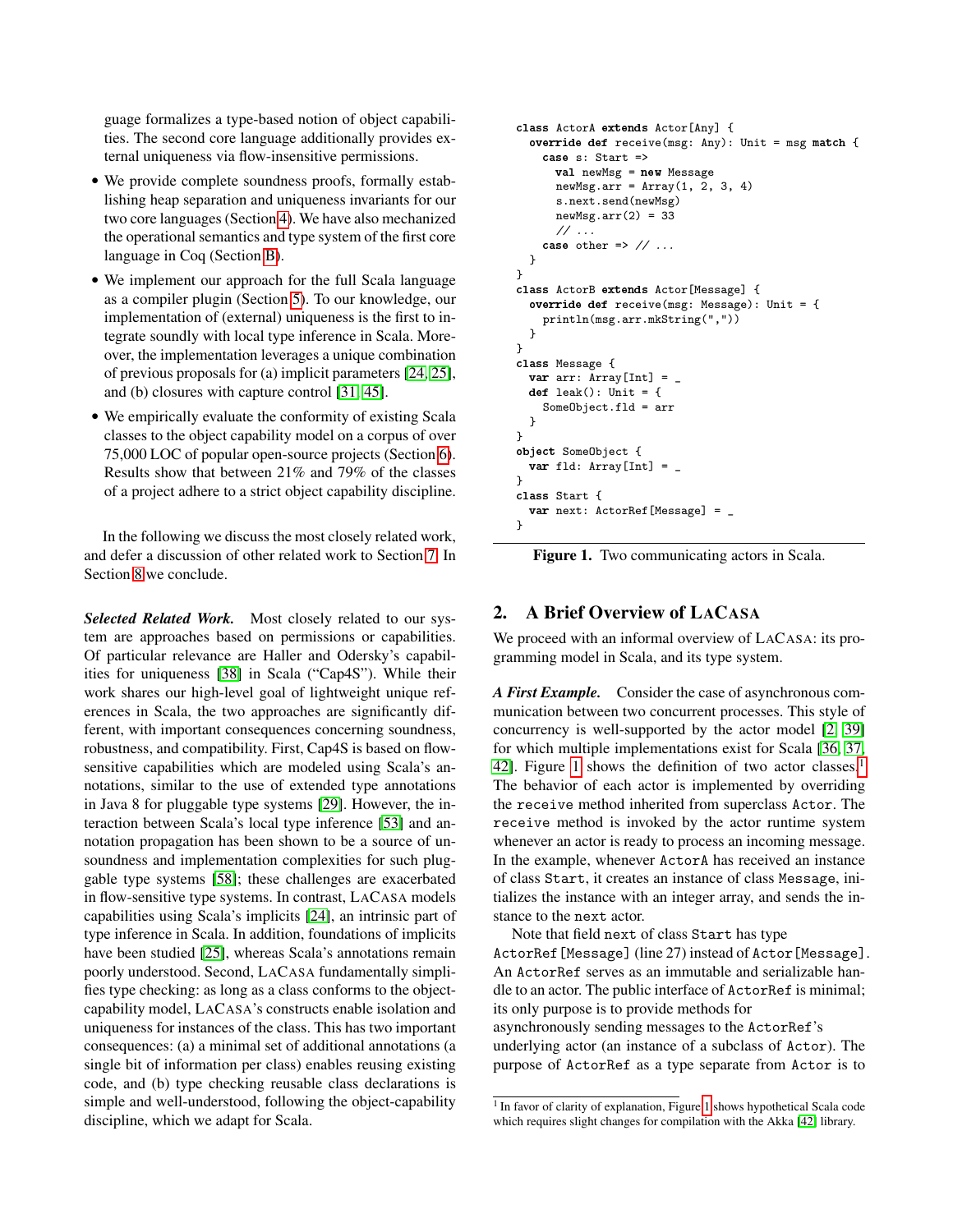```
class ActorA extends Actor[Any] {
  override def receive(box: Box[Any])
      (implicit acc: CanAccess { type C = box.C }) {
    box.open({
      case s: Start =>
        mkBox[Message] { packed =>
          val access = packed.access
          packed.box.open({ msg =>
            msg.array = Array(1, 2, 3, 4)}) (access)
          s.next.send(packed.box)({
             \prime\prime\ldots) (access)
        }
      case other => \frac{1}{1}...
    \} (acc)
  }
}
class ActorB extends Actor[Message] {
  override def receive(box: Box[Message])
      (implicit acc: CanAccess { type C = box.C }) {
    box.open({\{ msg =\}}println(msg.arr.mkString(","))
    \} (acc)
  }
}
```
<span id="page-2-1"></span>Figure 2. Two communicating actors in LACASA.

provide a fault handling model similar to Erlang  $[8]$ .<sup>[2](#page-2-0)</sup> In this model, a faulty actor may be *restarted* in a way where its underlying Actor instance is replaced with a new instance of the same class. Importantly, any ActorRef referring to the actor that is being restarted switches to using the new Actor instance in a way that is transparent to clients (which only depend on ActorRefs). This enables introducing fault-handling logic in a modular way (cf. Erlang's OTP library [\[32\]](#page-18-24)).

The shown program suffers from multiple safety hazards: first, within the leak method (line 19), the array of the current Message instance is stored in the global singleton object SomeObject (line 20); thus, subsequently, multiple actors could access the array through SomeObject concurrently. Second, after sending newMsg to ActorB (line 6), ActorA mutates the array contained in newMsg (line 7); this could lead to a data race, since ActorB may be accessing newMsg.arr at this point.

LACASA prevents the two safety hazards of the example using two complementary mechanisms: *object capabilities* and *affine access permissions*. Figure [2](#page-2-1) shows the same ex-ample written in LACASA.<sup>[3](#page-2-2)</sup> LACASA introduces two main changes to the Actor and ActorRef library classes:

```
package lacasa
abstract class Actor[T] {
  def receive(msg: Box[T])
        (implicit acc: CanAccess { type C = msg.C })
         : Unit
  final val self: ActionRef[T] = ......
}
abstract class ActorRef[T] {
  def send(msg: Box[T])
        (cont: NullarySpore[Unit] {
                 type Excluded = msg.C
               })
        (implicit acc: CanAccess { type C = msg.C })
         : Nothing
  ...
}
```
<span id="page-2-3"></span>Figure 3. LACASA's Actor and ActorRef classes.

- 1. Actors send and receive *boxes* of type Box[T], rather than direct object references. As explained in the following, LACASA's type system enforces strong encapsulation properties for boxes.
- 2. The type of the receive method is changed to additionally include an implicit permission parameter. (We explain implicit permissions in detail below.)

Due to these changes, LACASA provides its own versions of the Actor and ActorRef library classes; Figure [3](#page-2-3) shows the main declarations.[4](#page-2-4)

*Boxes.* A box of type Box[T] encapsulates a reference to an object of type T. However, this reference is only accessible using an open method: box.open $({x \Rightarrow ... \ });$ here, x is an alias of the encapsulated reference. For example, on line 22 ActorB opens the received box in order to print the array of the Message instance. Note that the use of open on lines 4–16 relies on Scala's syntax for *partial functions:* a block of case clauses

$$
\begin{array}{c}\n\{\n\text{case } pat_1 \implies e_1\n\end{array}
$$
\n
$$
\begin{array}{c}\n\text{case } pat_n \implies e_n\n\end{array}
$$
\n
$$
\text{case } pat_n \implies e_n
$$

creates a partial function with the same run-time semantics as the function

```
x \Rightarrow x match {
   case pat_1 \Rightarrow e_1...
   case pat_n => e_n}
```
In combination with LACASA's type system, boxes enforce constraints that directly prevent the first safety hazard in the previous example. Boxes may only encapsulate

<span id="page-2-0"></span><sup>2</sup> Scala's original actor implementation [\[37\]](#page-18-22) only provided an Actor type; the distinction between Actor and ActorRef was introduced with the adoption of Akka as Scala's standard actor implementation.

<span id="page-2-2"></span><sup>3</sup> This example is also included in the LACASA open-source project available at: <https://github.com/phaller/lacasa/>

<span id="page-2-4"></span><sup>&</sup>lt;sup>4</sup> In ongoing work we are developing adapter classes to conveniently integrate LACASA and the Akka actor library.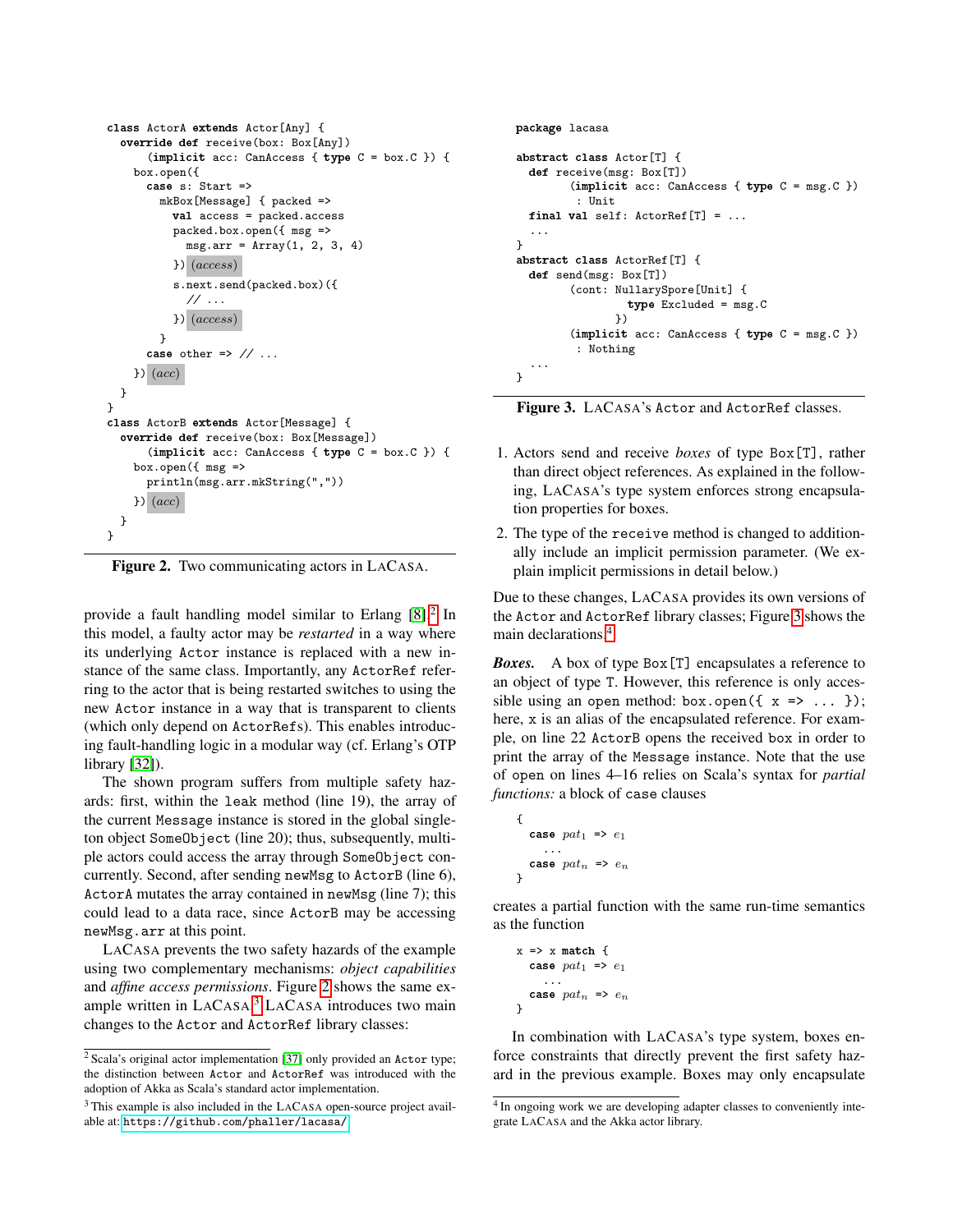instances whose classes follow the *object-capability discipline*. Roughly speaking, the object-capability discipline prevents an object obj from obtaining references that were not explicitly passed to obj via constructor or method calls; in particular, it is illegal for obj to access shared, global singleton objects like SomeObject. As a result, the problematic leak (line 20 in Figure [1\)](#page-1-1) causes a compilation error.

*Capture Control.* In general, the requirement of boxes to encapsulate object-capability safe classes is not sufficient to ensure isolation, as the following example illustrates:

```
// box: Box[Message]
var a: Array[Int] = null
box.open({ msg =>
  a = msg.arr
  SomeObject.fld = msg.arr
})(acc)
next.send(box)({
  a(2) = 33})(acc)
```
In this case, by capturing variable a in the body of open, and by making a an alias of the array in msg, it would be possible to access the array even after sending it (inside msg inside box) to next. To prevent such problematic leaks, the body of open is not allowed to capture *anything* (*i.e.,* it must not have free variables). Furthermore, the body of open is not allowed to access global singleton objects. Thus, both the access to a on line 4 and the access to SomeObject on line 5 cause compilation errors. Finally, the body of open may only create instances of object-capability safe classes to prevent indirect leaks such as on line 20 in Figure [1.](#page-1-1)

The second safety hazard illustrated in Figure [1,](#page-1-1) namely accessing a box that has been transferred, is prevented using a combination of boxes, capture control, and access permissions, which we discuss next.

*Access Permissions.* A box can only be accessed (*e.g.,* using open) at points in the program where its corresponding *access permission* is in scope. Box operations take an extra argument which is the permission required for accessing the corresponding box. For example, the open invocation on lines 22–24 in Figure [2](#page-2-1) takes the acc permission as an argument (highlighted) in addition to the closure. Note that acc is passed within a separate argument list. The main reason for using an additional *argument list* instead of just an additional *argument* is the use of implicits to reduce the syntactic overhead (see below).

The static types of access permissions are essential for alias tracking. Importantly, the static types ensure that an access permission is only compatible with a single Box[T] instance. For example, the acc parameter in line 3 has type CanAccess  $\{ type C = box.C \} where box is a param$ eter of type Box[Any]. Thus, the *type member* C of the permission's type is equal to the type member C of box.

In Scala, box.C is a *path-dependent type* [\[5,](#page-17-9) [6\]](#page-17-10); box.C is equivalent to the type box.type#C which selects type C from the *singleton type* box.type. The type box.type is only compatible with singleton types x.type where the type checker can prove that x and box are always aliases. (Thus, in a type box.type, box may not be re-assignable.) Access permissions in LACASA leverage this aliasing property of singleton types: since it is impossible to create a box b such that b.C is equal to the type member C of an existing box, it follows that an access permission is only compatible with at most one instance of Box[T].

The only way to create an access permission is by creating a box using an mkBox expression. For example, the mkBox expression on line 6 in Figure [2](#page-2-1) creates a box of type Box[Message] as well as an access permission. Besides a type argument, mkBox also receives a *closure* of the form  $\{$  packed  $\Rightarrow$  ...  $\}$ . The closure's packed parameter encapsulates both the box and the access permission, since both need to be available in the scope of the closure.

Certain operations *consume* access permissions, causing associated boxes to become unavailable. For example, the message send on line 11 consumes the access permission of packed.box to prevent concurrent accesses from the sender and the receiver. As a result, packed.box is no longer accessible in the continuation of send.

Note that permissions in LACASA are *flow-insensitive* by design. Therefore, the only way to change the set of available permissions is by entering scopes that prevent access to consumed permissions. In LACASA, this is realized using *continuation closures:* each operation that changes the set of available permissions also takes a closure that is the continuation of the current computation; the changed set of permissions is only visible in the continuation closure. Furthermore, by *discarding the call stack* following the execution of a continuation closure, LACASA enforces that scopes where consumed permissions are visible (and therefore "accessible") are never re-entered. The following LACASA operations discard the call stack: mkBox, send, swap (see below). In contrast, open does not discard the call stack, since it does not change the set of permissions.

In the example, the send operation takes a *continuation closure* (line 11–13) which prevents access to the permission of packed.box; furthermore, the call stack is discarded, making the code from line 14 unreachable.

*Implicit Permissions.* To make sure access permissions do not have to be explicitly threaded through the program, they are modeled using *implicits* [\[24,](#page-18-12) [25\]](#page-18-13). For example, consider the receive method in line 2–3. In addition to its regular box parameter, the method has an acc parameter which is marked as implicit. This means at invocation sites of receive the argument passed to the implicit parameter is *inferred* (or resolved) by the type checker. Importantly, implicit resolution fails if no typecompatible implicit value is in scope, or if multiple ambigu-ous type-compatible implicit values are in scope.<sup>[5](#page-3-0)</sup> The ben-

<span id="page-3-0"></span><sup>5</sup> See the Scala language specification [\[54\]](#page-18-25) for details of implicit resolution.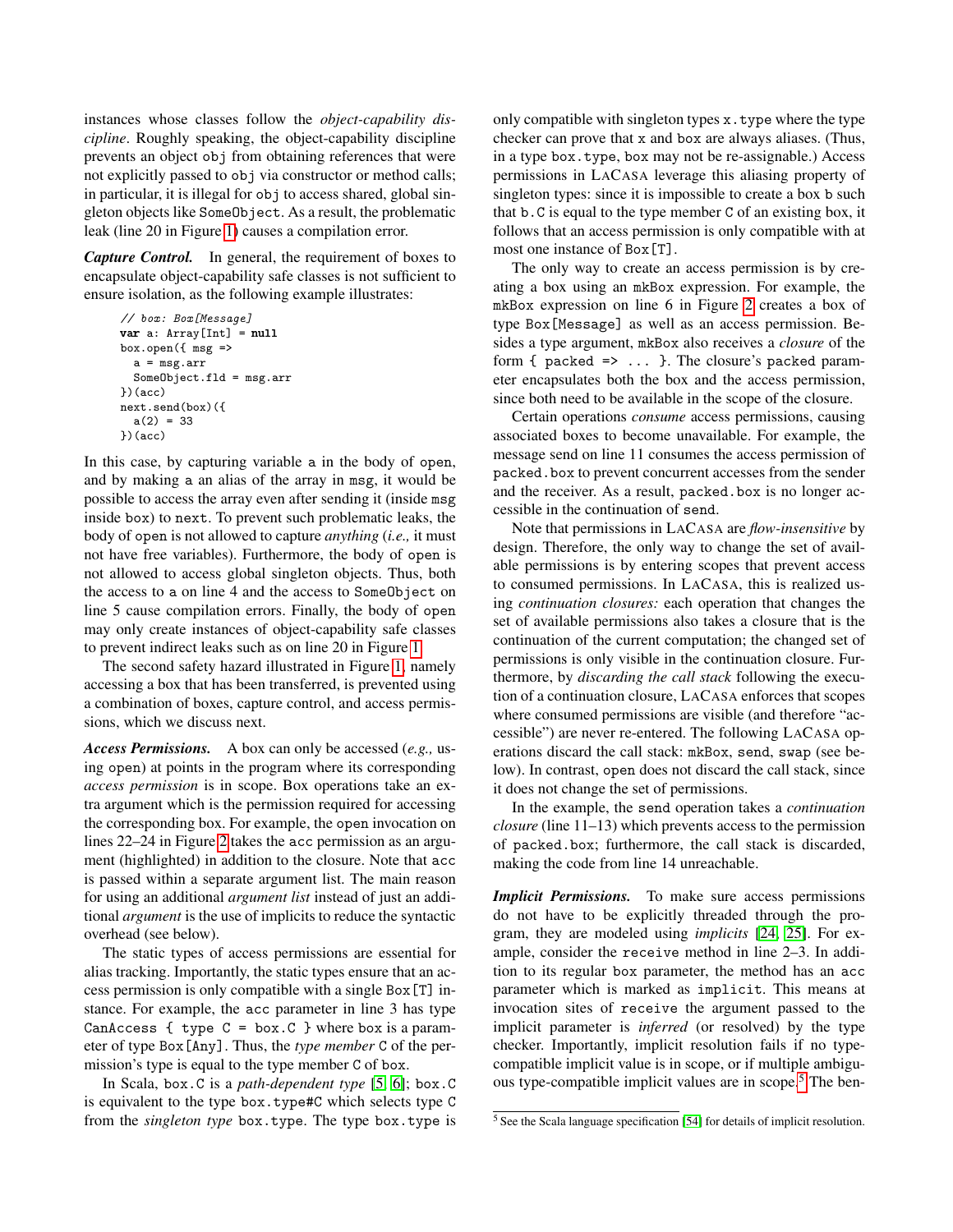```
class ActorA(next: ActorRef[C])
    extends Actor[Container] {
 def receive(msg: Box[Container])
      (implicit acc: CanAccess { type C = msg.C }) {
    mkBox[C] { packed =>
      // ...
      msg.sum(-part1)(...part1 = , b)spore { pack =>
          implicit val acc = pack.access
          pack.box.open({ part1Obj =>
            println(part1Obj.arr.mkString(","))
            part10bj.array(0) = 1000})(acc)
          next.send(pack.box)({
            // ...
          })(acc)
       }
     )
    }
 }
}
class Container {
 var part1: Box[C] =var part2: Box[C] =}
class C {
 var arr: Array[Int] = _
}
```
<span id="page-4-1"></span>Figure 4. An actor accessing a unique field via swap.

efit of marking acc as implicit is that within the body of receive, acc does not have to be passed explicitly to methods requiring access permissions, including LACASA expressions like open. Figure [2](#page-2-1) makes all uses of implicits explicit (shaded). This explicit style also requires making parameter lists explicit; for example, consider lines 22– 24: box.open $({x \Rightarrow ... \ })(acc)$ . In contrast, passing the access permission acc implicitly enables the more lightweight Scala syntax box open  $\{x \Rightarrow ... \}$ .

*Stack Locality.* It is important to note that the above safety measures with respect to object capabilities, capture control, and access permissions could be circumvented by creating heap aliases of boxes and permissions. Therefore, boxes and permissions are confined to the stack by default. This means, without additional annotations they cannot be stored in fields of heap objects or passed as arguments to constructors.

*Unique Fields.* Strict stack confinement of boxes would be too restrictive in practice. For example, an actor might have to store a box in the heap to maintain access across several invocations of its message handler while enabling a subsequent ownership transfer. To support such patterns LA-CASA enables actors and boxes to have *unique fields* which store boxes. Access is restricted to maintain *external uniqueness* [\[18\]](#page-17-2) of unique fields (see Section [3](#page-4-0) for a formalization of the uniqueness and aliasing guarantees of unique fields).

Figure [4](#page-4-1) shows an actor receiving a box of type Box[Container] where class Container declares two unique fields, part1 and part2 (line 23–24). In LACASA, these fields, which are identified as unique fields through their box types, have to be accessed using a swap expression. swap "removes" the box of a unique field and replaces it with another box. For example, in line 7, swap extracts the part1 field of the msg box and replaces it with some other box b. The extracted box is accessible via the pack parameter of the subsequent "spore."

# <span id="page-4-0"></span>3. Formalization

In this section we formalize the main concepts of LA-CASA in the context of typed object-oriented core languages. Our approach, however, extends to the whole of Scala (see Section [5\)](#page-14-0).

Our technical development proceeds in two steps. In the first step, we formalize simple object capabilities. In combination with LACASA's boxes and its open construct object capabilities enforce an essential heap separation invariant (Section [3.2\)](#page-8-0).

In the second step, we extend our first core language with lightweight affinity based on flow-insensitive permissions. The extended core language combines permissions and continuation terms to enable expressing (external) uniqueness, ownership transfer, and unique fields.

Soundness, isolation, and uniqueness invariants are established based on small-step operational semantics and syntaxdirected type rules.

#### 3.1 Object Capabilities

This section introduces  $\text{CORELACASA}^1$  (CLC<sup>1</sup>), a typed, object-oriented core language with object capabilities.

**Syntax** Figure [5](#page-5-0) and Figure [6](#page-5-1) show the syntax of  $CLC<sup>1</sup>$ . A program consists of a sequence of class definitions,  $cd$ , a sequence of global variable declarations, vd, and a "main" term t. Global variables model top-level, stateful singleton objects of our realization in Scala (see Section [5\)](#page-14-0). A class  $C$  has exactly one superclass  $D$  and a (possibly empty) sequence of fields, *vd*, and methods, md. The superclass may be AnyRef, the superclass of all classes. To simplify the presentation, methods have exactly one parameter  $x$ ; their body is a term  $t$ . There are three kinds of types: class types C, box types  $Box[C]$ , and the Null type. Null is a subtype of all class types; it is used to assign a type to null.

In order to simplify the presentation of the operational semantics, programs are written in *A-normal form* [\[34\]](#page-18-26) (ANF) which requires all subexpressions to be named. We enforce ANF by introducing two separate syntactic categories for *terms* and *expressions*, shown in Figure [6.](#page-5-1) Terms are either variables or let bindings. Let bindings introduce names for intermediate results. Most expressions are standard, except that the usual object-based expressions, namely field selections, field assignments, and method invocations, have only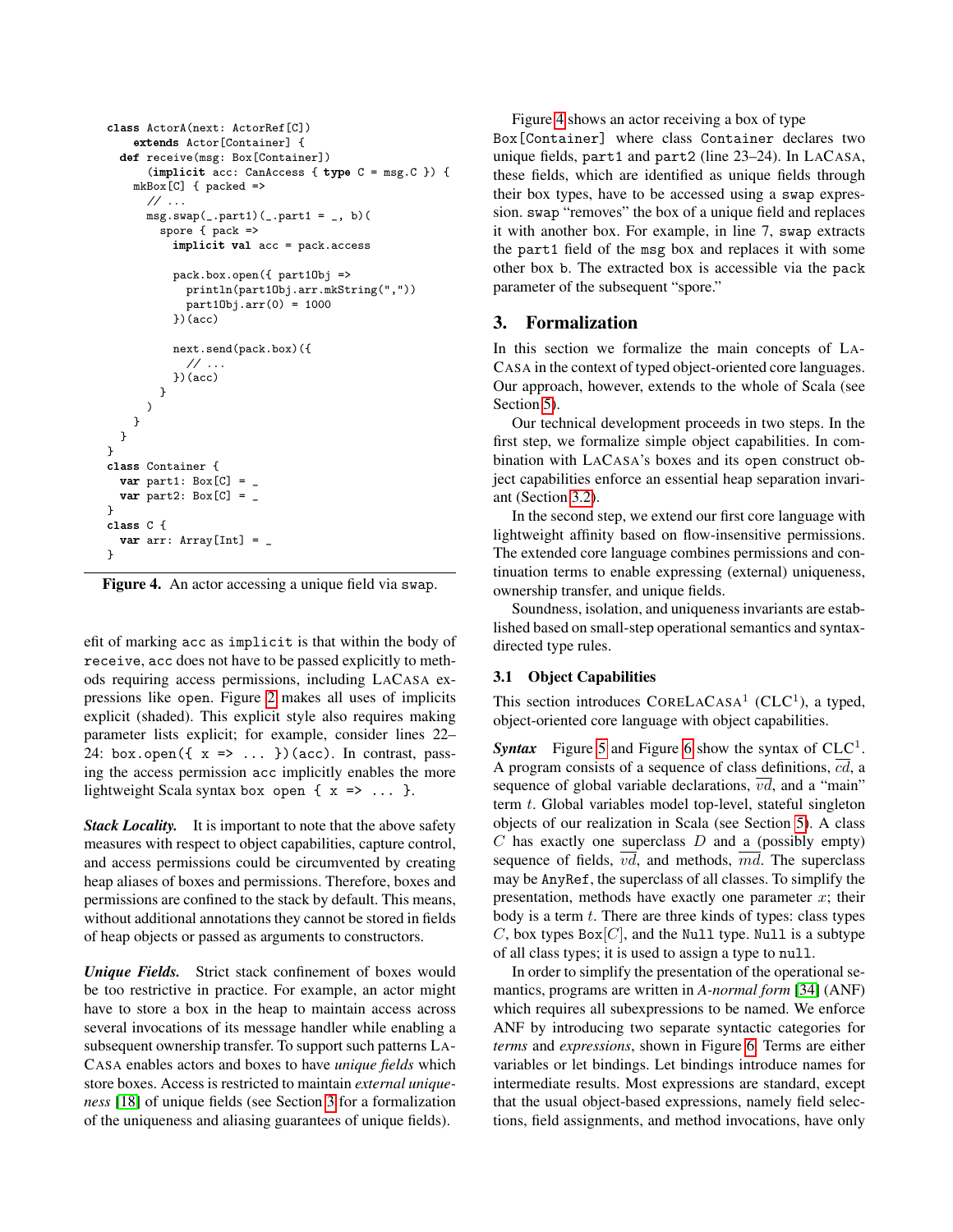| $p ::= cd \, vd \, t$                               | program    |
|-----------------------------------------------------|------------|
| $cd ::=$ class C extends $D \{vd\text{ }md\}$ class |            |
| $vd ::= \text{var } f : C$                          | variable   |
| $md ::= \text{def } m(x : \sigma) : \tau = t$       | method     |
| $\sigma, \tau ::=$                                  | type       |
| C, D                                                | class type |
| Box[C]                                              | box type   |
| Null                                                | null type  |
|                                                     |            |

<span id="page-5-0"></span>Figure 5. CLC<sup>1</sup> syntax. C, D range over class names,  $f$ ,  $m, x$  range over term names.

| terms<br>variable<br>let binding |
|----------------------------------|
| expressions                      |
| null reference                   |
| variable                         |
| selection                        |
| assignment                       |
| instance creation                |
| invocation                       |
| box creation                     |
| open box                         |
|                                  |

<span id="page-5-1"></span>Figure 6.  $CLC<sup>1</sup>$  terms and expressions.

variables as trivial subexpressions. The instance creation expression (new) does not take arguments: all fields of newlycreated objects are initialized to null.

Two kinds of expressions are unique to our core language:  $box[C]$  creates a box containing a new instance of class C. The expression box $[C]$  has type Box $[C]$ . The expression x open  $\{y \Rightarrow t\}$  provides temporary access to box x.

#### 3.1.1 Dynamic Semantics

We formalize the dynamic semantics as a small-step operational semantics based on two reduction relations,  $H, F \longrightarrow$  $H', F'$ , and  $H, FS \rightarrow H', FS'$ . The first relation reduces single (stack) frames  $F$  in heap  $H$ , whereas the second relation reduces entire frame stacks  $FS$  in heap  $H$ .

A heap H maps references  $o \in dom(H)$  to run-time objects  $\langle C, FM \rangle$  where C is a class type and FM is a field map that maps field names to values in  $dom(H) \cup \{null\}.$  $FS$  is a sequence of stack frames  $F$ ; we use the notation  $FS = F \circ FS'$  to indicate that in stack FS frame F is the top-most frame which is followed by frame stack  $FS'$ .

A single frame  $F = \langle L, t \rangle^l$  consists of a variable environment  $L = env(F)$ , a term t, and an annotation l. The variable environment  $L$  maps variable names  $x$  to values  $v \in dom(H) \cup \{null\} \cup \{b(o) \mid o \in dom(H)\}$ . A value  $b(o)$  is a *box reference* created using  $CLC^1$ 's box $[C]$  expression. A box reference  $b(o)$  prevents accessing the members

$$
H, \langle L, \text{let } x = \text{null in } t \rangle^l
$$
  

$$
\longrightarrow H, \langle L[x \mapsto \text{null}], t \rangle^l
$$
 (E-NULL)

$$
H, \langle L, \text{let } x = y \text{ in } t \rangle^{l}
$$
  

$$
\longrightarrow H, \langle L[x \mapsto L(y)], t \rangle^{l}
$$
 (E-VAR)

$$
H(L(y)) = \langle C, FM \rangle \qquad f \in dom(FM)
$$
  
\n
$$
H, \langle L, \text{let } x = y. f \text{ in } t \rangle^{l}
$$
  
\n
$$
\rightarrow H, \langle L[x \mapsto FM(f)], t \rangle^{l}
$$
  
\n
$$
L(y) = o \qquad H(o) = \langle C, FM \rangle
$$
  
\n
$$
H' = H[o \mapsto \langle C, FM[f \mapsto L(z)] \rangle] \qquad (E\text{-ASSIGN})
$$
  
\n
$$
H, \langle L, \text{let } x = y. f = z \text{ in } t \rangle^{l}
$$
  
\n
$$
o \notin dom(H) \qquad fields(C) = \overline{f}
$$
  
\n
$$
H' = H[o \mapsto \langle C, \overline{f} \mapsto \text{null} \rangle] \qquad (E\text{-NEW})
$$
  
\n
$$
H, \langle L, \text{let } x = \text{new } C \text{ in } t \rangle^{l}
$$
  
\n
$$
o \notin dom(H) \qquad fields(C) = \overline{f}
$$
  
\n
$$
H', \langle L[x \mapsto o], t \rangle^{l}
$$
  
\n
$$
o \notin dom(H) \qquad fields(C) = \overline{f}
$$
  
\n
$$
H' = H[o \mapsto \langle C, \overline{f} \mapsto \text{null} \rangle] \qquad (E\text{-Box})
$$
  
\n
$$
H, \langle L, \text{let } x = \text{box}[C] \text{ in } t \rangle^{l}
$$
  
\n
$$
\longrightarrow H', \langle L[x \mapsto b(o)], t \rangle^{l}
$$
  
\n
$$
\longrightarrow H', \langle L[x \mapsto b(o)], t \rangle^{l}
$$

<span id="page-5-2"></span>Figure 7.  $CLC<sup>1</sup>$  frame transition rules.

of o using regular selection, assignment, and invocation expressions; instead, accessing  $o$ 's members requires the use of an open expression to temporarily "borrow" the encapsulated reference. As is common,  $L' = L[x \mapsto v]$  denotes the updated mapping where  $L'(y) = L(y)$  if  $y \neq x$  and  $L'(y) = v$  if  $y = x$ . A frame annotation l is either empty (or non-existant), expressed as  $l = \epsilon$ , or equal to a variable name  $x$ . In the latter case,  $x$  is the name of a variable in the next frame which is to be assigned the return value of the current frame.

As is common [\[41\]](#page-18-27),  $fields(C)$  denotes the fields of class C, and  $mbody(C, f) = x \rightarrow t$  denotes the body of a method def  $m(x : \sigma) : \tau = t$ .

Reduction of a program  $p = cd$  *vd t* begins in an initial environment  $H_0, F_0 \circ \epsilon$  such that

 $H_0 = \{o_g \mapsto \langle C_g, FM_g \rangle\}$  (initial heap),  $F_0 = \langle L_0, t \rangle^{\epsilon}$ (initial frame),  $L_0 = \{$ global  $\mapsto o_q\}$ ,  $FM_q = \{x \mapsto$ null | var  $x : C \in \overline{vd}$ }, and  $o_q$  a fresh object identifier;  $C_q$  is a synthetic class defined as:

class  $C_q$  extends AnyRef  $\{\overline{vd}\}$ . Thus, a global variable var  $x : C$  is accessed using global.x; we treat global as a reserved variable name.

*Single Frame Reduction.* Figure [7](#page-5-2) shows single frame transition rules. Thanks to the fact that terms are in ANF in our core language, the reduced term is a let binding in each case. This means reduction results can be stored immediately in the variable environment, avoiding the intro-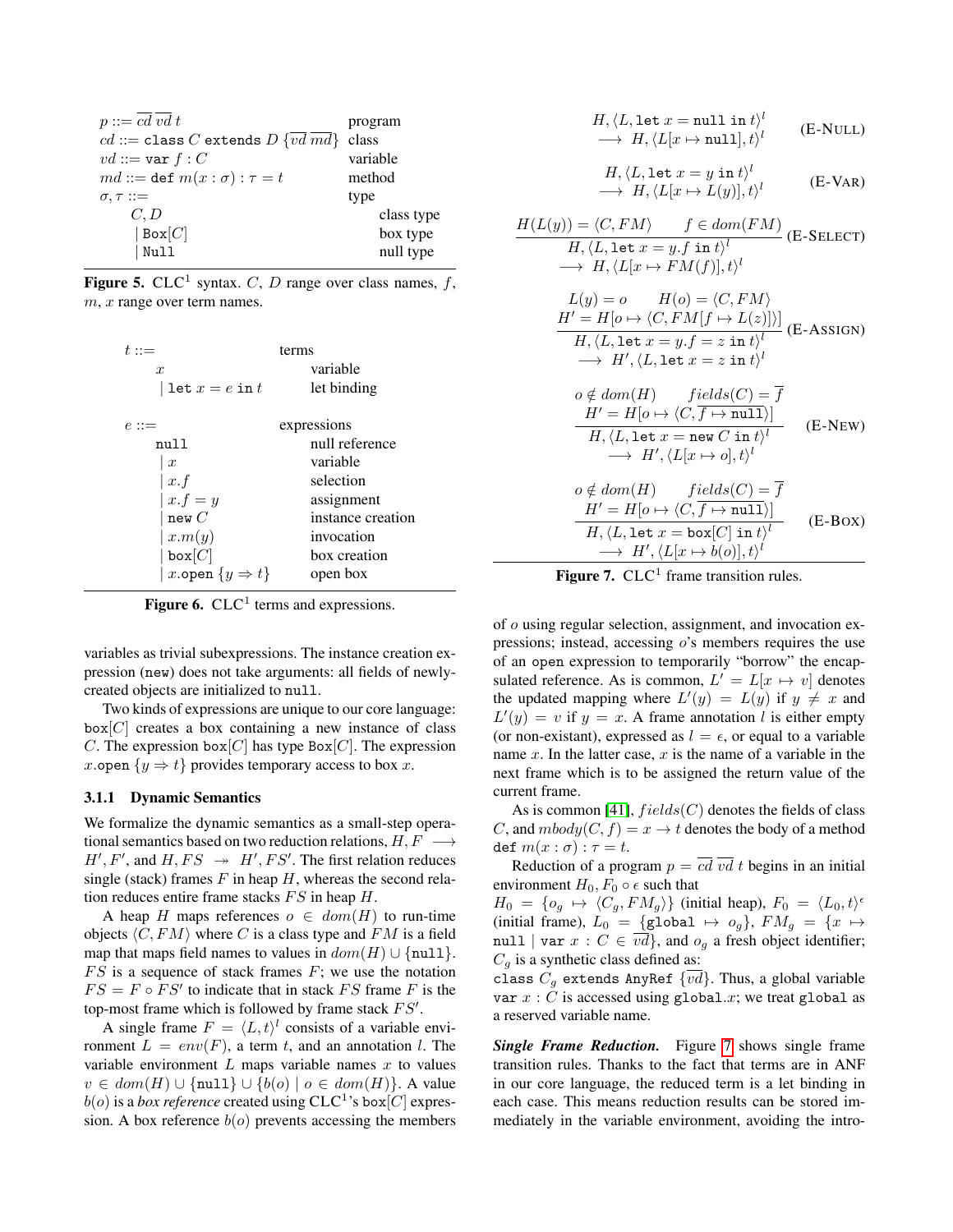$$
H(L(y)) = \langle C, FM \rangle
$$
  
\n
$$
mbody(C, m) = x \to t'
$$
  
\n
$$
L' = L_0[\text{this} \to L(y), x \to L(z)]
$$
  
\n
$$
\overline{H}, \langle L, \text{let } x = y.m(z) \text{ in } t \rangle^l \circ FS
$$
  
\n
$$
\to H, \langle L', t' \rangle^x \circ \langle L, t \rangle^l \circ FS
$$
  
\n
$$
H, \langle L, x \rangle^y \circ \langle L', t' \rangle^l \circ FS
$$
  
\n
$$
\to H, \langle L'(y) \to L(x)], t' \rangle^l \circ FS
$$
  
\n
$$
\to H, \langle L', x \rangle^e \circ \langle L', t' \rangle^l \circ FS
$$
  
\n
$$
\to H, \langle L', t' \rangle^l \circ FS
$$
  
\n
$$
\to H, \langle L', t' \rangle^l \circ FS
$$
  
\n
$$
\xrightarrow{L(y) = b(o)} L' = [z \to o]
$$
  
\n
$$
\overline{H}, \langle L, \text{let } x = y.\text{open } \{z \Rightarrow t'\} \text{ in } t \rangle^l \circ FS
$$
  
\n
$$
\to H, \langle L', t' \rangle^e \circ \langle L[x \mapsto L(y)], t \rangle^l \circ FS
$$

<span id="page-6-0"></span>Figure 8.  $CLC<sup>1</sup>$  frame stack transition rules.

duction of locations or references in the core language syntax. Rule E-BOX is analogous to rule E-NEW, except that variable x is bound to a box reference  $b(o)$ . As a result, fields of the encapsulated object  $o$  are not accessible using regular field selection and assignment, since rules E-SELECT and E-ASSIGN would not be applicable. Apart from E-BOX the transition rules are similar to previous stackbased formalizations of class-based core languages with objects [\[11,](#page-17-11) [12,](#page-17-12) [55\]](#page-18-28).

*Frame Stack Reduction.* Figure [8](#page-6-0) shows the frame stack transition rules. Rule E-INVOKE creates a new frame, annotated with  $x$ , that evaluates the body of the called method. Rule E-RETURN1 uses the annotation  $y$  of the top-most frame to return the value of  $x$  to its caller's frame. Rule E-RETURN2 enables returning from an  $\epsilon$ -annotated frame. Rule E-OPEN creates such an  $\epsilon$ -annotated frame. In the new frame, the object encapsulated by box  $y$  is accessible under alias z. In contrast to E-INVOKE, the new frame does not include the global environment  $L_0$ ; instead, z is the only variable in the (domain of the) new environment.

### 3.1.2 Static Semantics

*Type Assignment.* A judgement of the form  $\Gamma$ ;  $a \vdash t : \sigma$ assigns type  $\sigma$  to term t in type environment  $\Gamma$  under effect a. When assigning a type to the top-level term of a program the effect  $a$  is  $\epsilon$  which is the unrestricted effect. In contrast, the body of an open expression must be well-typed under effect ocap which requires instantiated classes to be ocap.

*Well-Formed Programs.* Figure [9](#page-6-1) shows the rules for wellformed programs. (We write . . . to omit unimportant parts of a program.) A program is well-formed if all its class definitions are well-formed and its top-level term is well-typed in type environment  $\Gamma_0 = \{$ global :  $C_g\}$  (WF-PROGRAM); class  $C_g$  is defined as: class  $C_g$  extends AnyRef  $\{\overline{vd}\}$ . Rule WF-CLASS defines well-formed class definitions. In a well-formed class definition (a) all methods are well-formed,

$$
\frac{p \vdash \overline{cd} \qquad p \vdash \Gamma_0 \qquad \Gamma_0 \; ; \; \epsilon \vdash t : \sigma}{p \vdash \overline{cd} \; \overline{vd} \; t} \quad (\text{WF-PROGRAM})
$$
\n
$$
C \vdash \overline{md} \qquad D = \text{AnyRef} \lor p \vdash \text{class } D \; \dots
$$
\n
$$
\forall (\text{def } m \; \dots) \in \overline{md}. \; override(m, C, D)
$$
\n
$$
\forall \text{var } f : \sigma \in \overline{fd}. f \notin fields(D)
$$
\n
$$
p \vdash \text{class } C \text{ extends } D \{ \overline{fd} \; \overline{md} \}
$$
\n
$$
\text{(WF-CLASS)}
$$
\n
$$
\text{mtype}(m, D) \text{ not defined } \lor \text{mtype}(m, D) = \text{mtype}(m, C)
$$
\n
$$
\text{override}(m, C, D)
$$
\n
$$
\text{(WF-OVERRIDE)}
$$
\n
$$
\Gamma_0, \text{this}: C, x : \sigma : \epsilon \vdash t : \tau'
$$
\n
$$
\tau' <: \tau
$$
\n
$$
\overline{C \vdash \text{def } m(x : \sigma) : \tau = t} \quad (\text{WF-METHOD})
$$

<span id="page-6-1"></span>



<span id="page-6-2"></span>

(b) the superclass is either AnyRef or a well-formed class in the same program, and (c) method overriding (if any) is well-formed; fields may not be overridden. We use a standard function  $fields(D)$  [\[41\]](#page-18-27) to obtain the fields in class D and superclasses of D. Rule WF-OVERRIDE defines wellformed method overriding: overriding of a method  $m$  in class C with superclass  $D$  is well-formed if  $D$  (transitively) does not define a method  $m$  or the type of  $m$  in  $D$  is the same as the type of m in C. A method m is well-typed in class C if its body is well-typed with type  $\tau'$  under effect  $\epsilon$ in environment  $\Gamma_0$ , this :  $C, x : \sigma$ , where  $\sigma$  is the type of m's parameter x, such that  $\tau'$  is a subtype of m's declared result type  $\tau$  (WF-METHOD).

*Object Capabilities.* For a class  $C$  to satisfy the constraints of the object-capability discipline, written  $ocap(C)$ , it must be well-formed according to the rules shown in Figure [10.](#page-6-2) Essentially, for a class C we have  $ocap(C)$  if its superclass is ocap, the types of its fields are ocap, and its methods are well-formed according to  $\vdash_{ocap}$ . Rule OCAP-METHOD looks a lot like rule WF-METHOD, but there are two essential differences: first, the method body must be well-typed in a type environment that does not contain the global environment  $\Gamma_0$ ; thus, global variables are inaccessible. Second,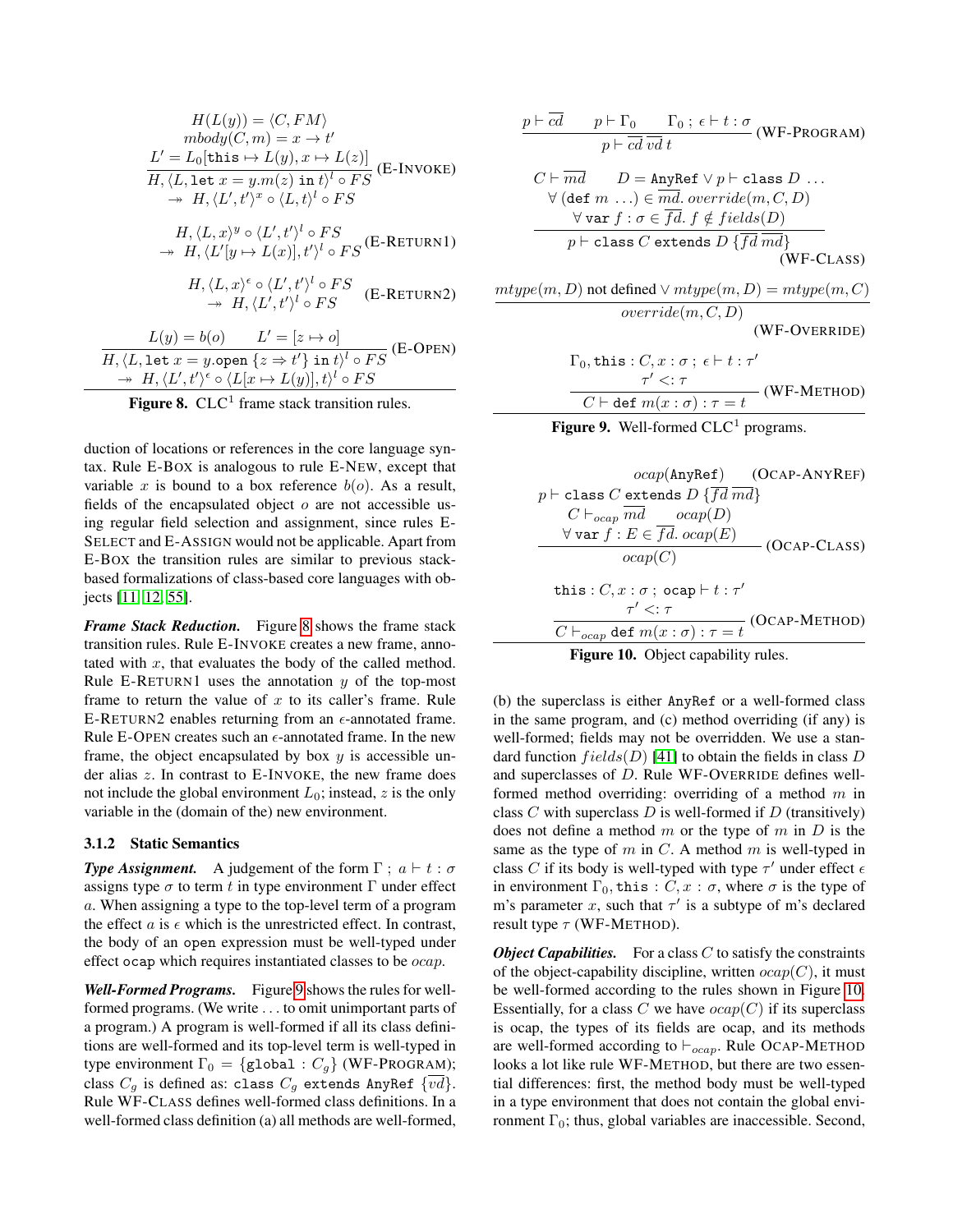$$
\Gamma \; ; \; a \vdash \text{null} : \text{Null} \qquad x \in dom(\Gamma)
$$
\n
$$
\text{(T-NULL)} \quad \frac{x \in dom(\Gamma)}{\Gamma \; ; \; a \vdash x : \Gamma(x)} \text{ (T-VAR)}
$$
\n
$$
\Gamma \; : \; a \vdash e : \tau \qquad \Gamma \; x : \tau : a \vdash t : \sigma
$$

$$
\frac{1}{\Gamma; a \vdash \text{let } x = e \text{ in } t : \sigma} \qquad (T\text{-LET})
$$

$$
\frac{\Gamma \; ; \; a \vdash x : C \quad \text{ftype}(C, f) = D}{\Gamma \; ; \; a \vdash x.f : D} \text{ (T-SELECT)}
$$

$$
\Gamma: a \vdash x : C \quad ftype(C, f) = D
$$
  
 
$$
\Gamma: a \vdash y : D' \quad D' <: D
$$
  
 
$$
\Gamma: a \vdash x.f = y : D
$$
 (T-ASSIGN)

$$
\frac{a = \text{ocap} \implies ocap(C)}{\Gamma; a \vdash \text{new } C : C}
$$
 (T-NEW)

$$
\Gamma; a \vdash x : C \qquad \text{mtype}(C, m) = \sigma \to \tau
$$
  
 
$$
\Gamma; a \vdash y : \sigma' \qquad \sigma' <: \sigma
$$
  
 
$$
\Gamma; a \vdash x.m(y) : \tau
$$
 (T-INVOKE)

 $\sim$ 

$$
\frac{ocap(C)}{\Gamma \; ; \; a \vdash \text{box}[C]: \text{Box}[C]} \qquad \qquad (\text{T-Box})
$$

$$
\frac{\Gamma \; ; \; a \vdash x : \text{Box}[C] \qquad y : C \; ; \; \text{ocap} \vdash t : \sigma}{\Gamma \; ; \; a \vdash x.\text{open} \; \{y \Rightarrow t\} : \text{Box}[C]} \text{ (T-OPEN)}
$$

<span id="page-7-0"></span>Figure 11.  $CLC<sup>1</sup>$  term and expression typing.

the method body must be well-typed under effect ocap; this means that within the method body only ocap classes may be instantiated.

Subclassing and Subtypes. In  $CLC<sup>1</sup>$ , the subtyping relation  $\lt$ :, defined by the class table, is identical to that of FJ [\[41\]](#page-18-27) except for two additional rules:

$$
\frac{C \lt: D}{\text{Box}[C] \lt:: \text{Box}[D]} (\lt:= \text{Box}) \qquad \text{Null} \lt: \sigma (\lt:= \text{NULL})
$$

*Term and Expression Typing.* Figure [11](#page-7-0) shows the inference rules for typing terms and expressions. The type rules are standard except for T-NEW, T-BOX, and T-OPEN. Under effect ocap T-NEW requires the instantiated class to be ocap. An expression box $[C]$  has type Box $[C]$  provided  $ocap(C)$ holds (T-BOX). Finally, T-OPEN requires the body  $t$  of open to be well-typed under effect ocap and in a type environment consisting only of  $y : C$ . The type of the open expression itself is  $Box[C]$  (it simply returns box x).

*Well-Formedness.* Frames, frame stacks, and heaps must be well-formed. Figure [12](#page-7-1) shows the well-formedness rules for environments, frames, and frame stacks. Essentially,  $\Gamma, L$ are well-formed in heap H if for all variables  $x \in dom(\Gamma)$ the type of  $L(x)$  in H is a subtype of the static type of x in  $\Gamma$ (WF-VAR, WF-ENV). A frame  $\langle L, t \rangle^l$  is well-typed in H if

$$
L(x) = \text{null} \vee
$$
  
\n
$$
\frac{typeof(H, L(x)) <: \Gamma(x)}{H \vdash \Gamma; L; x}
$$
 (WF-VAR)

$$
\frac{aom(\Gamma) \subseteq aom(L)}{H \vdash \Gamma; L} \quad \text{(WF-env)}
$$
  
H \vdash \Gamma; L \quad \text{(WF-env)}

$$
\Gamma \, ; \, a \vdash t : \sigma
$$
\n
$$
H \vdash \epsilon \, (\text{T-EMPFS})
$$

$$
\frac{H^+ + I, E^-}{H^+ \langle L, t \rangle^l : \sigma} \text{ (T-FRAME1)}
$$

$$
\frac{\Gamma, x : \tau : a \vdash t : \sigma \qquad H \vdash \Gamma; L}_{H \vdash^{\tau} x \langle L, t \rangle^{l} : \sigma} \text{ (T-Frame2)}
$$
\n
$$
H \vdash F^{\epsilon} : \sigma \qquad H \vdash^{\tau}_{x} F^{\epsilon} : \sigma
$$
\n
$$
\frac{H \vdash FS}{H \vdash F^{\epsilon} \circ FS} \text{ (T-FS-NA)} \frac{H \vdash FS}{H \vdash^{\tau}_{x} F^{\epsilon} \circ FS} \text{ (T-FS-NA2)}
$$
\n
$$
H \vdash F^{x} : \tau \qquad H \vdash^{\sigma} F^{x} : \tau
$$

$$
\begin{array}{ll}\nH \vdash F^x : \tau & H \vdash^{\sigma}_{g} F^x : \tau \\
H \vdash^{\tau}_{x} FS & H \vdash^{\tau}_{x} FS \\
\hline\nH \vdash F^x \circ FS & (T \neg FS \neg A) & \overline{H \vdash^{\sigma}_{g} F^x \circ FS} & (T \neg FS \neg A2)\n\end{array}
$$

<span id="page-7-1"></span>Figure 12. Well-formed environments, frames, and frame stacks.

its term t is well-typed in some environment  $\Gamma$  such that  $\Gamma, L$ are well-formed in  $H$  (T-FRAME1, T-FRAME2). A frame stack is well-formed if all its frames are well-typed. Rules T-FS-NA and T-FS-NA2 are required for  $\epsilon$ -annotated frames. Well-typed heaps are defined as follows.

**Definition 1** (Object Type). For an object identifier  $o \in$  $dom(H)$  where  $H(o) = \langle C, FM \rangle$ , typeof(H, o) := C

<span id="page-7-3"></span>**Definition 2** (Well-typed Heap). A heap  $H$  is well-typed, written  $\vdash H : \star \text{ iff}$ 

$$
\forall o \in dom(H). H(o) = \langle C, FM \rangle \implies
$$

$$
(dom(FM) = fields(C) \land
$$

$$
\forall f \in dom(FM). FM(f) = \text{null} \lor
$$

$$
typeof(H, FM(f)) <:fty(f) = (C, f))
$$

To formalize the heap structure enforced by  $CLC<sup>1</sup>$  we use the following definitions.

**Definition 3** (Separation). Two object identifiers  $o$  and  $o'$ are separate in heap H, written  $sep(H, o, o')$ , iff  $\forall q, q' \in dom(H)$ .

$$
reach(H, o, q) \land reach(H, o', q') \implies q \neq q'.
$$

<span id="page-7-2"></span>**Definition 4** (Box Separation). For heap  $H$  and frame  $F$ ,  $boxSep(H, F)$  holds iff

 $F = \langle L, t \rangle^l \land \forall x \mapsto b(o), y \mapsto b(o') \in L.$  $o \neq o' \implies sep(H, o, o')$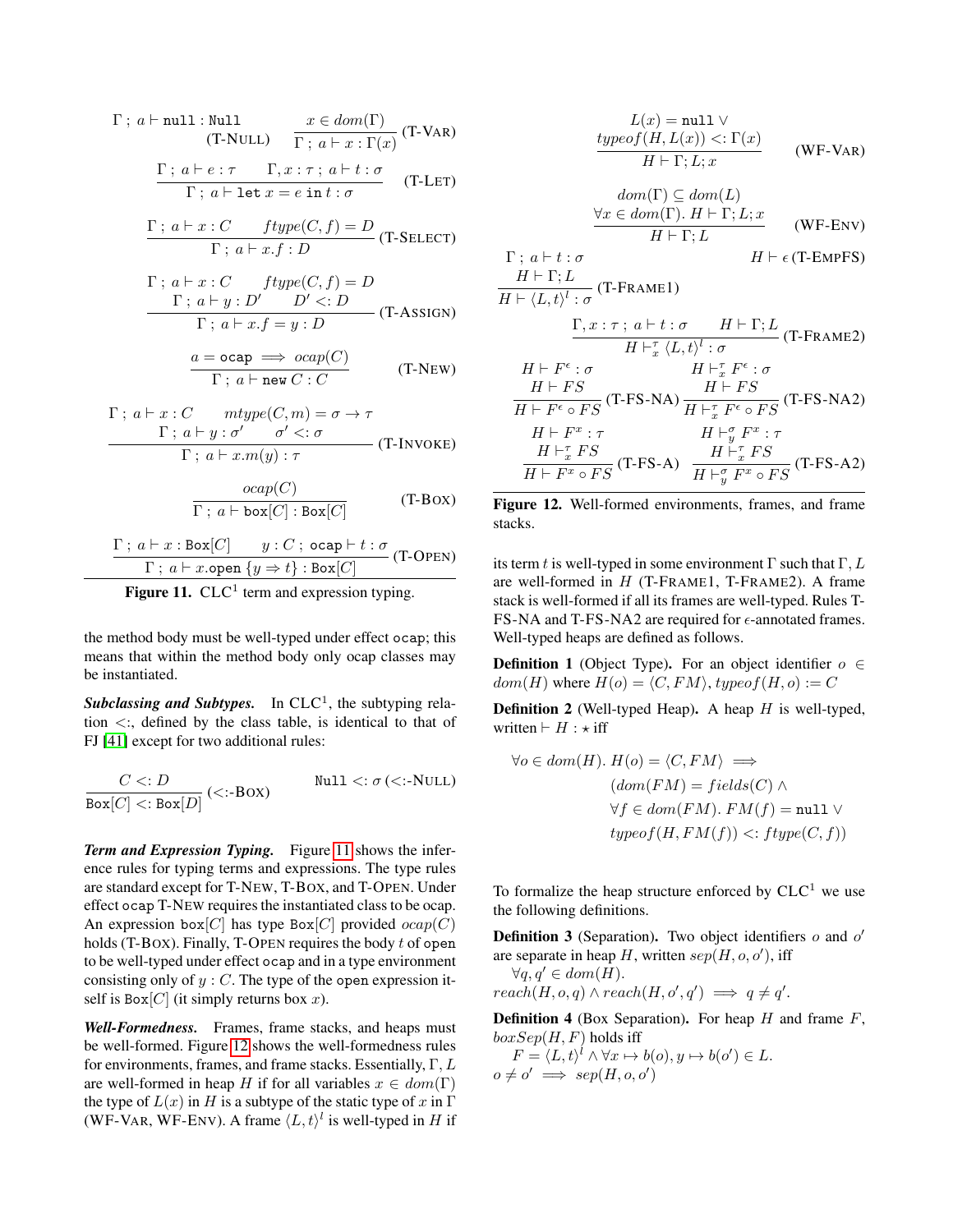$$
boxSep(H, F) \qquad boxObjSep(H, F)
$$
  
\n
$$
boxOcap(H, F)
$$
  
\n
$$
a = \text{ocap} \implies globalOcapSep(H, F)
$$
  
\n
$$
H; a \vdash F \text{ ok}
$$
  
\n
$$
\frac{H; a \vdash F \text{ ok}}{H; a \vdash F \circ \epsilon \text{ ok}}
$$
  
\n
$$
H; b \vdash F^l \text{ ok}
$$
  
\n
$$
b = \begin{cases} \text{ocap} & \text{if } a = \text{ocap} \lor l = \epsilon \\ \epsilon & \text{otherwise} \end{cases}
$$
  
\n
$$
boxSeparation(H, F, FS)
$$
  
\n
$$
uniqueOpenBox(H, F, FS)
$$
  
\n
$$
openBoxPropagation(H, F^l, FS)
$$
  
\n
$$
or p = BoxPropagation(H, F^l, FS)
$$
  
\n
$$
H; b \vdash F^l \circ FS \text{ ok}
$$
  
\n
$$
(FS-OK)
$$

<span id="page-8-4"></span>Figure 13. Separation invariants of frames and frame stacks.

<span id="page-8-1"></span>**Definition 5** (Box-Object Separation). For heap  $H$  and frame  $F$ ,  $boxObjSep(H, F)$  holds iff

 $F = \langle L, t \rangle^l \land \forall x \mapsto b(o), y \mapsto o' \in L$ . sep $(H, o, o')$ 

<span id="page-8-2"></span>**Definition 6** (Box Ocap Invariant). For heap  $H$  and frame  $F$ ,  $boxOcap(H, F)$  holds iff

 $F = \langle L, t \rangle^l \wedge \forall x \mapsto b(o) \in L, o' \in dom(H).$  $reach(H, o, o') \implies ocap(typeof(H, o'))$ 

In a well-formed frame, (a) two box references that are not aliases are disjoint (Def. [4\)](#page-7-2), (b) box references and non-box references are disjoint (Def. [5\)](#page-8-1), and (c) all types reachable from box references are ocap (Def. [6\)](#page-8-2).

<span id="page-8-3"></span>Definition 7 (Global Ocap Separation). For heap H and frame  $F$ ,  $globalOcapSep(H, F)$  holds iff

 $F = \langle L, t \rangle^l \wedge \forall x \mapsto o \in L, y \mapsto o' \in L_0.$  $ocap(typeof(H, o)) \wedge sep(H, o, o')$ 

In addition, in a well-formed frame that is well-typed under effect ocap, non-box references have ocap types, and they are disjoint from the global variables in  $L_0$  (Def. [7\)](#page-8-3).

The judgement  $H$ ;  $a \vdash F$  ok combines these invariants as shown in Figure [13;](#page-8-4) the corresponding judgement for frame stacks uses the following additional invariants.

<span id="page-8-5"></span>**Definition 8** (Box Separation). For heap  $H$ , frame  $F$ , and frame stack  $FS$ ,  $boxSeparation(H, F, FS)$  holds iff

 $\forall o, o' \in dom(H)$ .  $boxRoot(o, F) \land boxRoot(o', FS) \land$  $o \neq o' \implies sep(H, o, o')$ 

Def. [8](#page-8-5) uses auxiliary predicate  $boxRoot$  shown in Fig-ure [14.](#page-8-6)  $boxRoot(o, F)$  holds iff there is a box reference to o in frame  $F$ ;  $boxRoot(o, FS)$  holds iff there is a box reference to  $o$  in one of the frames  $FS$ . Informally,  $box Separation(H, F, FS)$  holds iff non-aliased boxes are disjoint.

$$
x \mapsto b(o) \in L
$$
  
\n
$$
boxRoot(o, \langle L, t \rangle^l)
$$
  
\n
$$
boxRoot(o, F)
$$
  
\n
$$
boxRoot(o, F \circ \epsilon)
$$
  
\n
$$
orRoot(o, F) \vee boxRoot(o, F)
$$

$$
\frac{boxRoot(o, F) \lor boxRoot(o, FS)}{boxRoot(o, F \circ FS)}
$$

$$
\underbrace{boxRoot(o,FS)}_{openbox(H, o, \langle L, t \rangle^l, FS)} \xrightarrow{v \leftrightarrow o' \in L} reach(H, o, o')
$$

<span id="page-8-6"></span>Figure 14. Auxiliary predicates.

<span id="page-8-7"></span>**Definition 9** (Unique Open Box). For heap  $H$ , frame  $F$ , and frame stack FS, uniqueOpenBox $(H, F, FS)$  holds iff  $\forall o, o' \in dom(H)$ . openbox(H, o, F, FS) ∧

 $openbox(H, o', F, FS) \implies o = o'$ 

Def. [9](#page-8-7) uses auxiliary predicate openbox shown in Figure [14.](#page-8-6)  $openbox(H, o, F, FS)$  holds iff  $boxRoot(o, FS)$  and there is a local variable in frame  $F$  which points to an object reachable from  $o$  (box  $o$  is "open" in frame  $F$ ). Informally, uniqueOpenBox $(H, F, FS)$  holds iff at most one box is open (*i.e.,* accessible via non-box references) in frame F.

<span id="page-8-8"></span>**Definition 10** (Open Box Propagation). For heap  $H$ , frame  $F<sup>l</sup>$ , and frame stack FS, openBoxPropagation(H,  $F<sup>l</sup>$ , FS) holds iff

 $l \neq \epsilon \wedge FS = G \circ GS \wedge openbox(H, o, F, FS) \implies$  $openbox(H, o, G, GS)$ 

Informally,  $openBox Propagation(H, F<sup>1</sup>, FS)$  holds iff frame  $F<sup>l</sup>$  preserves the open boxes in the top-most frame of frame stack FS.

According to rule FS-OK shown in Figure [13,](#page-8-4) wellformed frame stacks ensure (a) non-aliased boxes are disjoint (Def. [8\)](#page-8-5), (b) at most one box is open (*i.e.,* accessible via non-box references) per frame (Def. [9\)](#page-8-7), and (c) method calls preserve open boxes (Def. [10\)](#page-8-8).

#### <span id="page-8-0"></span>3.2 Soundness and Heap Separation

Type soundness of  $CLC<sup>1</sup>$  follows from the following preservation and progress theorems. Instead of proving these theorems directly, we prove corresponding theorems for an extended core language (Section [4\)](#page-12-0).

### <span id="page-8-9"></span>**Theorem 1** (Preservation). *If*  $\vdash H : \star$  *then:*

- *1.* If  $H \vdash F : \sigma$ ,  $H$ ;  $a \vdash F$  ok, and  $H, F \longrightarrow H', F'$ *then*  $\vdash$  *H'* : *\*, H'*  $\vdash$  *F' :*  $\sigma$ *, and H'* ;  $a \vdash$  *F' ok.*
- 2. If  $H \vdash FS$ ,  $H \, ; \, a \vdash FS$  *ok*, and  $H, FS \rightarrow H', FS'$ *then*  $\vdash$  *H'* :  $\star$ *, H'*  $\vdash$  *FS', and H'* ; *b*  $\vdash$  *FS' ok.*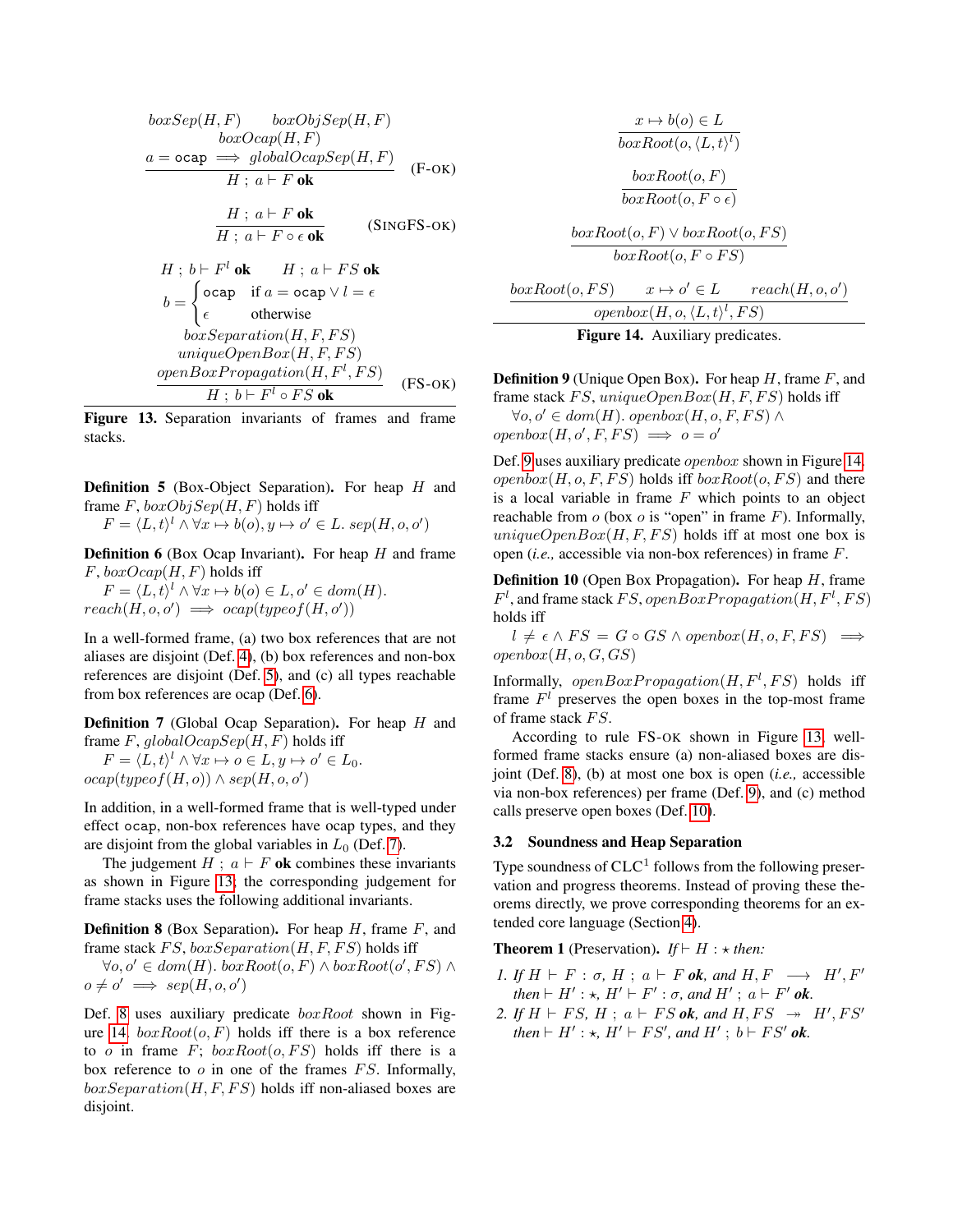#### **Theorem 2** (Progress). *If*  $\vdash H : \star$  *then:*

*If*  $H \vdash FS$  *and*  $H \text{ ; } a \vdash FS$  *ok then either*  $H, FS \rightarrow$  $H', FS'$  or  $FS = \langle L, x \rangle^l \circ \epsilon$  or  $FS = F \circ GS$  where  $F = \langle L, \, \textit{let } x = t \, \, \textit{in } t' \rangle^{l}, \, t \in \{y.f, y.f = z, y.m(z), z\}$ *y*.open  $\{z \Rightarrow t^{\prime\prime}\}\}\$ , and  $L(y) = \textbf{null}.$ 

The following corollary expresses an essential heap separation invariant enforced by  $CLC<sup>1</sup>$ . Informally, the corollary states that objects "within a box" (reachable from a box reference) are never mutated unless their box is "open" (a reference to the box entry object is on the stack).

**Corollary 1** (Heap Separation). *If*  $\vdash H : \star$  *then:*  $If H \vdash FS, H \, ; \, a \vdash FS$  *ok*,  $H, FS \rightarrow H', FS'$ ,  $FS = F \circ GS, F = \langle L, \textit{let } x = y.f = z \textit{ in } t \rangle^l, L(y) = 0$  $o', boxRoot(o, FS), and reach(H, o, o'), then w \mapsto o \in$  $env(G)$  where  $G \in FS$ .

*Proof sketch.* First, by  $H$ ;  $a \vdash FS$  ok, FS-OK, and  $FS =$  $F \circ GS$  we have  $H \; ; \; a \vdash F$  ok. By F-OK we have  $boxObjSep(H, F)$ . By def. [5](#page-8-1) this means  $u \mapsto b(o) \notin L$ and therefore  $\neg boxRoot(o, F)$ . Given that  $L(y) = o'$ ,  $reach(H, o, o')$ , and  $boxRoot(o, FS)$  it must be that  $boxRoot(o, GS)$ . Given that  $boxRoot(o, GS)$  by def.  $boxRoot$ (Figure [14\)](#page-8-6), there is a frame  $G' \in GS$  such that  $u \mapsto b(o) \in \mathcal{C}$  $env(G')$ . Well-formedness of FS implies well-formedness of all its frames (FS-OK). Therefore,  $G'$  is well-formed and by  $F-OK$ ,  $o$  is disjoint from other boxes (def. [4\)](#page-7-2) and other objects (def. [5\)](#page-8-1) reachable in  $G'$ , including the global variable. By the transition rules, box reference  $u \mapsto b(o)$ prevents field selection; as a result, between frames  $F$  and  $G'$  there must be a frame created by opening  $b(o)$ . By E-OPEN, this means there is a frame  $G \in FS$  such that  $w \mapsto o \in env(G).$ П

### 3.3 Lightweight Affinity

This section introduces the CORELACASA<sup>2</sup> language  $(CLC<sup>2</sup>)$  which extends  $CLC<sup>1</sup>$  with *affinity*, such that boxes may be consumed at most once. Access to boxes is controlled using *permissions*. Permissions themselves are neither flow-sensitive nor affine. Consequently, they can be maintained in the type environment Γ. Our notion of affinity is based on *continuation terms:* consumption of permissions, and, thus, boxes, is only possible in contexts where an explicit continuation is provided. The consumed permission is then no longer available in the continuation.

**Syntax** Figure [15](#page-9-0) and Figure [16](#page-10-0) show the syntactic differences between  $CLC<sup>2</sup>$  and  $CLC<sup>1</sup>$ : first, field types are either class types C or box types  $Box[C]$ ; second, we introduce a bottom type  $\perp$  and *guarded types*  $Q \triangleright Box[C]$  where  $Q$  ranges over a countably infinite supply of abstract types; third, we introduce *continuation terms*.

In CLC<sup>2</sup> types are divided into *surface types* which can occur in the surface syntax, and general *types*, including guarded types, which cannot occur in the surface syntax; guarded types are only introduced by type inference (see

| $p ::= cd \, vd \,t$                                          | program      |  |  |
|---------------------------------------------------------------|--------------|--|--|
| $cd ::=$ class C extends $D\{\overline{fd} \ \overline{md}\}$ | class        |  |  |
| $vd ::= \text{var } f : C$                                    | variable     |  |  |
| $ud ::= \text{var } f : \text{Box}[C]$                        | unique field |  |  |
| $fd ::=  vd  ud$<br>field                                     |              |  |  |
| $md ::=$ def $m(x : \sigma) :  C  = t$                        | method       |  |  |
| $\sigma, \tau ::=$                                            | surface type |  |  |
| C, D                                                          | class type   |  |  |
| $ $ Box $[C]$                                                 | box type     |  |  |
| Null                                                          | null type    |  |  |
| $\pi ::=$                                                     | type         |  |  |
| $\sigma, \tau$                                                | surface type |  |  |
| $Q \triangleright \text{Box}[C]$                              | guarded type |  |  |
|                                                               | bottom type  |  |  |
|                                                               |              |  |  |

<span id="page-9-0"></span>Figure 15. CLC<sup>2</sup> syntax. C, D range over class names,  $f$ ,  $m, x$  range over term names.  $Q$  ranges over abstract types.

Section [3.3.2\)](#page-10-1). The bottom type  $\perp$  is the type of continuation terms  $t^c$ ; these terms come in three forms:

- 1. A term box $[C]$   $\{x \Rightarrow t\}$  creates a box containing a new instance of class type  $C$ , and makes that box accessible as  $x$  in the continuation  $t$ . Note that in CLC<sup>1</sup> boxes are created using expressions of the form box $[C]$ . In CLC<sup>2</sup> we require the continuation term  $t$ , because creating a box in addition creates a *permission* only available in t.
- 2. A term capture $(x.f, y)$   $\{z \Rightarrow t\}$  merges two boxes x and  $y$  by assigning the value of  $y$  to the field  $f$  of the value of x. In the continuation  $t$  (a)  $y$ 's permission is no longer available, and (b)  $z$  refers to box  $x$ .
- 3. A term swap $(x.f, y)$   $\{z \Rightarrow t\}$  extracts the value of the unique field  $x.f$  and makes it available as the value of a box  $z$  in the continuation  $t$ ; in addition, the value of box y replaces the previous value of  $x.f.$  Finally,  $y's$ permission is consumed.

Given that only continuation terms can create boxes in  $CLC<sup>2</sup>$ , method invocations cannot return boxes unknown to the caller. As a result, any box returned by a method invocation must have been passed as the single argument in the invocation. However, a method that takes a box as an argument, and returns the same box can be expressed using a combination of open and a method that takes the contents of the box as an argument. Therefore, method return types are always class types in  $CLC<sup>2</sup>$ , simplifying the meta-theory.

#### 3.3.1 Dynamic Semantics

 $CLC<sup>2</sup>$  extends the dynamic semantics compared to  $CLC<sup>1</sup>$ with dynamically changing *permissions*. A dynamic access to a box requires its associated permission to be available. For this, we extend the reduction relations compared to  $CLC<sup>1</sup>$  with *permission sets P*. Thus, a frame  $\langle L, t, P \rangle<sup>l</sup>$  com-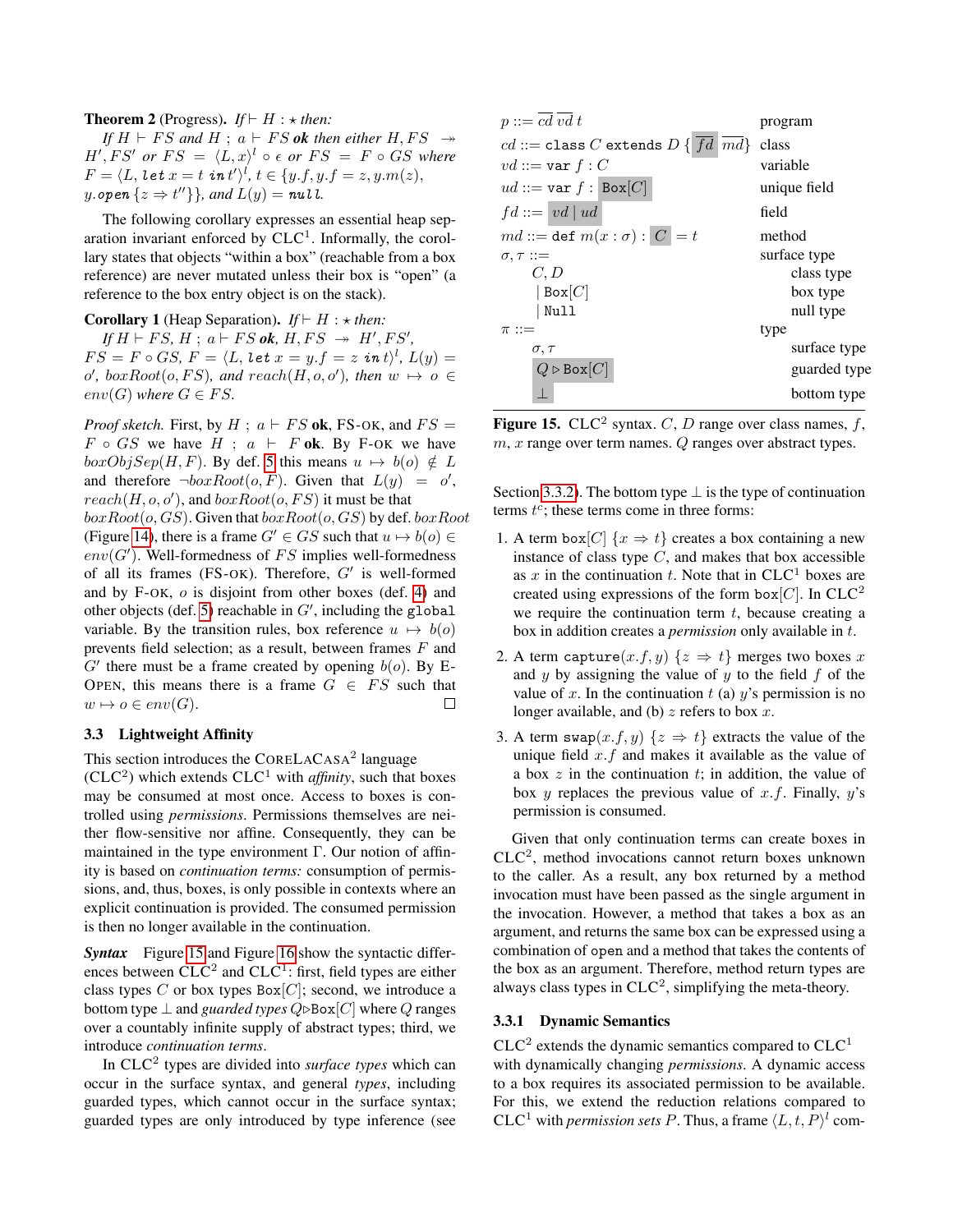| $t::=$                                      | terms             |
|---------------------------------------------|-------------------|
| $\mathcal{X}$                               | variable          |
| $\texttt{let } x = e \texttt{ in } t$       | let binding       |
| $t^c$                                       | continuation term |
| $e ::=$                                     | expressions       |
| mull                                        | null reference    |
| $\boldsymbol{x}$                            | variable          |
| x.f                                         | selection         |
| $x.f = y$                                   | assignment        |
| newC                                        | instance creation |
| x.m(y)                                      | invocation        |
| x.open $\{y \Rightarrow t\}$                | open box          |
| $t^c ::=$                                   | continuation term |
| box $[C]$ $\{x \Rightarrow t\}$             | box creation      |
| capture $(x.f, y)$ $\{z \Rightarrow t\}$    | capture           |
| $\texttt{swap}(x.f, y) \{z \Rightarrow t\}$ | swap              |

<span id="page-10-0"></span>Figure 16.  $CLC<sup>2</sup>$  terms and expressions.

bines a variable environment  $L$  and term  $t$  with a set of permissions  $P$ . (As before, the label  $l$  is used for transferring return values from method invocations.)

The transition rules of  $CLC<sup>2</sup>$  for single frames are identical to the corresponding transition rules of  $CLC<sup>1</sup>$ ; the per-mission sets do not change.<sup>[6](#page-10-2)</sup> In contrast, the transition rules for *frame stacks* affect the permission sets of frames.

The extended transition rules of  $CLC<sup>2</sup>$  are shown in Fig-ure [17.](#page-10-3) Rule E-INVOKE additionally requires permission  $p$ to be available in  $P$  in case the argument of the invocation is a box protected by  $p$ ; in this case permission  $p$  is also transferred to the new frame (the "activation record"). Reduction gets stuck if permission  $p$  is not available. Rules E-RETURN1 and E-RETURN2 do not affect permission sets and are otherwise identical to the corresponding rules of CLC<sup>1</sup>. Rule E-OPEN requires that permission p of the boxto-open  $b(o, p)$  is one of the currently available permissions P. The permission set of the new frame is empty. Rule E-BOX creates a box  $b(o, p)$  accessible in continuation t using fresh permission  $p$ . Note that rule E-BOX discards frame stack  $FS$  in favor of the continuation  $t$ .

Figure [18](#page-10-4) shows  $CLC<sup>2</sup>$ 's two new transition rules. E-CAPTURE merges box  $b(o, p)$  and box  $b(o', p')$  by assigning  $o'$  to field f of object  $H(o)$ . The semantics of capture is thus similar to that of a regular field assignment. However, capture additionally requires both permissions  $p$  and  $p'$  to be available; moreover, in continuation t permission  $p'$  is no longer available, effectively *consuming* box  $b(o', p')$ . Like E-BOX, E-CAPTURE discards frame stack  $FS$ . Finally, E-SWAP provides access to a unique field  $f$  of an object in box

$$
H(L(y)) = \langle C, FM \rangle \qquad \text{mod}y(C, m) = x \to t'
$$
\n
$$
L' = L_0[\text{this} \to L(y), x \to L(z)]
$$
\n
$$
P' = \emptyset \lor (L(z) = b(o, p) \land p \in P \land P' = \{p\})
$$
\n
$$
H, \langle L, \text{let } x = y.m(z) \text{ in } t, P \rangle^l \circ FS
$$
\n
$$
\to H, \langle L', t', P' \rangle^x \circ \langle L, t, P \rangle^l \circ FS
$$
\n(E-INVOKE)\n
$$
H, \langle L, x, P \rangle^y \circ \langle L', t', P' \rangle^l \circ FS
$$
\n
$$
\to H, \langle L'[y \to L(x)], t', P' \rangle^l \circ FS
$$
\n
$$
H, \langle L, x, P \rangle^{\epsilon} \circ \langle L', t', P' \rangle^l \circ FS
$$
\n
$$
\to H, \langle L', t', P' \rangle^l \circ FS
$$
\n
$$
H, \langle L, x, P \rangle^{\epsilon} \circ \langle L', t', P' \rangle^l \circ FS
$$
\n
$$
\to H, \langle L', t', P' \rangle^l \circ FS
$$
\n
$$
\to H, \langle L, \text{let } x = y.\text{open } \{z \to t'\} \text{ in } t, P \rangle^l \circ FS
$$
\n
$$
\to H, \langle L', t', \emptyset \rangle^{\epsilon} \circ \langle L[x \to L(y)], t, P \rangle^l \circ FS
$$
\n
$$
\to H, \langle L', t', \emptyset \rangle^{\epsilon} \circ \langle L[x \to L(y)], t, P \rangle^l \circ FS
$$
\n
$$
\to H, \langle L, \text{box}[C] = \overline{f}
$$
\n
$$
\to H, \langle L, \text{box}[C] = \overline{f}
$$
\n
$$
\to H, \langle L, \text{box}[C] = \overline{f}
$$
\n
$$
\to H, \langle L, \text{box}[C] = \overline{f}
$$
\n
$$
\to H, \langle L, \text{box}[C] = \overline{f}
$$
\n
$$
\to H, \langle L, \text{box}[C] = \overline{f}
$$
\n
$$
\to H, \langle L, \text
$$

<span id="page-10-3"></span>

$$
L(x) = b(o, p) \qquad L(y) = b(o', p') \qquad \{p, p'\} \subseteq P
$$
  
\n
$$
H(o) = \langle C, FM \rangle \qquad H' = H[o \mapsto \langle C, FM[f \mapsto o'] \rangle]
$$
  
\n
$$
H, \langle L, \text{capture}(x, f, y) \{z \Rightarrow t\}, P \rangle^l \circ FS
$$
  
\n
$$
\rightarrow H', \langle L[z \mapsto L(x)], t, P \setminus \{p'\} \rangle^{\epsilon} \circ \epsilon
$$
  
\n(E-CAPTURE)

$$
L(x) = b(o, p) \qquad L(y) = b(o', p') \qquad \{p, p'\} \subseteq P
$$
  
\n
$$
H(o) = \langle C, FM \rangle \qquad FM(f) = o'' \qquad p'' \text{ fresh}
$$
  
\n
$$
H' = H[o \mapsto \langle C, FM[f \mapsto o'] \rangle]
$$
  
\n
$$
H, \langle L, \text{swap}(x.f, y) \{ z \Rightarrow t \}, P \rangle^l \circ FS
$$
  
\n
$$
\rightarrow H', \langle L[z \mapsto b(o'', p'')], t, (P \setminus \{p'\}) \cup \{p''\} \rangle^{\epsilon} \circ \epsilon
$$
  
\n
$$
(E-SWAP)
$$

<span id="page-10-4"></span>Figure 18. Transition rules for capture and swap.

 $b(o, p)$ : in continuation t variable z refers to the previous object  $o''$  in f; the object  $o'$  in box  $b(o', p')$  replaces  $o''$ . Like E-CAPTURE, E-SWAP requires both permissions p and  $p'$  to be available, and in continuation  $t$  permission  $p'$  is no longer available, consuming box  $b(o', p')$ .

### <span id="page-10-1"></span>3.3.2 Static Semantics

Well-Formed Programs. CLC<sup>2</sup> adapts method

well-formedness for the case where static permissions are propagated to the callee context: the body of a method with a parameter of type  $Box[D]$  is type-checked in an environment Γ which includes a static permission Perm[ $Q$ ] where  $Q$  is a fresh abstract type; furthermore, the parameter has a *guarded type*  $Q \triangleright \text{Box}[D]$ . This environment  $\Gamma$  ensures the method body has full access to the argument box.

<span id="page-10-2"></span> $\overline{6}$  Therefore, the transition rules (trivially) extended with permission sets are only shown in Appendix [A.2.](#page-20-0)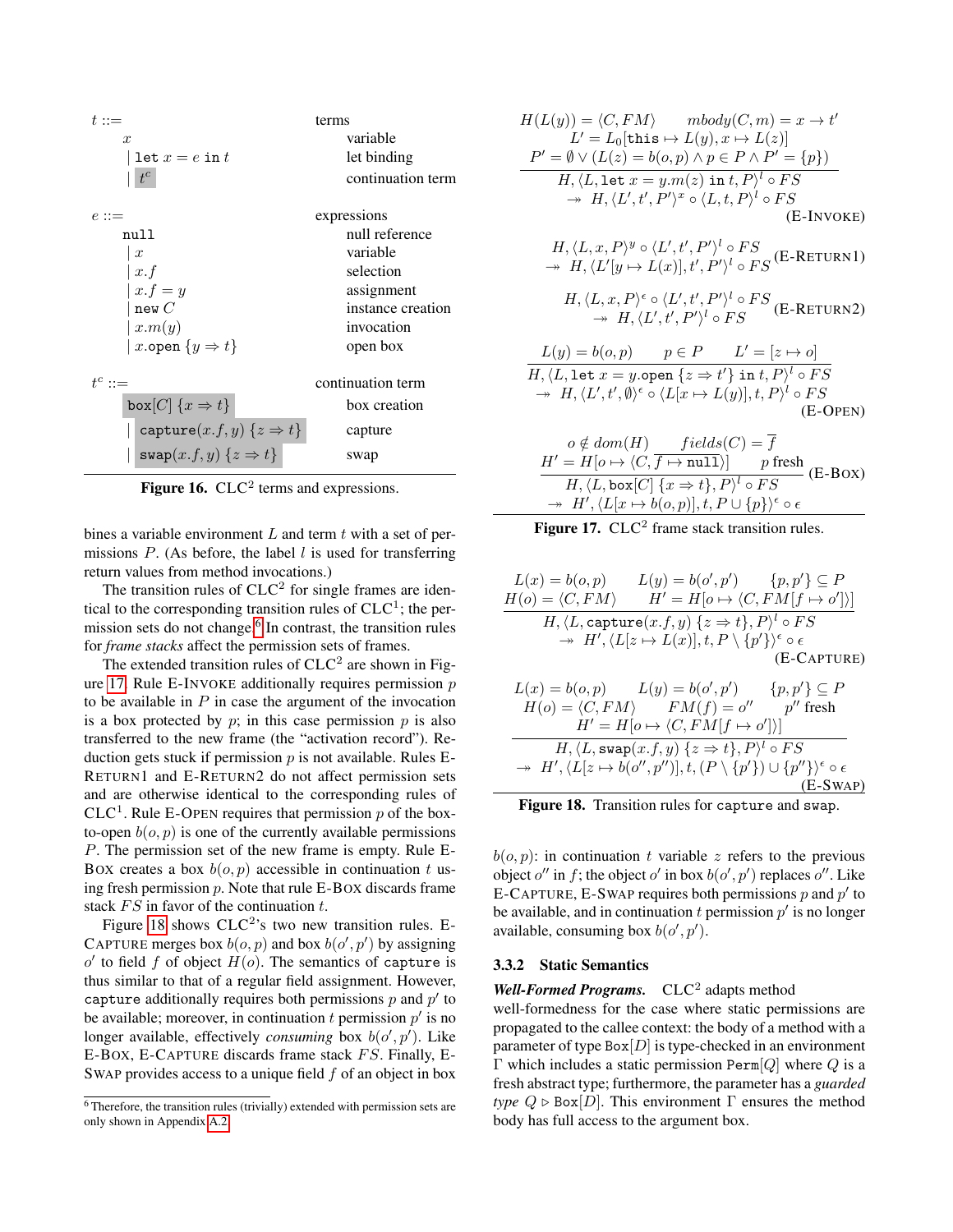$$
\Gamma_0, \text{this}: C, x: D; \epsilon \vdash t: E'
$$
\n
$$
E' <: E
$$
\n
$$
C \vdash \text{def } m(x: D): E = t \quad (\text{WF-METHOD1})
$$
\n
$$
\Gamma = \Gamma_0, \text{this}: C, x: Q \triangleright \text{Box}[D], \text{Perm}[Q]
$$
\n
$$
Q \text{ fresh} \quad \Gamma; \epsilon \vdash t: E' \quad E' <: E
$$
\n
$$
C \vdash \text{def } m(x: \text{Box}[D]): E = t \quad (\text{WF-METHOD2})
$$

Figure 19. Well-formed  $CLC<sup>2</sup>$  methods.

$$
\Gamma \, ; \, a \vdash x : C \quad \text{mtype}(C, m) = \sigma \to \tau
$$
\n
$$
\Gamma \, ; \, a \vdash y : \sigma' \quad \sigma' <: \sigma \lor
$$
\n
$$
(\sigma = \text{Box}[D] \land \sigma' = Q \triangleright \text{Box}[D] \land \text{Perm}[Q] \in \Gamma)
$$
\n
$$
\Gamma \, ; \, a \vdash x.m(y) : \tau
$$
\n
$$
(T\text{-INVOKE})
$$

$$
a = ocap \implies ocap(C)
$$
  
\n
$$
\forall var f : \sigma \in \overline{fd}.\ \exists D.\ \sigma = D
$$
  
\n
$$
\Gamma \, ; \ a \vdash new C : C
$$
 (T-NEW)

$$
\Gamma; a \vdash x : Q \triangleright \text{Box}[C] \qquad \text{Perm}[Q] \in \Gamma
$$
\n
$$
\frac{y : C; \text{ocap} \vdash t : \sigma}{\Gamma; a \vdash x.\text{open } \{y \Rightarrow t\} : Q \triangleright \text{Box}[C]} \qquad (T\text{-OPEN})
$$

$$
\frac{ocap(C)}{\Gamma; x : Q \triangleright \text{Box}[C], \text{Perm}[Q] ; a \vdash t : \sigma}
$$
\n
$$
\frac{\Gamma, x : Q \triangleright \text{Box}[C], \text{Perm}[Q] ; a \vdash t : \sigma}{\Gamma; a \vdash \text{box}[C] \{x \Rightarrow t\} : \bot}
$$
\n(T-BOX)

<span id="page-11-0"></span>Figure 20.  $CLC<sup>2</sup>$  term and expression typing.

The OCAP- $*$  rules for CLC<sup>2</sup> treat box-typed method parameters analogously, and are left to the appendix.

Subclassing and Subtypes. In CLC<sup>2</sup>, the subtyping relation  $\lt$ : is identical to that of  $CLC^1$  except for one additional rule for the ⊥ type:

 $\perp$  <:  $\pi$  (<:-BOT)

The  $\lt$ :-BOT rule says that  $\perp$  is a subtype of any type π. (Note that type Null is a subtype of any *surface type*, whereas  $\pi$  ranges over *all* types including guarded types.)

*Term and Expression Typing.* Figure [20](#page-11-0) shows the changes in the type rules. In T-INVOKE, if the method parameter has a type  $Box[D]$  then the argument y must have a type  $Q \triangleright \text{Box}[D]$  such that the static permission Perm $[Q]$  is available in  $\Gamma$ . (Otherwise, box y has been consumed.) T-NEW checks that none of the field types are box types. This makes sure classes with box-typed fields are only created using box expressions. (Box-typed fields are then accessible using

$$
\begin{array}{c} \Gamma\,;\,a\vdash x:Q \triangleright \text{Box}[C]\hspace{0.5cm}\Gamma\,;\,a\vdash y:Q' \triangleright \text{Box}[D] \\ \text{\{Perm}[Q], \text{Perm}[Q']\} \subseteq \Gamma\hspace{0.5cm}D <: \text{ftype}(C,f) \\ \hspace{0.5cm} \Gamma\setminus \{\text{Perm}[Q']\}, z:Q \triangleright \text{Box}[C]\,;\,a\vdash t: \sigma \\ \hspace{0.5cm} \Gamma\,;\,a\vdash \text{capture}(x.f,y)\,\{z \Rightarrow t\}:\bot \\ \hspace{0.5cm} \Gamma\,;\,a\vdash x:Q \triangleright \text{Box}[C]\hspace{0.5cm}\Gamma\,;\,a\vdash y:Q' \triangleright \text{Box}[D'] \\ \hspace{0.5cm} \{\text{Perm}[Q], \text{Perm}[Q']\} \subseteq \Gamma\hspace{0.5cm} \text{ftype}(C,f) = \text{Box}[D] \\ \hspace{0.5cm} D' <:D\hspace{0.5cm}R \text{ fresh} \\ \hspace{0.5cm} \Gamma\setminus \{\text{Perm}[Q']\}, z:R \triangleright \text{Box}[D], \text{Perm}[R]\,;\,a\vdash t: \sigma \\ \hspace{0.5cm} \Gamma\,;\,a\vdash \text{swap}(x.f,y)\,\{z \Rightarrow t\}:\bot \\ \hspace{0.5cm} \end{array} \hspace{0.5cm} \begin{array}{c} \text{(T-SWAP)}
$$

<span id="page-11-1"></span>

swap.) T-OPEN requires the static permission  $\text{Perm}[Q]$  corresponding to the guarded type  $Q \triangleright \text{Box}[C]$  of the opened box x to be available in Γ; this ensures consumed boxes are never opened. Finally, T-BOX assigns a guarded type  $Q \triangleright \text{Box}[C]$  to the newly created box x where Q is a fresh abstract type; the permission  $\text{Perm}[Q]$  is available in the type context of the continuation term  $t$ . The box expression itself has type  $\perp$ , since reduction never "returns"; t is the (only) continuation.

Figure [21](#page-11-1) shows the type rules for  $CLC<sup>2</sup>$ 's two new expressions. Both rules require  $x$  and  $y$  to have guarded types such that the corresponding permissions are available in Γ. In both cases the permission of  $y$  is removed from the environment used to type-check the continuation  $t$ ; thus, box  $y$  is consumed in each case. In its continuation, capture provides access to box  $x$  under alias  $z$ ; thus,  $z$ 's type is equal to  $x$ 's type. In contrast, swap extracts the value of a *unique field* and provides access to it under alias  $z$  in its continuation.  $CLC<sup>2</sup>$  ensures the value extracted from the unique field is externally unique. Therefore, the type of  $z$ is a guarded type  $R \triangleright \text{Box}[D]$  where R is fresh; permission  $\text{Perm}[R]$  is created for use in continuation t.

**Well-Formedness.**  $CLC<sup>2</sup>$  extends  $CLC<sup>1</sup>$  with unique fields of type  $Box[C]$  (see Figure [15\)](#page-9-0); the following refined definition of well-typed heaps in  $CLC<sup>2</sup>$  reflects this extension:

<span id="page-11-2"></span>**Definition 11** (Well-typed Heap). A heap  $H$  is well-typed, written  $\vdash H : \star \text{ iff}$ 

$$
\forall o \in dom(H). H(o) = \langle C, FM \rangle \implies
$$

$$
(dom(FM) = fields(C) \land
$$

$$
\forall f \in dom(FM). FM(f) = null \lor
$$

$$
(typeof(H, FM(f)) <: D \land
$$

$$
ftype(C, f) \in \{D, Box[D]\}))
$$

The most interesting additions of  $CLC<sup>2</sup>$  with respect to well-formedness concern (a) separation invariants and (b) field uniqueness. In CLC<sup>1</sup>, two boxes x and y are separate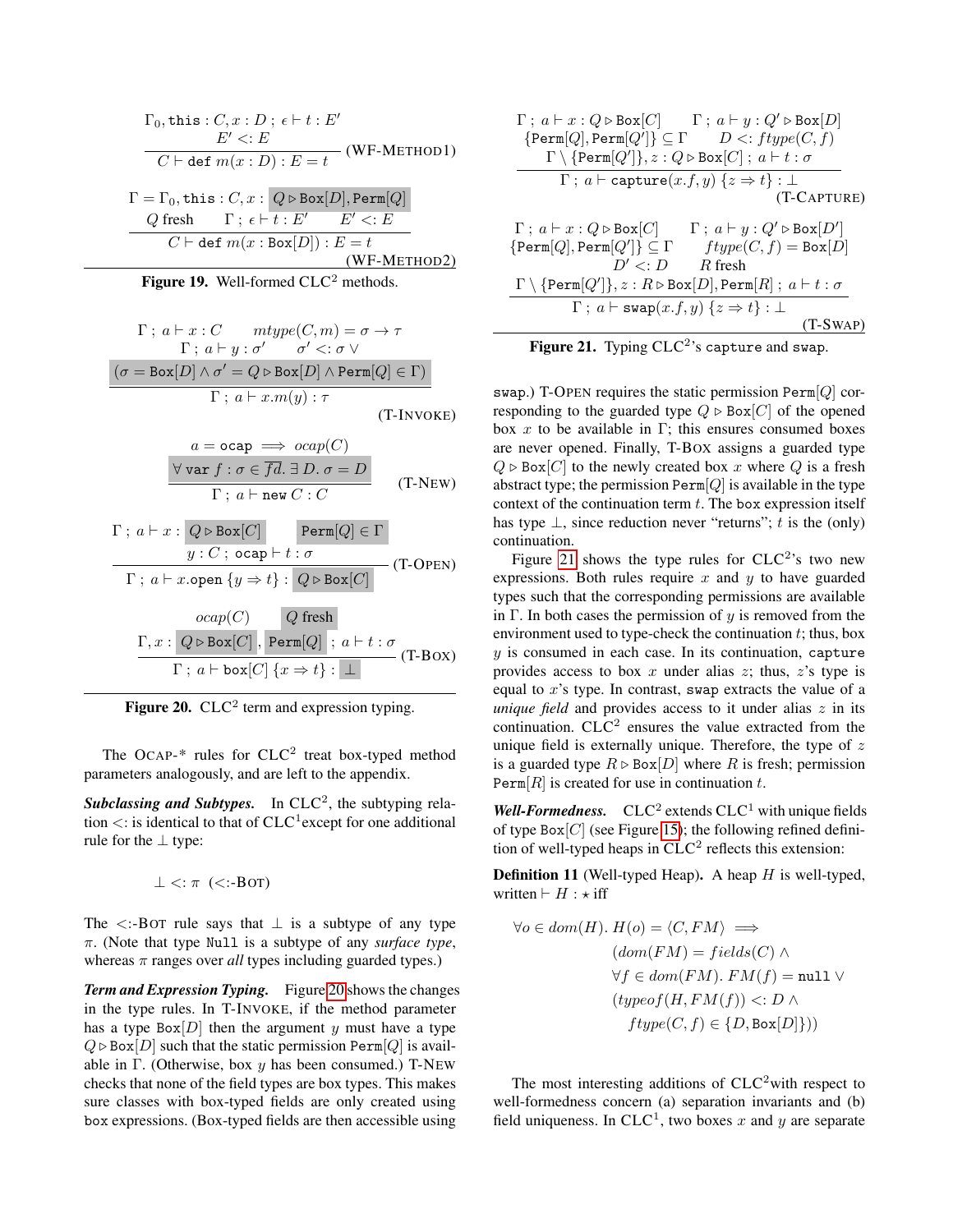as long as x is not an alias of y. In CLC<sup>2</sup>, the separation invariant is more complex, because capture merges two boxes, and swap replaces the value of a unique field. The key idea is to make *separation conditional on the availability of permissions*.

Box separation for frames in  $CLC<sup>2</sup>$  is defined as follows:

<span id="page-12-2"></span>**Definition 12** (Box Separation). For heap  $H$  and frame  $F$ ,  $boxSep(H, F)$  holds iff

$$
F = \langle L, t, P \rangle^l \land \forall x \mapsto b(o, p), y \mapsto b(o', p') \in L. p \neq p' \land \{p, p'\} \subseteq P \implies sep(H, o, o')
$$

Two box references are disjoint if they are guarded by two different permissions which are both available. As soon as a box is consumed, *e.g.,* via capture, box separation no longer holds, as expected. In other invariants like  $boxObjSep$ , box permissions are not required. Similarly, the differences in  $boxOcap$  and  $globalOcapSep$  are minor, and therefore left to the appendix.

CLC<sup>2</sup> 's addition of unique fields requires a new *field uniqueness* invariant for well-formed frames:

<span id="page-12-5"></span>**Definition 13** (Field Uniqueness). For heap  $H$  and frame  $F = \langle L, t, P \rangle^l$ , fieldUniqueness(H, F) holds iff  $\forall x \mapsto b(o, p) \in L, o', \hat{o} \in dom(H).$  $p \in P \land reach(H, o, \hat{o}) \land H(\hat{o}) = \langle C, FM \rangle \land$  $ftype(C, f) = Box[D] \wedge reach(H, FM(f), o')$  $\implies$  $\phi(\hat{H}, \hat{o}, f, o, o')$ 

This invariant expresses the fact that all reference paths from a box  $b(o, p)$  to an object o' reachable from a unique field f of object  $\hat{o}$  must "go through" that unique field. In other words, in all reference paths from  $o$  to  $o'$ , the edge  $(\hat{o}, f)$  is a *dominating edge*. (A precise definition of domedge appears in the appendix.)

*Frame Stack Invariants.* The frame stack invariants of  $CLC<sup>2</sup>$  are extended to take the availability of permissions into account. For example, box separation is now only preserved for boxes (a) that are not controlled by the same permission, and (b) whose permissions are available:

<span id="page-12-3"></span>**Definition 14** (Box Separation). Frame  $F$  and frame stack  $FS$  satisfy the box separation property in  $H$ , written  $boxSep(H, F, FS)$  iff

 $\forall o, o' \in dom(H)$ .  $boxRoot(o, F, p) \wedge$  $boxRoot(o', FS, p') \wedge p \neq p' \implies sep(H, o, o')$ 

Note that the availability of permissions is required indirectly by the *boxRoot* predicate (its other details are uninteresting, and therefore omitted).

### <span id="page-12-0"></span>4. Soundness

<span id="page-12-4"></span>**Theorem 3** (Preservation). *If*  $\vdash H : \star$  *then:* 

- *1.* If  $H \vdash F : \sigma, H : a \vdash F$  ok, and  $H, F \longrightarrow H', F'$  $then \vdash H' : \star, H' \vdash F' : \sigma, and H' ; a \vdash F'$  ok.
- 2. If  $H \vdash FS$ ,  $H \, ; \, a \vdash FS$  *ok*, and  $H, FS \rightarrow H', FS'$ *then*  $\vdash H' : \star, H' \vdash FS'$ , and  $H'$ ;  $b \vdash FS'$  ok.



<span id="page-12-1"></span>

|  |  | Figure 22. Syntax extensions for concurrency. |
|--|--|-----------------------------------------------|
|  |  |                                               |

*Proof.* Part (1) is proved by induction on the derivation of  $H, F \longrightarrow H', F'$ . Part (2) is proved by induction on the derivation of  $H, FS \rightarrow H', FS'$  and part (1). (See Appendix [A.2](#page-20-0) for the full proof.)  $\Box$ 

#### <span id="page-12-6"></span>**Theorem 4** (Progress). *If*  $\vdash H : \star$  *then:*

*If*  $H \vdash FS$  *and*  $H \text{ ; } a \vdash FS$  *ok then either*  $H, FS \rightarrow$  $H', FS'$  or  $FS = \langle L, x, P \rangle^l \circ \epsilon$  or  $FS = F \circ GS$  where

- $F = \langle L, \, let \, x \ = \ t \ in \ t', P \rangle^{l}, \, t \ \in \ \{y.f, y.f \ = \ z$  $z, y.m(z), y.\text{open} \{z \Rightarrow t''\}\}, \text{and } L(y) = \text{null}$ ; or
- $F = \langle L, \textit{capture}(x.f, y) \, \{z \Rightarrow t\}, P \rangle^l$  where  $L(x) =$  $\mathit{null} \wedge L(y) = \mathit{null}$ *; or*
- $F = \langle L, \text{swap}(x.f, y) \{z \Rightarrow t\}, P \rangle^l$  where  $L(x) =$  $\mathbf{null} \wedge L(y) = \mathbf{null}.$

*Proof.* By induction on the derivation of  $H \vdash FS$ . (See Appendix [A.3](#page-30-0) for the full proof.)

 $\Box$ 

Importantly, for a well-formed frame configuration,

 $CLC<sup>2</sup>$  ensures that all required permissions are dynamically available; thus, reduction is never stuck due to missing permissions.

#### 4.1 Isolation

In order to state an essential isolation theorem, in the following we extend  $CLC<sup>2</sup>$  with a simple form of messagepassing concurrency. This extension enables the statement of Theorem [5](#page-14-1) which expresses the fact that the type system of  $CLC<sup>2</sup>$  enforces data-race freedom in the presence of a shared heap and efficient, by-reference message passing.

Figure [22](#page-12-1) summarizes the syntax extensions. An expression of the form proc  $\{(x : Box[C]) \Rightarrow t\}$  creates a concurrent process which applies the function  $\{(x : Box[C]) \Rightarrow t\}$ to each received message. A continuation term of the form  $\texttt{send}(x, y) \{z \Rightarrow t\}$  asynchronously sends box y to process x and then applies the continuation closure  $\{z \Rightarrow t\}$  to x.

**Dynamic semantics.**  $CLC<sup>3</sup>$  extends the dynamic semantics of  $CLC<sup>2</sup>$  such that the configuration of a program consists of a shared heap  $H$  and a set of processes  $P$ . Each pro-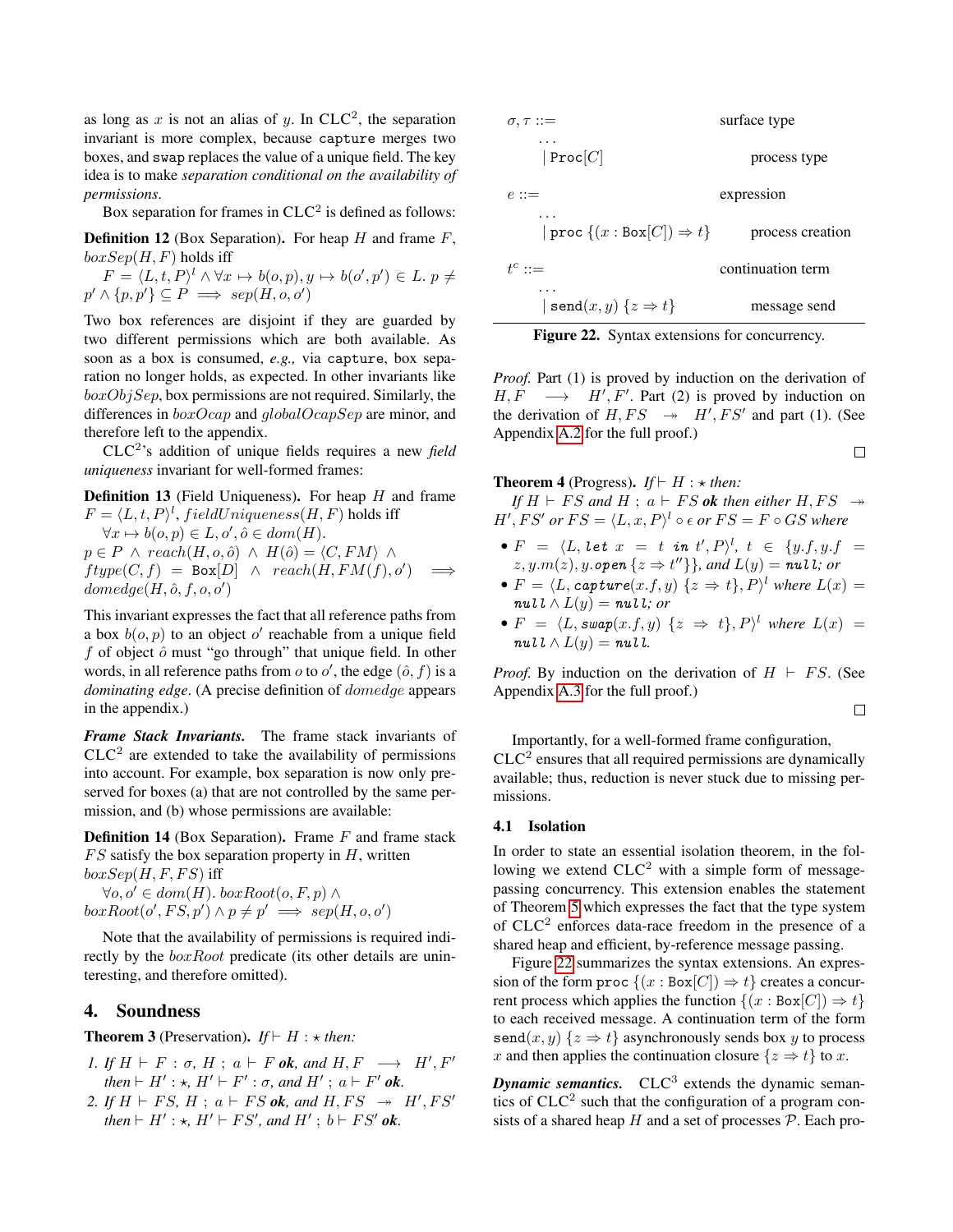$$
F = \langle L, \text{let } x = \text{proc } \{ (y : \text{Box}[C]) \Rightarrow t' \} \text{ in } t, P \rangle^l
$$
  
\n
$$
F' = \langle L[x \mapsto o'], t, P \rangle^l \quad o' \text{ fresh}
$$
  
\n
$$
H' = H[o' \mapsto \langle \text{Box}[C], \emptyset, y \to t' \rangle]
$$
  
\n
$$
H, \{ (F \circ FS)^o \} \cup \mathcal{P} \rightsquigarrow H', \{ (F' \circ FS)^o, e^{o'} \} \cup \mathcal{P}
$$
  
\n
$$
(E\text{-Proc})
$$
  
\n
$$
F = \langle L, \text{send}(x, y) \{ z \Rightarrow t \}, P \rangle^l \quad L(x) = o
$$

$$
H(o) = \langle \text{Box}[C], M, f \rangle \quad L(y) = b(o', p') \quad p' \in P
$$
  
\n
$$
F' = \langle L[z \mapsto o], t, P \setminus \{p'\}\rangle^{\epsilon}
$$
  
\n
$$
H' = H[o \mapsto \langle \text{Box}[C], M \cup \{o'\}, f \rangle]
$$
  
\n
$$
H, F \circ FS \to H', F' \circ \epsilon
$$
  
\n(E-SEND)

$$
H(o) = \langle \text{Box}[C], M, x \to t \rangle \quad M = M' \uplus \{o'\}
$$
\n
$$
F = \langle L, y, P \rangle^l \quad F' = \langle \emptyset[x \mapsto b(o', p)], t, \{p\} \rangle^{\epsilon} \quad p \text{ fresh}
$$
\n
$$
H' = H[o \mapsto \langle \text{Box}[C], M', x \to t \rangle]
$$
\n
$$
H, \{ (F \circ \epsilon)^o \} \cup \mathcal{P} \quad \leadsto \ H', \{ (F' \circ \epsilon)^o \} \cup \mathcal{P}
$$
\n(E-RECEIVE)

<span id="page-13-0"></span>

cess  $FS<sup>o</sup>$  is a frame stack  $FS$  labelled with an object identifier  $o$ . A heap  $H$  maps the object identifier  $o$  of a process  $FS^o$  to a *process record*  $\langle \text{Box}[C], M, x \to t \rangle$  where  $\text{Box}[C]$ is the type of messages the process can receive,  $M$  is a set of object identifiers representing (buffered) incoming messages, and  $x \to t$  is the message handler function. CLC<sup>3</sup> introduces a third reduction relation  $H, \mathcal{P} \rightsquigarrow H', \mathcal{P}'$  which reduces a set of processes  $P$  in heap  $H$ .

Figure [23](#page-13-0) shows the process transition rules. Rule E-PROC creates a new process by allocating a process record with an empty received message set and the message type and handler function as specified in the proc expression. The new process  $\epsilon^{o'}$  starts out with an empty frame stack, since it is initially idle. Rule E-SEND sends the object identifier in box  $y$  to process  $x$ . The required permission  $p'$  of box  $y$  is consumed in the resulting frame  $F'$ . The call stack is discarded, since send is a continuation term. In rule E-RECEIVE process  $o$  is ready to process a message from its non-empty set of incoming messages M, since (the term in) frame F cannot be reduced further and there are no other frames on the frame stack. (The  $\oplus$  operator denotes disjoint set union.) Frame  $F'$  starts message processing with the parameter bound to a box reference with a fresh permission.

*Static semantics.* Figure [24](#page-13-1) shows the well-formedness rules that  $CLC<sup>3</sup>$  introduces for (sets of) processes. A set of processes is well-formed if each process is well-formed (WF-SOUP). A process is well-formed if its frame stack is well-formed (WF-PROC).

Figure [25](#page-13-2) shows the typing of process creation and message sending. Rule T-PROC requires the body of a new process to be well-typed in an environment that only contains the parameter of the message handler and a matching access permission which is fresh. Importantly, body term  $t$  is

$$
\frac{H \vdash FS^o \quad H \vdash \mathcal{P}}{H \vdash \{FS^o\} \cup \mathcal{P}} \qquad \text{(WF-Soup)}
$$

<span id="page-13-1"></span>
$$
\frac{H \vdash FS \quad H \; ; \; a \vdash FS \; \mathbf{ok}}{H \vdash FS^o} \qquad \text{(WF-PROC)}
$$

**Figure 24.** 
$$
CLC^3
$$
 well-formedness rules.

$$
x: Q \triangleright \text{Box}[C], \text{Perm}[Q] \; ; \; \text{ocap} \vdash t : \pi
$$
\n
$$
Q \text{ fresh}
$$
\n
$$
\overline{\Gamma} \; ; \; a \vdash \text{proc} \; \{(x : \text{Box}[C]) \Rightarrow t\} : \text{Proc}[C] \; (\text{T-PROC})
$$
\n
$$
\Gamma \; ; \; a \vdash x : \text{Proc}[C] \quad \Gamma \; ; \; a \vdash y : Q \triangleright \text{Box}[D]
$$
\n
$$
\text{Perm}[Q] \in \Gamma \quad D <: C
$$
\n
$$
\overline{\Gamma} \; ; \; a \vdash \text{send}(Q)] \; ; \; x : \text{Proc}[C] \; ; \; a \vdash t : \pi
$$
\n
$$
\overline{\Gamma} \; ; \; a \vdash \text{send}(x, y) \; \{z \Rightarrow t\} : \bot
$$
\n
$$
\text{Transp}(x, y) \; \{z \Rightarrow t \} : \bot
$$

<span id="page-13-2"></span>Figure 25.  $CLC<sup>3</sup>$  typing rules.

$$
x \mapsto o \in L \vee (x \mapsto b(o, p) \in L \wedge p \in P)
$$
  
\n
$$
accRoot(o, \langle L, t, P \rangle^{l})
$$
  
\n
$$
\frac{accRoot(o, F) \vee accRoot(o, FS)}{accRoot(o, F \circ FS)}
$$
 (ACC-FS)  
\n
$$
\forall o, o' \in dom(H). (accRoot(o, FS)
$$
  
\n
$$
\land accRoot(o', FS')) \Rightarrow sep(H, o, o')
$$
  
\n
$$
isolated(H, FS, FS')
$$
  
\n
$$
H(o) = \langle Box[C], M, f \rangle
$$
  
\n
$$
H(o') = \langle Box[D], M', g \rangle
$$
  
\n
$$
\forall q \in M, q' \in M'. sep(H, q, q')
$$
  
\n
$$
isolated(H, FS, GS)
$$
  
\n
$$
isolated(H, FS', GS')
$$
 (Iso-PROC)

<span id="page-13-3"></span>Figure 26.  $CLC<sup>3</sup>$  process and frame stack isolation.

type-checked under effect ocap. This means that  $t$  may only instantiate ocap classes. As a result, it is impossible to access global variables from within the newly created process. Rule T-SEND requires the permission Perm $[Q]$  of sent box y to be available in context  $\Gamma$ . The body t of the continuation closure must be well-typed in a context where  $\text{Perm}[Q]$  is no longer available. As with all continuation terms, the type of a send term is ⊥.

Figure [26](#page-13-3) defines a predicate isolated to express isolation of frame stacks and processes. Isolation of frame stacks builds on an  $accRoot$  predicate: identifier  $o$  is an accessible root in frame F, written  $accRoot(o, F)$ , iff  $env(F)$  contains a binding  $x \mapsto o$  or  $x \mapsto b(o, p)$  where permission p is available in  $F$  (ACC-F);  $o$  is an accessible root in frame stack FS iff  $accRoot(o, F)$  holds for any frame  $F \in FS$  (Acc-FS). Two frame stacks are then isolated in  $H$  iff all their accessible roots are disjoint in  $H$  (Iso-FS). Finally, two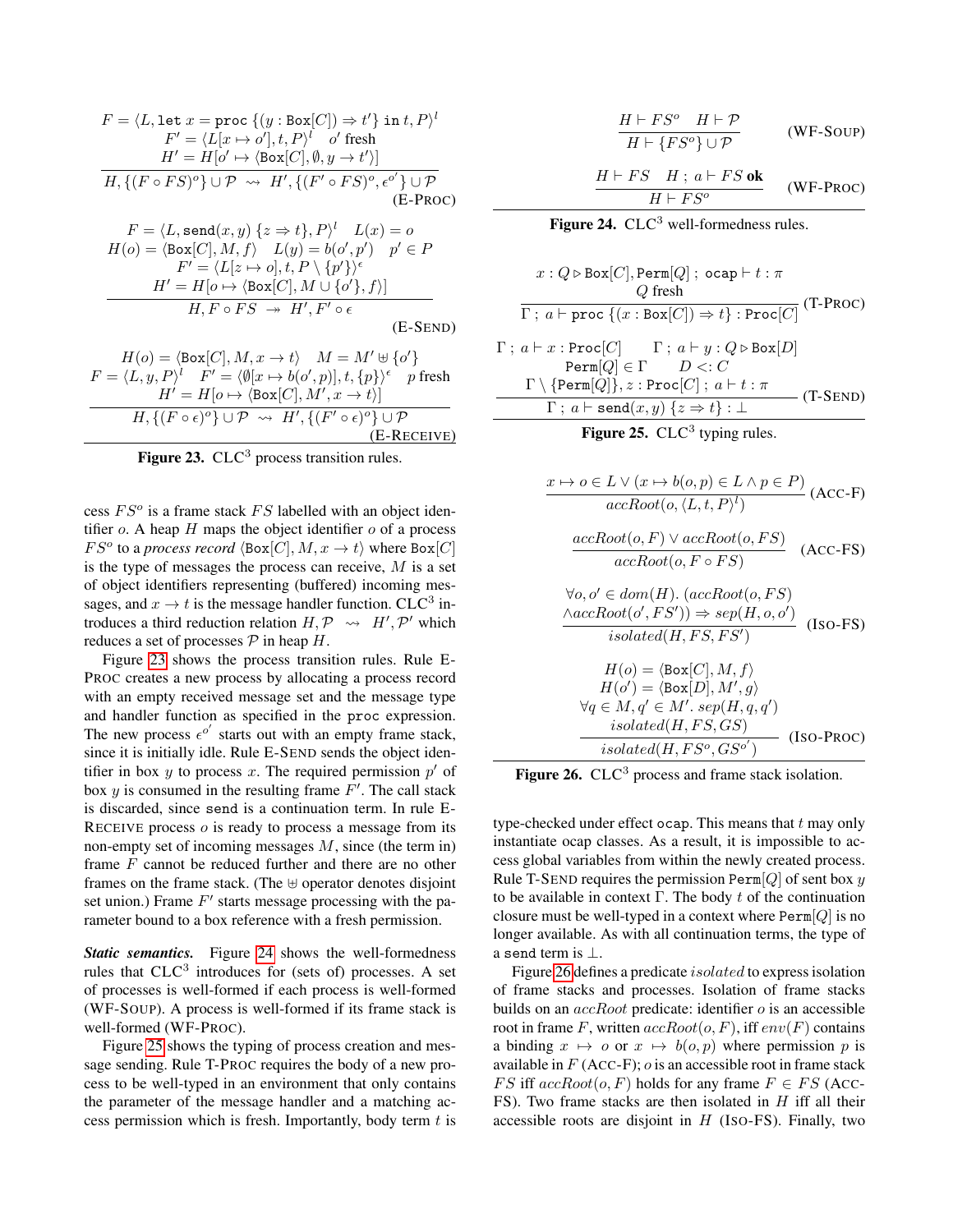processes are isolated iff their message queues and frame stacks are disjoint (ISO-PROC).

<span id="page-14-1"></span>**Theorem 5** (Isolation). *If*  $\vdash H : \star$  *then:* 

 $\textit{If } H \vdash \mathcal{P}, \forall P, P' \in \mathcal{P}. \textit{P} \neq P' \implies \textit{isolated}(H, P, P'),$  $and H, \mathcal{P} \rightsquigarrow H', \mathcal{P}'$  then  $\vdash H' : \star, H' \vdash \mathcal{P}'$ , and  $\forall Q, Q' \in \mathcal{P}'. Q \neq Q' \implies isolated(H', Q, Q').$ 

Theorem [5](#page-14-1) states that  $\rightsquigarrow$  preserves isolation of welltyped processes. Isolation is preserved even when boxes are transferred by reference between concurrent processes. Informally, the validity of this statement rests on the preservation of well-formedness of frames, frame stacks, and processes; well-formedness guarantees the separation of boxes with available permissions (def. [12](#page-12-2) and def. [14\)](#page-12-3), and the separation of boxes with available permissions from objects "outside" of boxes (def. [15](#page-20-1) and def. [17](#page-20-2) in [A.1\)](#page-20-3).

# <span id="page-14-0"></span>5. Implementation

LACASA is implemented as a combination of a compiler plugin for the current Scala 2 reference compiler and a runtime library. The plugin extends the compilation pipeline with an additional phase right after regular type checking. Its main tasks are (a) object-capability checking, (b) checking the stack locality of boxes and permissions, and (c) checking the constraints of LACASA expressions. In turn, (c) requires object-capability checking: type arguments of mkBox invocations must be object-capability safe, and open bodies may only instantiate object-capability safe classes. Certain important constraints are implemented using spores [\[45\]](#page-18-15).

*Object-Capability Checking in Scala.* Our empirical study revealed the importance of certain Scala-specific "tweaks" to conventional object-capability checking. We describe the most important one. The Scala compiler generates so-called "companion" singleton objects for case classes and custom value classes if the corresponding companions do not already exist. For a case class such a synthetic companion object provides, *e.g.,* factory and extractor [\[30\]](#page-18-29) methods. Synthetic companion objects are object-capability safe.

*Leveraging Spores.* We leverage constraints supported by spores in several places in LACASA. We provide two examples where spores are used in our implementation.

The first example is the body of an open expression. According to the rules of LACASA, it is not allowed to have free variables (see Section [2\)](#page-1-0). Using spores, this constraint can be expressed in the type of the open method as follows:

```
def open(fun: Spore[T, Unit])(implicit
         acc: CanAccess { type C = self.C },
         noCapture: OnlyNothing[fun.Captured]): Unit
```
Besides the implicit access permission, the method also takes an implicit parameter of type

OnlyNothing[fun.Captured]. The generic OnlyNothing type is a trivial type class with only a single instance, namely for type Nothing, Scala's bottom type. Consequently, for

an invocation of open, the compiler is only able to resolve the implicit parameter noCapture in the case where type fun.Captured is equal to Nothing. In turn, spores ensure this is only the case when the fun spore does not capture anything.

The second example where LACASA leverages spores is permission consumption in swap:

```
def swap[S](select: T \implies Box[S])(\text{assign: } (T, \text{ Box}[S]) \implies \text{Unit, } b: \text{ Box}[S])(fun: Spore[Packed[S], Unit] {
               type Excluded = b.C
             })
      (implicit acc: CanAccess { type C = b.C }): Unit
```
Besides the field accessor functions select and assign (see Section [2\)](#page-1-0), swap receives a box b to be put into the unique field. The implicit acc parameter ensures the availability of b's permission. Crucially, b's permission is consumed by the assignment to the unique field. Therefore, b must not be accessed in the continuation spore, which is expressed using the spore's Excluded type member. As a result, fun's body can no longer capture the permission.

#### <span id="page-14-3"></span>5.1 Discarding the stack using exceptions

Certain LACASA operations require discarding the stack of callers in order to ensure consumed access permissions become unavailable. For example, recall the message send shown in Figure [2](#page-2-1) (see Section [2\)](#page-1-0):

```
s.next.send(packed.box)({
  // continuation closure
})(access)
// unreachable
```
Here, the send invocation consumes the access permission: the permission is no longer available in the continuation. This semantics is enforced by ensuring (a) the access permission is unavailable within the explicit continuation closure (line 2), and (b) code following the send invocation (line 4) is unreachable. The former is enforced analogously to swap discussed above. The latter is enforced by discarding the stack of callers.

Discarding the call stack is a well-known technique in Scala, and has been widely used in the context of eventbased actors [\[37\]](#page-18-22) where the stack of callers is discarded when an actor suspends with just a continuation closure.<sup>[7](#page-14-2)</sup> The implementation consists of throwing an exception which unwinds the call stack up to the actor's event-loop, or up to the boundary of a concurrent task.

Prior to throwing the stack-unwinding exception, operations like send invoke their continuation closure which is provided explicitly by the programmer:

def send(msg: Box[T])(cont: NullarySpore[Unit] {...}) (implicit acc: CanAccess {...}): Nothing = {

<span id="page-14-2"></span> $7$  See [https://github.com/twitter-archive/kestrel/blob/](https://github.com/twitter-archive/kestrel/blob/3e64b28ad4e71256213e2bd6e8bd68a9978a2486/src/main/scala/net/lag/kestrel/KestrelHandler.scala) [3e64b28ad4e71256213e2bd6e8bd68a9978a2486/src/main/scala/](https://github.com/twitter-archive/kestrel/blob/3e64b28ad4e71256213e2bd6e8bd68a9978a2486/src/main/scala/net/lag/kestrel/KestrelHandler.scala) [net/lag/kestrel/KestrelHandler.scala](https://github.com/twitter-archive/kestrel/blob/3e64b28ad4e71256213e2bd6e8bd68a9978a2486/src/main/scala/net/lag/kestrel/KestrelHandler.scala) for a usage example in a large-scale production system.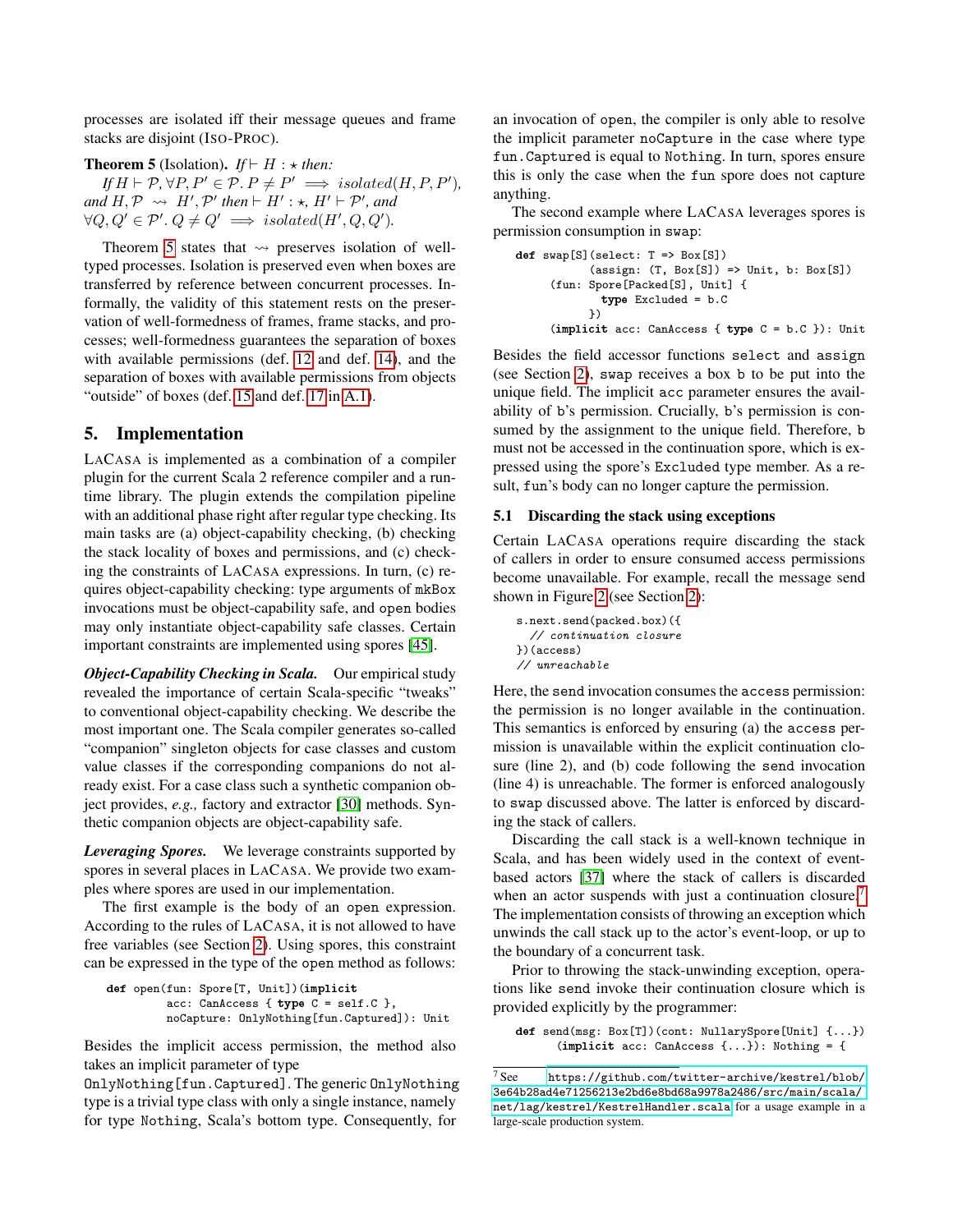```
class MessageHandlerTask(
        receiver: Actor[T],
        packed: Packed[T]) extends Runnable {
  def run(): Unit = {
    // process message in 'packed' object
   try {
      // invoke 'receive' method of 'receiver' actor
      receiver.receive(packed.box)(packed.access)
    } catch {
      case nrc: NoReturnControl => /* do nothing */}
    // check for next message
    ...
  }
  ...
}
```
Figure 27. Handling NoReturnControl within actors.

```
... // enqueue message
cont() // invoke continuation closure
throw new NoReturnControl // discard stack
```
}

The thrown NoReturnControl exception is caught either within the main thread where the main method is wrapped in a try-catch (see below), or within a worker thread of the actor system's thread pool. In the latter case, the task that executes actor code catches the NoReturnControl exception, as shown in Figure [27.](#page-15-1) Note that the exception handler is at the actor's "top level:" after processing the received message (in packed) the receiver actor is ready to process the next message (if any).

Scala's standard library provides a special ControlThrowable type for such cases where exceptions are used to manage control flow. The above NoReturnControl type extends ControlThrowable. The latter is defined as follows:

```
trait ControlThrowable extends Throwable
                       with NoStackTrace
```
Mixing in the NoStackTrace trait disables the generation of JVM stack traces, which is expensive but not required. The ControlThrowable type enables exception handling without disturbing exception-based control-flow transfers:

```
try { ... } catch {
  case c: ControlThrowable => throw c // propagate
  case e: Exception => ...
}
```
Crucially, exceptions of a subtype of ControlThrowable are propagated in order not to influence the in-progress control flow transfer. Patterns such as the above are unchecked in Scala. However, in the case of LACASA, failure to propagate ControlThrowables could result in unsoundness. For example, consider the following addition of a try-catch to the previous example (shown at the beginning of Section [5.1\)](#page-14-3):

try { s.next.send(packed.box)({

```
// continuation closure
  })(access)
} catch {
  case c: ControlThrowable => // do nothing
}
other.send(packed.box)({
  ...
})(access)
```
By catching and not propagating the ControlThrowable, the access permission remains accessible from line 8, enabling sending the same object (packed.box) twice.

In order to prevent such soundness issues, the LA-CASA compiler plugin checks try-catch expressions: a valid catch clause either (a) does not match any

ControlThrowable, or (b) is preceeded by a catch clause that matches and propagates ControlThrowable exceptions. Furthermore, to support trusted LACASA code, a marker method permits unsafe catches. For example, the main method of a LACASA program is wrapped in the following trusted try-catch:

```
try { /* main method body */ } catch {
  case nrc: NoReturnControl => uncheckedCatchControl
\mathbf{r}
```
# <span id="page-15-0"></span>6. Empirical Evaluation

The presented approach to object isolation and uniqueness is based on object capabilities. Isolation is enforced only for instances of ocap classes, *i.e.,* classes adhering to the object-capability discipline. Likewise, ownership transfer is supported only for instances of ocap classes. Therefore, it is important to know whether the object-capability discipline imposes an undue burden on developers; or whether, on the contrary, developers tend to design classes and traits in a way that naturally follows the object-capability discipline. Specifically, our empirical evaluation aims to answer the following question: How many classes/traits in medium to large open-source Scala projects already satisfy the objectcapability constraints required by LACASA?

*Methodology* For our empirical analysis we selected Scala's standard library, a large and widely-used class library, as well as two medium to large open-source Scala applications. In total, our corpus comprises 78,617 source lines of code (obtained using [\[26\]](#page-18-30)). Determining the prevalence of ocap classes and traits is especially important in the case of Scala's standard library, since it tells us for which classes/ traits LACASA supports isolation and ownership transfer "out of the box," *i.e.,* without code changes. (We will refer to both classes and traits as "classes" in the following.)

The two open-source applications are Signal/Collect (S/C) and GeoTrellis. S/C [\[61\]](#page-18-31) is a distributed graph processing framework with applications in machine learning and the semantic web, among others. Concurrency and distribution are implemented using the Akka actor framework [\[42\]](#page-18-23). Consequently, S/C could also benefit from LACASA's additional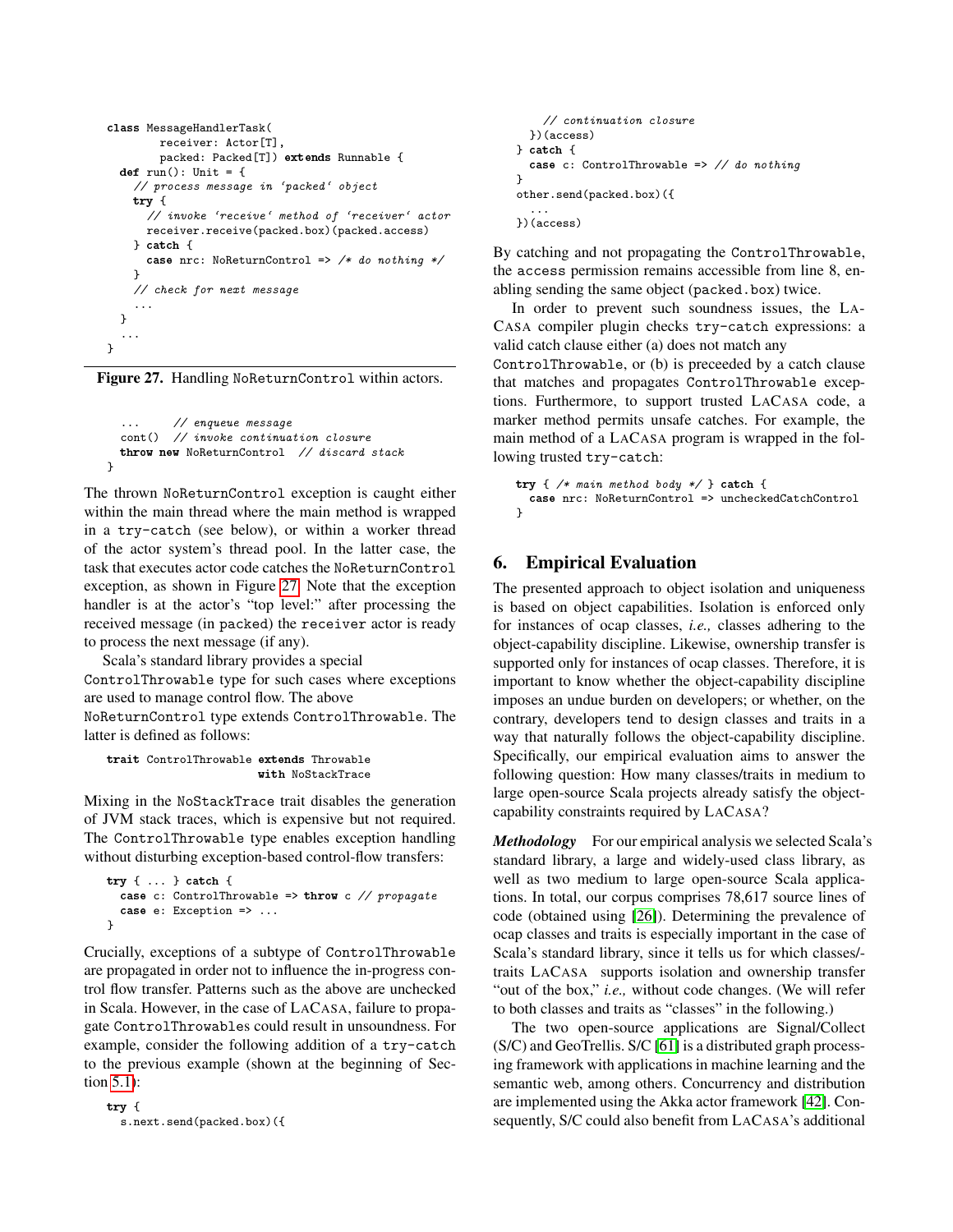| <b>Project</b>         | <b>Version</b> | <b>SLOC</b> | <b>GitHub</b> stats                | #classes/traits | #ocap $(\% )$ | #dir. insec. $(\%)$ |
|------------------------|----------------|-------------|------------------------------------|-----------------|---------------|---------------------|
| Scala Standard Library | 2.11.7         | 33,107      | $\star$ 5.795 13.257               | 1,505           | 644 (43%)     | 212/861 (25%)       |
| Signal/Collect         | 8.0.6          | 10,159      | $\star$ 123 <b>k</b> <sub>11</sub> | 236             | 159(67%)      | 60/77 (78%)         |
| GeoTrellis             | $0.10.0$ -RC2  |             | $\star$ 400 <b>1</b> 38            |                 |               |                     |
| -engine                |                | 3,868       |                                    | 190             | 40 $(21\%)$   | 124/150 (83%)       |
| -raster                |                | 22.291      |                                    | 670             | 233(35%)      | 325/437 (74%)       |
| -spark                 |                | 9.192       |                                    | 326             | 101 $(31%)$   | 167/225(74%)        |
| <b>Total</b>           |                | 78,617      |                                    | 2.927           | $1,177(40\%)$ | 888/1,750 (51%)     |

<span id="page-16-1"></span>Figure 28. Evaluating the object-capability discipline in real Scala projects. Each project is an active open-source project hosted on GitHub.  $\star$  represents the number of "stars" (or interest) a repository has on GitHub, and  $\star$  represents the number of contributors of the project.

safety. GeoTrellis is a high performance data processing engine for geographic data, used by the City of Asheville [\[17\]](#page-17-13) (NC, USA) and the U.S. Army, among others. Like S/C, GeoTrellis utilizes actor concurrency through Akka.

In each case we performed a clean build with the LA-CASA compiler plugin enabled. We configured the plugin to check ocap constraints for *all compiled classes*. In addition, we collected statistics on classes that *directly* violate ocap constraints through accesses to global singleton objects.

#### *Results* Figure [28](#page-16-1) shows the collected statistics.

For Scala's standard library we found that 43% of all classes follow the object-capability discipline. While this number might seem low, it is important to note that a *strict* form of ocap checking was used: accesses to toplevel singleton objects were disallowed, even if these singletons were themselves immutable and object-capability safe. Thus, classes directly using helper singletons were marked as insecure. Interestingly, only 25% of the insecure classes directly access top-level singleton objects. This means, the majority of insecure classes is insecure due to dependencies on other insecure classes. These results can be explained as follows. First, helper singletons (in particular, "companion objects") play an important role in the architecture of Scala's collections package [\[52\]](#page-18-32). In turn, with 22,958 SLOC the collections package is by far the library's largest package, accounting for 69% of its total size. Second, due to the high degree of reuse enabled by techniques such as the type class pattern [\[24\]](#page-18-12), even a relatively small number of classes that directly depend on singletons leads to an overall 57% of insecure classes.

In S/C 67% of all classes satisfy strict ocap constraints, a significantly higher percentage than for the Scala library. At the same time, the percentage of classes that are not ocap due to direct accesses to top-level singletons is also much higher (78% compared to 25%). This means there is less reuse of insecure classes in S/C. All analyzed components of GeoTrellis have a similarly high percentage of "directly insecure" classes. Interestingly, even with its reliance on "companion objects" and its high degree of reuse, the proportion of ocap classes in the standard library is significantly higher compared to GeoTrellis where it ranges between 21% and 35%.

*Immutability and object capabilities* Many singleton objects in Scala's standard library (a) are deeply immutable, (b) only create instances of ocap classes, and (c) never access global state. Such singletons are safe to access from within ocap classes.<sup>[8](#page-16-2)</sup> To measure the impact of such singletons on the proportion of ocap classes, we reanalyzed S/C with knowledge of safe singletons in the standard library. As a result, the percentage of ocap classes increased from 67% to 79%, while the proportion of directly insecure classes remained identical. Thus, knowledge of "safe singleton objects" is indeed important for object capabilities in Scala.

### <span id="page-16-0"></span>7. Other Related Work

A number of previous approaches leverages permissions or capabilities for uniqueness or related notions. Approaches limited to tree-shaped object structures for unique references include [\[15,](#page-17-14) [16,](#page-17-15) [51,](#page-18-1) [57,](#page-18-33) [64,](#page-18-2) [65\]](#page-19-0). In contrast, LACASA provides external uniqueness [\[18\]](#page-17-2), which allows internallyaliased object graphs. Permissions in LACASA indicate which objects ("boxes") are accessible in the current scope. In contrast, the deny capabilities of the Pony language [\[22\]](#page-17-16) indicate which operations are *denied* on aliases to the same object. By distinguishing read/write as well as (actor-)local and global aliases, Pony derives a fine-grained matrix of reference capabilities, which are more expressive than the presented system. While Pony is a new language design, LA-CASA integrates affine references into an existing language, while minimizing the effort for reusing existing classes.

The notion of uniqueness provided by our system is similar to UTT [\[49\]](#page-18-34), an extension of Universe types [\[28\]](#page-18-35) with ownership transfer. Overall, UTT is more flexible, whereas LACASA requires fewer annotations for reusing existing code; it also integrates with Scala's local type inference. Active ownership [\[19\]](#page-17-17) shares our goal of providing a minimal type system extension, however it requires ownerpolymorphic methods and existential owners whose integration with local type inference is not clear. A more general overview of ownership-based aliasing control is provided in [\[20\]](#page-17-18). There is a long line of work on unique object ref-

<span id="page-16-2"></span> $8$  Analogous rules have been used for static fields in Joe-E [\[44\]](#page-18-36), an objectcapability secure subset of Java.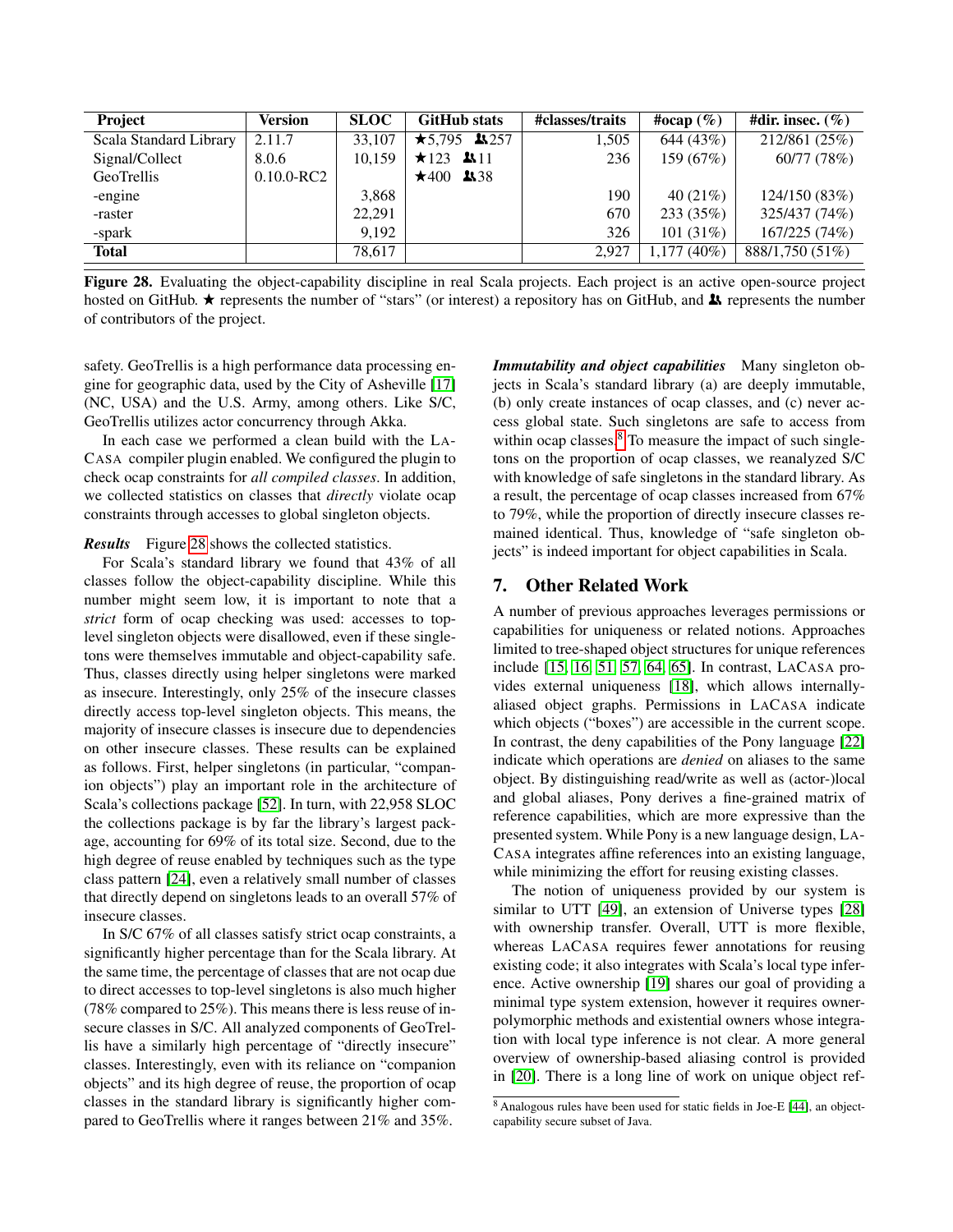erences [\[4,](#page-17-19) [10,](#page-17-20) [14,](#page-17-1) [40,](#page-18-5) [48\]](#page-18-6) which are more restrictive than external uniqueness; a recurring theme is the interaction between unique, immutable, and read-only references, which is also exploited in a variant of C# for systems programming [\[35\]](#page-18-37). Several systems combine ownership with concurrency control to prevent data races. RaceFree Java [\[1\]](#page-17-21) associates fields with locks, and an effect system ensures correct lock acquisition. Boyapati et al. [\[13\]](#page-17-22) and Zhao [\[67\]](#page-19-1) extend type system guarantees to deadlock prevention.

Our system takes important inspiration from Loci [\[66\]](#page-19-2), a type system for enforcing thread locality which requires very few source annotations. However, LACASA supports ownership transfer, which is outside the domain of Loci. Kilim [\[60\]](#page-18-38) combines type qualifiers with an intra-procedural shape analysis to ensure isolation of Java-based actors. To simplify the alias analysis and annotation system, messages must be tree-shaped. Messages in LACASA are not restricted to trees; moreover, LACASA uses a type-based approach rather than static analysis. StreamFlex [\[59\]](#page-18-39) and FlexoTasks [\[9\]](#page-17-23) are implicit ownership systems for stream-based programming; like LACASA, they allow reusing classes which pass certain sanity checks, but the systems are more restrictive than external uniqueness.

# <span id="page-17-6"></span>8. Conclusion

This paper presents a new approach to integrating isolation and uniqueness into an existing full-featured language. A key novelty of the system is its minimization of annotations necessary for reusing existing code. Only a single bit of information per class is required to determine its reusability. Interestingly, this information is provided by the object capability model, a proven methodology for applications in security, such as secure sandboxing. We present a complete formal account of our system, including proofs of key soundness theorems. We implement the system for the full Scala language, and evaluate the object capability model on a corpus of over 75,000 LOC of popular open-source projects. Our results show that between 21% and 79% of the classes of a project adhere to a strict object capability discipline. In summary, we believe our approach has the potential to make a flexible form of uniqueness practical on a large scale and in existing languages with rich type systems.

# References

- <span id="page-17-21"></span>[1] M. Abadi, C. Flanagan, and S. N. Freund. Types for safe locking: Static race detection for Java. *ACM Trans. Program. Lang. Syst*, 28(2):207–255, 2006.
- <span id="page-17-7"></span>[2] G. A. Agha. *ACTORS: A Model of Concurrent Computation in Distributed Systems*. Series in Artificial Intelligence. The MIT Press, Cambridge, Massachusetts, 1986.
- <span id="page-17-0"></span>[3] J. Aldrich, V. Kostadinov, and C. Chambers. Alias annotations for program understanding. In *OOPSLA*, pages 311–330, 2002.
- <span id="page-17-19"></span>[4] P. S. Almeida. Balloon types: Controlling sharing of state in data types. In *ECOOP*, pages 32–59, 1997.
- <span id="page-17-9"></span>[5] N. Amin, T. Rompf, and M. Odersky. Foundations of pathdependent types. In *OOPSLA*, pages 233–249, 2014.
- <span id="page-17-10"></span>[6] N. Amin, S. Grütter, M. Odersky, T. Rompf, and S. Stucki. The essence of dependent object types. In *A List of Successes That Can Change the World*, pages 249–272. Springer, 2016.
- <span id="page-17-4"></span>[7] B. Anderson, L. Bergstrom, D. Herman, J. Matthews, K. McAllister, M. Goregaokar, J. Moffitt, and S. Sapin. Experience report: Developing the servo web browser engine using rust. *CoRR*, abs/1505.07383, 2015.
- <span id="page-17-8"></span>[8] J. Armstrong, R. Virding, C. Wikström, and M. Williams. *Concurrent Programming in Erlang*. Prentice Hall, 1996.
- <span id="page-17-23"></span>[9] J. S. Auerbach, D. F. Bacon, R. Guerraoui, J. H. Spring, and J. Vitek. Flexible task graphs: a unified restricted thread programming model for Java. In *LCTES*, pages 1–11, 2008.
- <span id="page-17-20"></span>[10] H. G. Baker. 'use-once' variables and linear objects - storage management, reflection and multi-threading. *SIGPLAN Notices*, 30(1):45–52, 1995.
- <span id="page-17-11"></span>[11] G. Bierman, M. Parkinson, and A. Pitts. MJ: An imperative core calculus for Java and Java with effects. Technical Report UCAM-CL-TR-563, University of Cambridge, Computer Laboratory, Apr. 2003.
- <span id="page-17-12"></span>[12] G. M. Bierman, C. V. Russo, G. Mainland, E. Meijer, and M. Torgersen. Pause 'n' play: Formalizing asynchronous C#. In *ECOOP*, pages 233–257, 2012.
- <span id="page-17-22"></span>[13] C. Boyapati, R. Lee, and M. C. Rinard. Ownership types for safe programming: preventing data races and deadlocks. In *OOPSLA*, pages 211–230, 2002.
- <span id="page-17-1"></span>[14] J. Boyland. Alias burying: Unique variables without destructive reads. *Softw, Pract. Exper*, 31(6):533–553, 2001.
- <span id="page-17-14"></span>[15] J. Boyland. Checking interference with fractional permissions. In *SAS*, pages 55–72, 2003.
- <span id="page-17-15"></span>[16] L. Caires and J. C. Seco. The type discipline of behavioral separation. In *POPL*, pages 275–286, 2013.
- <span id="page-17-13"></span>[17] City of Asheville, NC, USA. Priority Places project. [http:](http://priorityplaces.ashevillenc.gov/) [//priorityplaces.ashevillenc.gov/](http://priorityplaces.ashevillenc.gov/).
- <span id="page-17-2"></span>[18] D. Clarke and T. Wrigstad. External uniqueness is unique enough. In *ECOOP*, pages 176–200, 2003.
- <span id="page-17-17"></span>[19] D. Clarke, T. Wrigstad, J. Östlund, and E. B. Johnsen. Minimal ownership for active objects. In *APLAS*, pages 139–154, 2008.
- <span id="page-17-18"></span>[20] D. Clarke, J. Östlund, I. Sergey, and T. Wrigstad. Ownership types: A survey. In D. Clarke, J. Noble, and T. Wrigstad, editors, *Aliasing in Object-Oriented Programming*, volume 7850 of *Lecture Notes in Computer Science*, pages 15–58. Springer, 2013.
- <span id="page-17-3"></span>[21] D. G. Clarke, J. Potter, and J. Noble. Ownership types for flexible alias protection. In *OOPSLA*, pages 48–64, 1998.
- <span id="page-17-16"></span>[22] S. Clebsch, S. Drossopoulou, S. Blessing, and A. McNeil. Deny capabilities for safe, fast actors. In *AGERE!@SPLASH*, pages 1–12. ACM, 2015.
- <span id="page-17-5"></span>[23] D. Crockford. ADsafe. <http://www.adsafe.org>, 2011.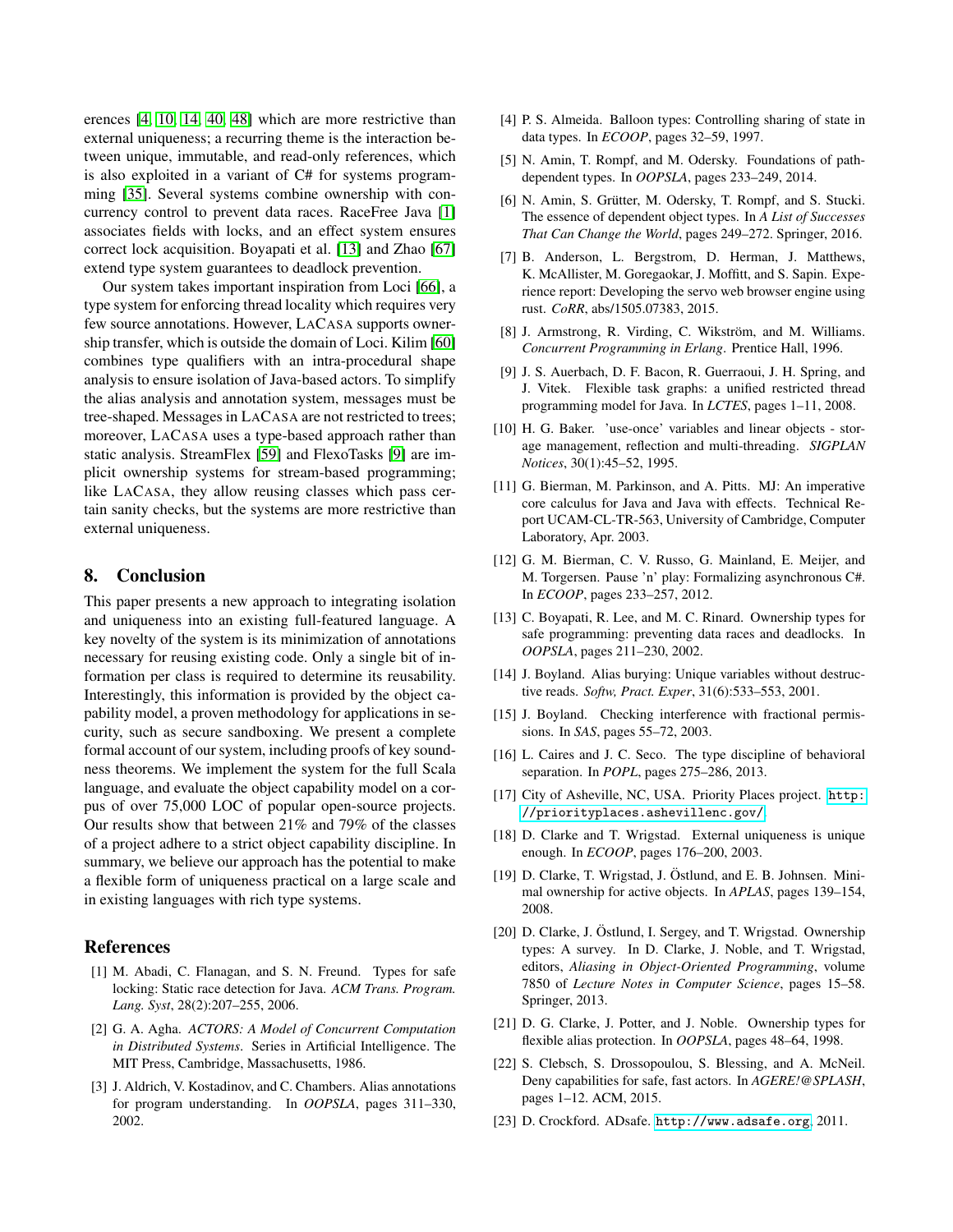- <span id="page-18-12"></span>[24] B. C. d. S. Oliveira, A. Moors, and M. Odersky. Type classes as objects and implicits. In *OOPSLA*, pages 341–360, 2010.
- <span id="page-18-13"></span>[25] B. C. d. S. Oliveira, T. Schrijvers, W. Choi, W. Lee, and K. Yi. The implicit calculus: a new foundation for generic programming. In *PLDI*, pages 35–44, 2012.
- <span id="page-18-30"></span>[26] A. Danial and contributors. cloc. [http://cloc.](http://cloc.sourceforge.net/) [sourceforge.net/](http://cloc.sourceforge.net/), 2006. Accessed: 2016-03-20.
- <span id="page-18-8"></span>[27] J. B. Dennis and E. C. V. Horn. Programming semantics for multiprogrammed computations. *Commun. ACM*, 9(3):143– 155, 1966.
- <span id="page-18-35"></span>[28] W. Dietl and P. Müller. Universes: Lightweight ownership for JML. *Journal of Object Technology*, 4(8):5–32, 2005.
- <span id="page-18-17"></span>[29] W. Dietl, S. Dietzel, M. D. Ernst, K. Muslu, and T. W. Schiller. Building and using pluggable type-checkers. In *ICSE*, pages 681–690, 2011.
- <span id="page-18-29"></span>[30] B. Emir, M. Odersky, and J. Williams. Matching objects with patterns. In *ECOOP*, pages 273–298, 2007.
- <span id="page-18-14"></span>[31] J. Epstein, A. P. Black, and S. L. P. Jones. Towards Haskell in the cloud. In *Haskell*, pages 118–129, 2011.
- <span id="page-18-24"></span>[32] Ericsson AB. Erlang/OTP. [https://github.com/erlang/](https://github.com/erlang/otp) [otp](https://github.com/erlang/otp), 2010. Accessed: 2016-07-10.
- <span id="page-18-0"></span>[33] M. Fähndrich and R. DeLine. Adoption and focus: Practical linear types for imperative programming. In *PLDI*, pages 13– 24, 2002.
- <span id="page-18-26"></span>[34] C. Flanagan, A. Sabry, B. F. Duba, and M. Felleisen. The essence of compiling with continuations. In *PLDI*, pages 237– 247, 1993.
- <span id="page-18-37"></span>[35] C. S. Gordon, M. J. Parkinson, J. Parsons, A. Bromfield, and J. Duffy. Uniqueness and reference immutability for safe parallelism. In *OOPSLA*, pages 21–40, 2012.
- <span id="page-18-21"></span>[36] P. Haller. On the integration of the actor model in mainstream technologies: the Scala perspective. In *AGERE!@SPLASH*, pages 1–6, 2012.
- <span id="page-18-22"></span>[37] P. Haller and M. Odersky. Scala actors: Unifying thread-based and event-based programming. *Theor. Comput. Sci*, 410(2-3): 202–220, 2009.
- <span id="page-18-16"></span>[38] P. Haller and M. Odersky. Capabilities for uniqueness and borrowing. In *ECOOP*, pages 354–378, 2010.
- <span id="page-18-20"></span>[39] C. Hewitt. Viewing control structures as patterns of passing messages. *Artif. Intell*, 8(3):323–364, 1977.
- <span id="page-18-5"></span>[40] J. Hogg. Islands: Aliasing protection in object-oriented languages. In *OOPSLA*, pages 271–285, 1991.
- <span id="page-18-27"></span>[41] A. Igarashi, B. C. Pierce, and P. Wadler. Featherweight Java: a minimal core calculus for Java and GJ. *ACM Trans. Program. Lang. Syst*, 23(3):396–450, 2001.
- <span id="page-18-23"></span>[42] Lightbend, Inc. Akka. <http://akka.io/>, 2009. Accessed: 2016-03-20.
- <span id="page-18-40"></span>[43] J. Mackay, H. Mehnert, A. Potanin, L. Groves, and N. Cameron. Encoding Featherweight Java with assignment and immutability using the Coq proof assistant. In *FTfJP*, pages 11–19, 2012.
- <span id="page-18-36"></span>[44] A. Mettler, D. Wagner, and T. Close. Joe-E: A securityoriented subset of Java. In *NDSS*, 2010.
- <span id="page-18-15"></span>[45] H. Miller, P. Haller, and M. Odersky. Spores: A type-based foundation for closures in the age of concurrency and distribution. In *ECOOP*, pages 308–333, 2014.
- <span id="page-18-9"></span>[46] M. S. Miller. *Robust Composition: Towards a Unified Approach to Access Control and Concurrency Control*. PhD thesis, Johns Hopkins University, May 2006.
- <span id="page-18-10"></span>[47] M. S. Miller, M. Samuel, B. Laurie, I. Awad, and M. Stay. Caja: Safe active content in sanitized JavaScript. *Google, Inc., Tech. Rep*, 2008.
- <span id="page-18-6"></span>[48] N. H. Minsky. Towards alias-free pointers. In *ECOOP*, pages 189–209, 1996.
- <span id="page-18-34"></span>[49] P. Müller and A. Rudich. Ownership transfer in universe types. In *OOPSLA*, pages 461–478, 2007.
- <span id="page-18-7"></span>[50] J. Noble, J. Vitek, and J. Potter. Flexible alias protection. In *ECOOP*, pages 158–185, 1998.
- <span id="page-18-1"></span>[51] M. Odersky. Observers for linear types. In *ESOP*, pages 390– 407, 1992.
- <span id="page-18-32"></span>[52] M. Odersky and A. Moors. Fighting bit rot with types (experience report: Scala collections). In *FSTTCS*, pages 427–451, 2009.
- <span id="page-18-18"></span>[53] M. Odersky, C. Zenger, and M. Zenger. Colored local type inference. In *POPL*, pages 41–53, 2001.
- <span id="page-18-25"></span>[54] M. Odersky, P. Altherr, V. Cremet, G. Dubochet, B. Emir, P. Haller, S. Micheloud, N. Mihaylov, A. Moors, L. Rytz, M. Schinz, E. Stenman, and M. Zenger. The Scala language specification version 2.11. [http://www.scala-lang.org/](http://www.scala-lang.org/files/archive/spec/2.11/) [files/archive/spec/2.11/](http://www.scala-lang.org/files/archive/spec/2.11/), Apr. 2014.
- <span id="page-18-28"></span>[55] J. Östlund and T. Wrigstad. Welterweight Java. In *TOOLS*, pages 97–116, 2010.
- <span id="page-18-11"></span>[56] J. G. Politz, S. A. Eliopoulos, A. Guha, and S. Krishnamurthi. ADsafety: Type-based verification of JavaScript sandboxing. *CoRR*, abs/1506.07813, 2015.
- <span id="page-18-33"></span>[57] F. Pottier and J. Protzenko. Programming with permissions in Mezzo. In *ICFP*, pages 173–184, 2013.
- <span id="page-18-19"></span>[58] L. Rytz. *A Practical Effect System for Scala*. PhD thesis, EPFL, Lausanne, Switzerland, Sept. 2013.
- <span id="page-18-39"></span>[59] J. H. Spring, J. Privat, R. Guerraoui, and J. Vitek. Streamflex: high-throughput stream programming in Java. In *OOPSLA*, pages 211–228, 2007.
- <span id="page-18-38"></span>[60] S. Srinivasan and A. Mycroft. Kilim: Isolation-typed actors for Java. In *ECOOP*, pages 104–128, 2008.
- <span id="page-18-31"></span>[61] P. Stutz, A. Bernstein, and W. W. Cohen. Signal/Collect: Graph algorithms for the (semantic) web. In *ISWC*, pages 764–780, 2010.
- <span id="page-18-3"></span>[62] M. Tofte and J.-P. Talpin. Implementation of the typed callby-value lambda-calculus using a stack of regions. In *POPL*, pages 188–201, 1994.
- <span id="page-18-4"></span>[63] M. Tofte and J.-P. Talpin. Region-based memory management. *Inf. Comput*, 132(2):109–176, 1997.
- <span id="page-18-2"></span>[64] P. Wadler. Linear types can change the world! In *Programming Concepts and Methods*, pages 561–581. North Holland, 1990.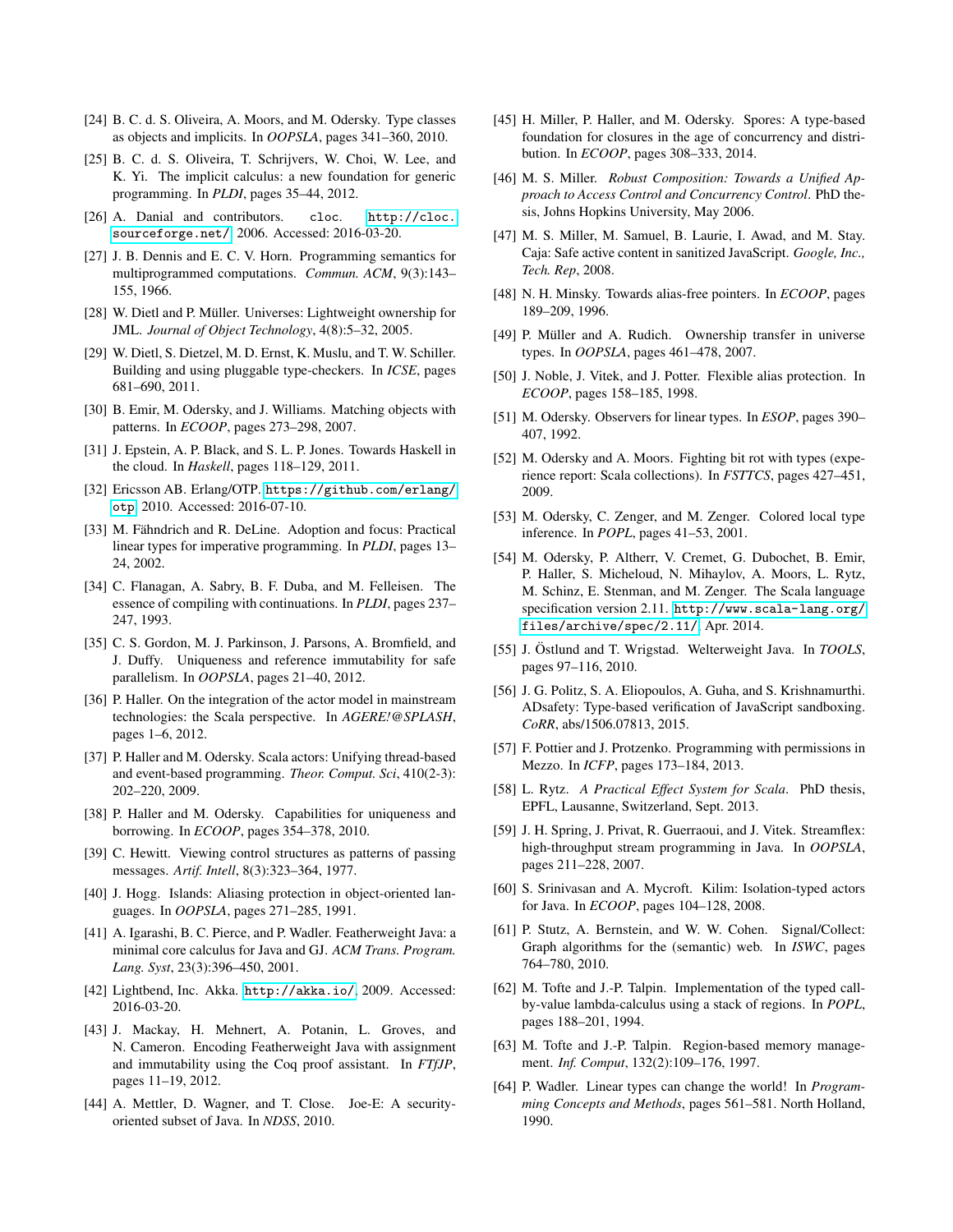- <span id="page-19-0"></span>[65] E. M. Westbrook, J. Zhao, Z. Budimlic, and V. Sarkar. Practical permissions for race-free parallelism. In *ECOOP*, pages 614–639, 2012.
- <span id="page-19-2"></span>[66] T. Wrigstad, F. Pizlo, F. Meawad, L. Zhao, and J. Vitek. Loci: Simple thread-locality for Java. In *ECOOP*, pages 445–469, 2009.
- <span id="page-19-1"></span>[67] Z. Y. *Concurrency Analysis Based On Fractional Permission System*. PhD thesis, University of Wisconsin–Milwaukee, 2007.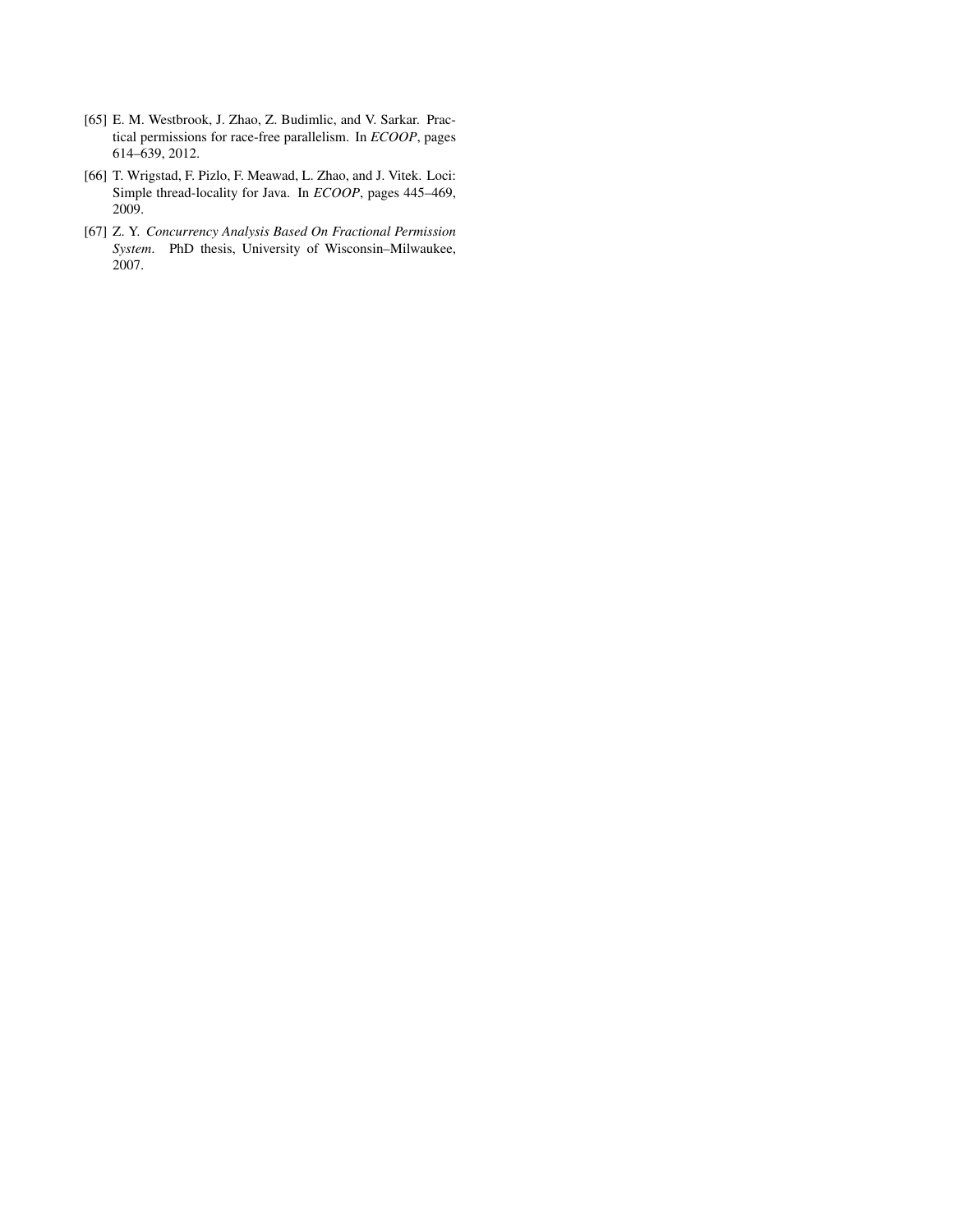$$
p \vdash \text{class } C \text{ extends } D \{\overline{fd} \ \overline{md} \}
$$

$$
C \vdash_{ocap} \overline{md} \qquad ocap(D)
$$

$$
\forall \text{var } f : \sigma \in \overline{fd} \cdot ocap(\sigma) \lor \sigma = \text{Box}[E] \land ocap(E)
$$

$$
ocap(C)
$$
(OCAP-CLASS)

this :  $C, x : D$ ; ocap  $\vdash t : E'$   $E' < E$  $C \vdash_{ocap}$  def  $m(x : D) : E = t$ (OCAP-METHOD1)

 $\Gamma = \text{this}: C, x: Q \triangleright \text{Box}[D], \text{Perm}[Q]$  Q fresh  $Γ$ ; ocap  $vdash t : E'$   $E' < E$  $C \vdash_{ocap}$  def  $m(x : Box[D]) : E = t$ (OCAP-METHOD2)

<span id="page-20-4"></span>Figure 29. Well-formed ocap classes.

 $\gamma: permTypes(\Gamma) \longrightarrow P$  injective  $\forall x \in dom(\Gamma),$  $\Gamma(x) = Q \triangleright \text{Box}[C] \wedge L(x) = b(o, p) \wedge \text{Perm}[Q] \in \Gamma \Longrightarrow$  $\gamma(Q) = p$  $\models$  Γ: L; P (WF-PERM)

$$
L(x) = \text{null} \lor
$$
  
\n
$$
L(x) = o \land typeof(H, o) <: \Gamma(x) \lor
$$
  
\n
$$
L(x) = \boxed{b(o, p) \land \Gamma(x) = \boxed{Q \triangleright \text{Box}[C]} \land
$$
  
\n
$$
typeof(H, o) <: C
$$
  
\n
$$
H \vdash \Gamma; L; x
$$
 (WF-VAR)

$$
\Gamma; a \vdash t : \sigma \qquad l \neq \epsilon \implies \sigma <: C
$$
\n
$$
H \vdash \Gamma; L \qquad H \vdash \Gamma; L; P
$$
\n
$$
H \vdash \langle L, t, P \rangle^l : \sigma
$$
\n
$$
(T\text{-}FRAME1)
$$

$$
\Gamma, x : \tau \, ; \, a \vdash t : \sigma \qquad l \neq \epsilon \implies \sigma <: C
$$
\n
$$
H \vdash \Gamma; L \qquad H \vdash \Gamma; L; P
$$
\n
$$
H \vdash^{\tau}_{x} \langle L, t, P \rangle^{l} : \sigma
$$
\n
$$
(T-FRAME2)
$$

$$
boxSep(H, F) \qquad boxObjSep(H, F)
$$
  
\n
$$
boxOcap(H, F)
$$
  
\n
$$
a = \text{ocap} \implies globalOcapSep(H, F)
$$
  
\n
$$
fieldUniqueness(H, F)
$$
  
\n
$$
H \; ; \; a \vdash F \; \text{ok}
$$
 (F-OK)

<span id="page-20-5"></span>Figure 30. Frame and frame stack typing.

# A. Full Proofs

# <span id="page-20-3"></span>A.1 Additional Rules and Definitions

Figure [29](#page-20-4) shows  $CLC<sup>2</sup>$ 's OCAP-\* rules. Figure [30](#page-20-5) shows the updated rules for frame and frame stack typing in  $CLC<sup>2</sup>$ . Figure [31](#page-20-6) shows the auxiliary predicates  $boxRoot$ and openbox.

$$
x \mapsto b(o, p) \in L \qquad p \in P
$$
  
\n
$$
boxRoot(o, \langle L, t, P \rangle^{l})
$$
  
\n
$$
boxRoot(o, F)
$$
  
\n
$$
boxRoot(o, F \circ \epsilon)
$$
  
\n
$$
boxRoot(o, F) \vee boxRoot(o, FS)
$$
  
\n
$$
boxRoot(o, F \circ FS)
$$
  
\n
$$
x \mapsto b(o, p) \in L \qquad p \in P
$$
  
\n
$$
boxRoot(o, \langle L, t, P \rangle^{l}, p)
$$
  
\n
$$
boxRoot(o, F, p)
$$
  
\n
$$
boxRoot(o, F, p)
$$
  
\n
$$
boxRoot(o, F, p)
$$
  
\n
$$
boxRoot(o, F \circ \epsilon, p)
$$
  
\n
$$
boxRoot(o, F \circ FS, p)
$$
  
\n
$$
boxRoot(o, F \circ FS, p)
$$
  
\n
$$
(o, FS) \qquad x \mapsto o' \in env(F) \qquad reach(H, o, o')
$$

 $boxRoot$  $openbox(H, o, F, FS)$ 

<span id="page-20-6"></span>Figure 31. Auxiliary predicates.

<span id="page-20-1"></span>**Definition 15** (Box-Object Separation). Frame  $F$  satisfies the *box-object separation* invariant in H, written  $boxObjSep(H, F)$ , iff

$$
F = \langle L, t, P \rangle^l \land \forall x \mapsto b(o, p), y \mapsto o' \in L \, \text{sep}(H, o, o')
$$

**Definition 16** (Box Ocap Invariant). Frame  $F$  satisfies the *box ocap* invariant in H, written  $boxOcap(H, F)$ , iff

 $F = \langle L, t, P \rangle^l \land \forall x \mapsto b(o, p) \in L, o' \in dom(H). p \in$  $P \wedge reach(H, o, o') \implies ocap(typeof(H, o'))$ 

<span id="page-20-2"></span>Definition 17 (Global Ocap Separation). Frame F satisfies the *global ocap separation* invariant in H, written  $globalOcapSep(H, F)$ , iff

 $F = \langle L, t, P \rangle^l \land \forall x \mapsto o \in L, y \mapsto o' \in L_0.$  $ocap(typeof(H, o)) \wedge sep(H, o, o')$ 

**Definition 18** (Dominating Edge). Field  $f$  of  $\hat{o}$  is a dominating edge for paths from  $o$  to  $o'$  in  $H$ , written

 $\text{domedge}(H, \hat{o}, f, o, o'), \text{ iff}$  $\forall P \in path(H, o, o'). P = o \dots \hat{o}, FM(f) \dots o'$ where  $H(\hat{o}) = \langle C, FM \rangle$  and  $f \in dom(FM)$ .

**Definition 19.**  $permTypes(\Gamma)$  is the set of *permissions* in a typing context Γ,

$$
permTypes(\Gamma) = \{Q \mid \texttt{Perm}[Q] \in \Gamma\}
$$

#### <span id="page-20-0"></span>A.2 Proof of Theorem [3](#page-12-4)

<span id="page-20-7"></span>**Lemma 1.** *If*  $\vdash$  *H* :  $\star$  *then:* 

 $\mathit{If} \ H \vdash F : \sigma, \ H : \ a \vdash F \ \textit{ok}, \ \textit{and} \ H, \ F \ \longrightarrow \ H', \ F' \ \textit{then}$  $\vdash H' : \star, H' \vdash F' : \sigma, \text{ and } H' ; a \vdash F' \text{ ok.}$ 

*Proof.* By induction on the derivation of  $H, F \longrightarrow H', F'$ .

- Case E-Null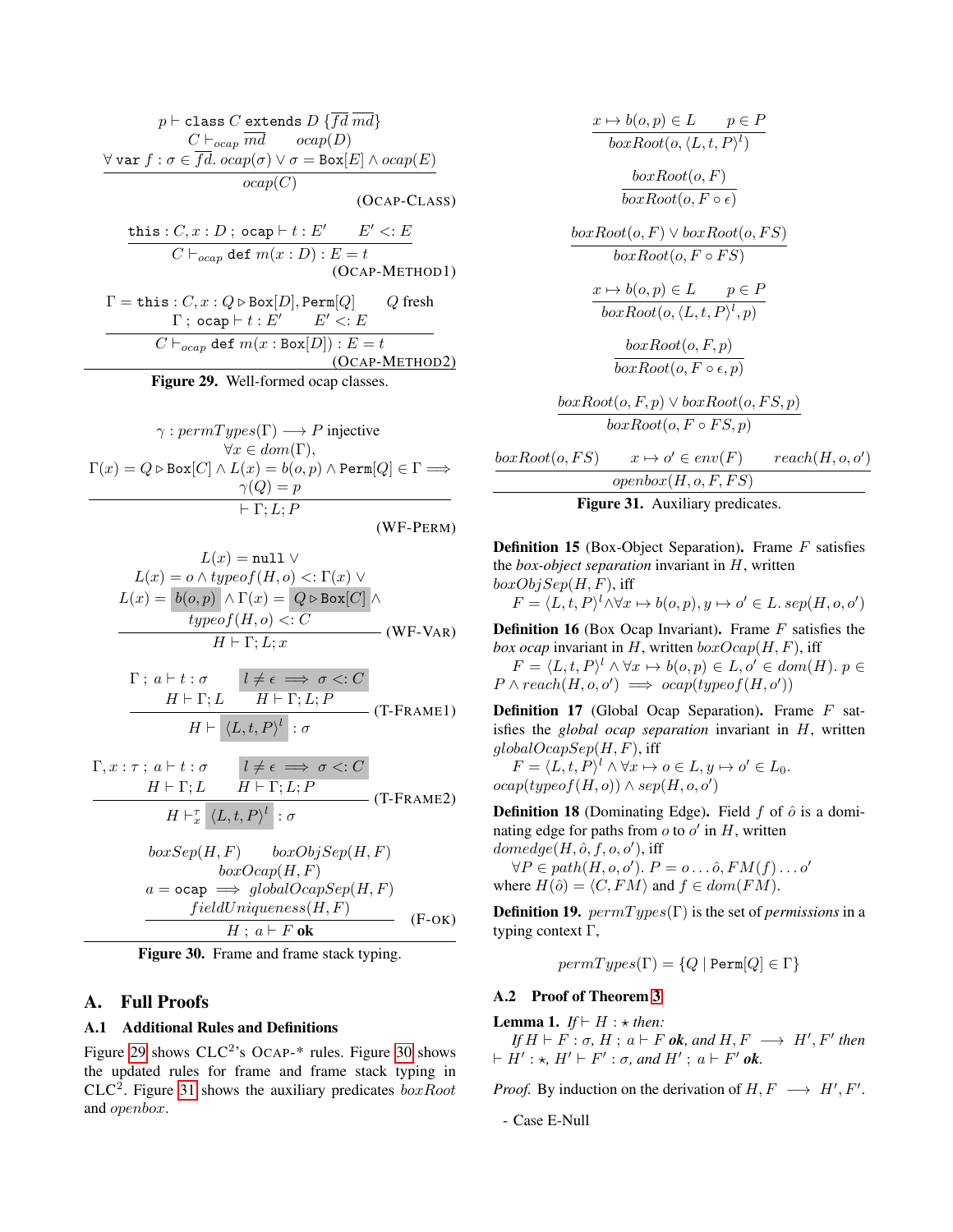$$
H, \langle L, \text{let } x = \text{null in } t, P \rangle^l \longrightarrow H, \langle L[x \mapsto \text{null}], t, P \rangle^l \qquad (\text{E-NULL})
$$

$$
H, \langle L, \text{let } x = y \text{ in } t, P \rangle^{l}
$$
  

$$
\longrightarrow H, \langle L[x \mapsto L(y)], t, P \rangle^{l}
$$
 (E-VAR)

$$
H(L(y)) = \langle C, FM \rangle \qquad f \in dom(FM)
$$
  
\n
$$
H, \langle L, \text{let } x = y.f \text{ in } t, P \rangle^l
$$
  
\n
$$
\rightarrow H, \langle L[x \mapsto FM(f)], t, P \rangle^l
$$
  
\n
$$
L(y) = o \qquad H(o) = \langle C, FM \rangle
$$
  
\n
$$
H' = H[o \mapsto \langle C, FM[f \mapsto L(z)] \rangle] \qquad (E\text{-}ASSIGN)
$$
  
\n
$$
H, \langle L, \text{let } x = y.f = z \text{ in } t, P \rangle^l
$$
  
\n
$$
\rightarrow H', \langle L, \text{let } x = z \text{ in } t, P \rangle^l
$$
  
\n
$$
o \notin dom(H) \qquad fields(C) = \overline{f}
$$
  
\n
$$
H' = H[o \mapsto \langle C, \overline{f \mapsto null} \rangle]
$$
  
\n
$$
H, \langle L, \text{let } x = \text{new } C \text{ in } t, P \rangle^l
$$
  
\n
$$
\rightarrow H', \langle L[x \mapsto o], t, P \rangle^l
$$
  
\n
$$
(E\text{-}NEW)
$$

Figure 32.  $CLC<sup>2</sup>$  frame transition rules.

- 1. By the assumptions
- $(a) \vdash H : \star$ (b)  $H \vdash F : \sigma$ (c)  $H$ ;  $a \vdash F$  ok (d)  $H, F \longrightarrow H, F'$ (e)  $F = \langle L, \texttt{let } x = \texttt{null in } t, P \rangle^l$ (f)  $F' = \langle L[x \mapsto \texttt{null}], t, P \rangle^l$ 2. By 1.b), 1.e), and T-Frame1 (a)  $\Gamma$  ;  $b \vdash$  let  $x = \text{null}$  in  $t : \sigma$ (b)  $l \neq \epsilon \implies \sigma \lt: C$ (c)  $H \vdash \Gamma; L$  $(d) \vdash \Gamma; L; P$ 3. By 2.a) and T-Let (a)  $\Gamma$  ;  $b \vdash \texttt{null}: \tau$ (b)  $\Gamma, x : \tau \, ; \, b \vdash t : \sigma$ 4. Define (a)  $\Gamma' := \Gamma, x : \tau$ (b)  $L' := L[x \mapsto \texttt{null}]$ 5. By 4.a-b) and WF-Var,  $H \vdash \Gamma'; L'; x$ 6. By 2.c), 4.a-b), 5., and WF-Env,  $H \vdash \Gamma'; L'$ 7. By 4.a-b), (a)  $permTypes(\Gamma')=permTypes(\Gamma)$ (b)  $\forall (x, o, p), L(x) = b(o, p) \Longleftrightarrow L'(x) = b(o, p)$ 8. By 2.d), 7.a-b), WF-Perm,  $\vdash \Gamma'; L'; P$ 9. By 2.b), 3.b), 4.a-b), 6., 8., and T-Frame1,  $H \vdash F' : \sigma$ 10. By 1.c), 1.e-f), and F-ok,  $H$ ;  $a \vdash F'$  ok 11. 1.a), 7., and 9. conclude this case. - Case E-Select 1. By the assumptions  $(a) \vdash H : \star$
- (b)  $H \vdash F : \sigma$ (c)  $H$ ;  $a \vdash F$  ok (d)  $H, F \longrightarrow H, F'$ 2. By 1.d) and E-Select (a)  $F = \langle L, \texttt{let } x = y.f \texttt{ in } t, P \rangle^l$ (b)  $H(L(y)) = \langle C, FM \rangle$ (c)  $f \in dom(FM)$ (d)  $F' = \langle L[x \mapsto FM(f)], t, P \rangle^l$ 3. By 1.b), 2.a), and T-Frame1 (a)  $\Gamma$  ;  $b\vdash \mathtt{let}\; x = y.f\; \mathtt{in}\; t : \sigma$ (b)  $l \neq \epsilon \implies \sigma \leq: E'$ (c)  $H \vdash \Gamma$ ; L  $(d) \vdash Γ; L; P$ 4. By 3.a) and T-Let (a)  $\Gamma$ ;  $b \vdash y.f : \tau$ (b)  $\Gamma, x : \tau : b \vdash t : \sigma$ 5. By 4.a) and T-Select (a)  $\Gamma$ ;  $b \vdash y : D$ (b)  $f type(D, f) = E$ (c)  $\tau = E$ 6. By 5.a) and T-Var,  $\Gamma(y) = D$ 7. By 3.c), 6., and WF-Env,  $H \vdash \Gamma$ ; L; y 8. By 2.b), 6., 7., and WF-Var,  $C = type of (H, L(y))$  <: D 9. By 8.,  $\langle$ :-Ext, and WF-Class,  $ftype(C, f) = ftype(D, f)$ 10. By 1.a), 2.b-c), and def. [2,](#page-7-3)  $FM(f) = null \vee$  $typeof(H, FM(f)) \leq:fty(C, f)$ 11. Define (a)  $\Gamma' := \Gamma, x : E$ (b)  $L' := L[x \mapsto FM(f)]$ 12. By 5.b), 9., 10., and 11.b),  $L'(x) = \text{null} \ \lor$  $typeof(H, L'(x)) < E$ 13. By 11.a-b), 12., and WF-Var,  $H \vdash \Gamma'; L'; x$ 14. By 3.c), 11.a-b), 13., and WF-Env,  $H \vdash \Gamma'$ ; L' 15. By 4.b), 5.c), and 11.a),  $\Gamma'$ ;  $b \vdash t : \sigma$ 16. By 10., 11.a-b), (a)  $permTypes(\Gamma')=permTypes(\Gamma)$ (b)  $\forall (x, o, p), L(x) = b(o, p) \Longleftrightarrow L'(x) = b(o, p)$ 17. By 3.d), 16.a-b), WF-Perm,  $\vdash \Gamma'; L'; P$ 18. By 2.d), 3.b), 14., 15., 17 and T-Frame1,  $H \vdash F' : \sigma$ 19. By 1.c), 2.a-d), and F-ok,  $H$ ;  $a \vdash F'$  ok 20. 1.a), 18., and 19. conclude this case. - Case E-Assign 1. By the assumptions  $(a) \vdash H : \star$ (b)  $H \vdash F : \sigma$ (c)  $H$ ;  $a \vdash F$  ok (d)  $H, F \longrightarrow H', F'$ 2. By 1.d) and E-Assign (a)  $F = \langle L, \texttt{let } x = y.f = z \texttt{ in } t, P \rangle^l$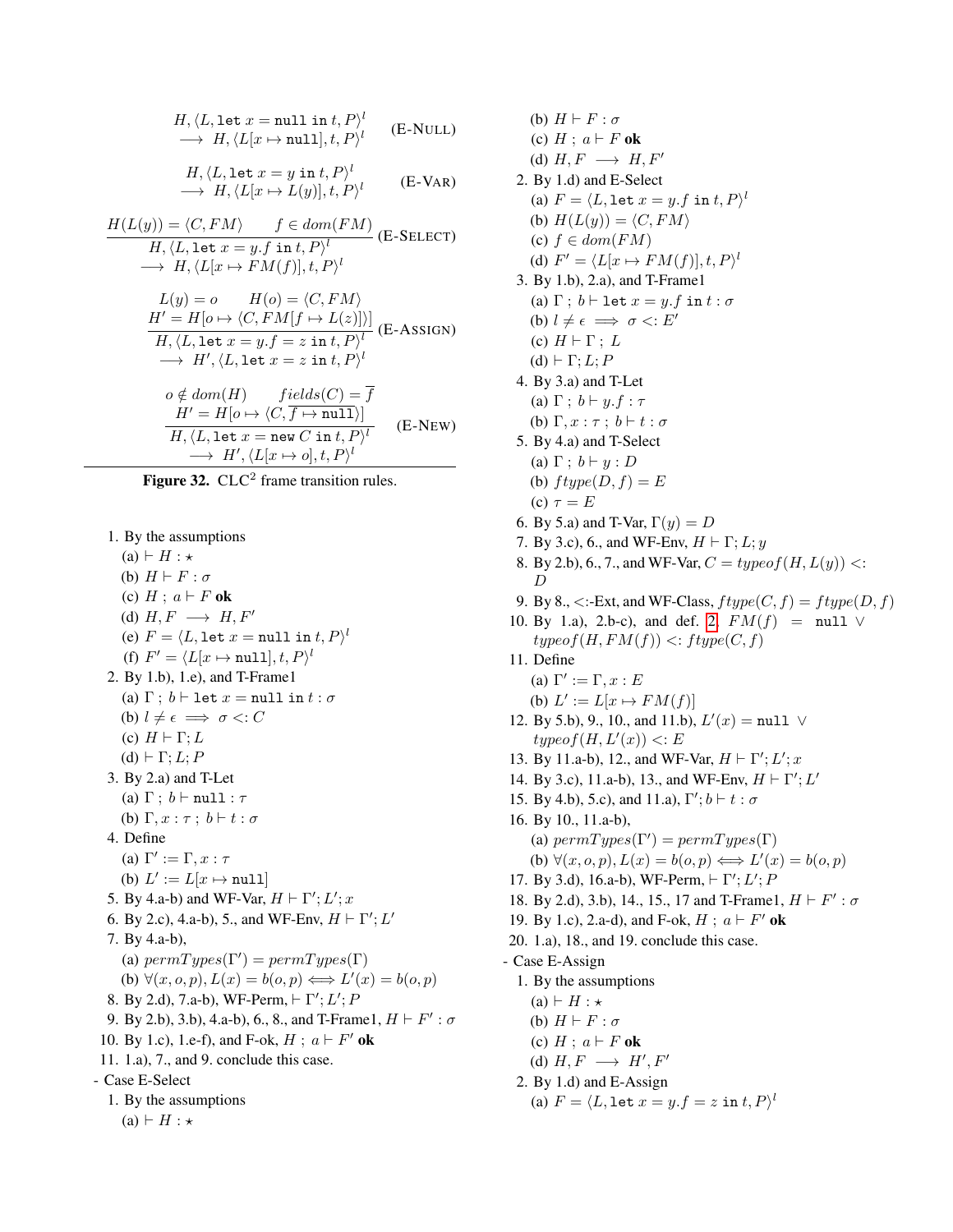(b)  $L(y) = o$ (c)  $H(o) = \langle C, FM \rangle$ (d)  $H' = H[o \mapsto \langle C, FM[f \mapsto L(z)] \rangle]$ (e)  $F' = \langle L, \texttt{let } x = z \texttt{ in } t, P \rangle^l$ 3. By 1.b), 2.a), and T-Frame1 (a)  $\Gamma$ ;  $b \vdash$  let  $x = y.f = z$  in  $t : \sigma$ (b)  $l \neq \epsilon \implies \sigma \lt: E'$ (c)  $H \vdash \Gamma; L$ (d)  $\vdash \Gamma; L; P$ 4. By 3.a) and T-Let (a)  $\Gamma$ ;  $b \vdash y.f = z : \tau$ (b)  $\Gamma, x : \tau \, ; \, b \vdash t : \sigma$ 5. By 4.a) and T-Assign (a)  $\Gamma$ ;  $b \vdash y : D$ (b)  $\Gamma$ ;  $b \vdash z : E$ (c)  $E \leq ftype(D, f)$ (d)  $\tau = E$ 6. By 4.b), 5.b), 5.d), and T-Let,  $\Gamma$ ;  $b \vdash$  let  $x = z$  in  $t$ : σ 7. By 2.c-d), 3.c), and WF-Env,  $H' \vdash \Gamma$ ; L 8. By 3.b), 3.d), 6., 7., and T-Frame1,  $H' \vdash F' : \sigma$ 9. By 5.b) and T-Var,  $\Gamma(z) = E$ 10. By 3.c), 9., and WF-Env,  $H \vdash \Gamma; L; z$ 11. By 9., 10., and WF-Var,  $L(z) = \text{null} \lor L(z) =$  $o' \wedge typeof(H, o') \leq E$ 12. By 1.c) and F-ok,  $\forall x \mapsto b(o, p), y \mapsto o' \in L$ . se $p(H, o, o')$ 13. By 11. and 12.,  $L(z) = \text{null} \lor \forall w \mapsto b(o'', p'') \in$ L.  $sep(H, L(z), o'')$ 14. By 2.b) and 12.,  $\forall w \mapsto b(o'', p'') \in L$ . sep $(H, L(y), o'')$ 15. By 2.c-d), 13., and 14.,  $\forall w \mapsto b(o'', p'') \in L$ .  $sep(H', L(y), o'')$ 16. By 2.c-d) and 13.,  $L(z) = \text{null} \lor \forall w \mapsto b(o'', p'') \in$ L.  $sep(H', L(z), o'')$ 17. By 12., 15., and 16.,  $\forall w \mapsto b(o'', p''), \hat{w} \mapsto \hat{o} \in$ L.  $sep(H', o'', \hat{o})$ 18. By 1.c) and F-ok,  $a = \text{ocap} \implies \forall x \mapsto o \in$ L.  $ocap(typeof(H, o))$ 19. By 2.c-d) and 18.,  $a = \text{ocap} \implies \forall x \mapsto o \in$ L.  $ocap(typeof(H', o))$ 20. By 1.c) and F-ok,  $a = \text{ocap} \implies \forall x \mapsto o \in L$ ,  $y \mapsto$  $o' \in L_0$ . sep $(H, o, o')$ 21. By 2.b) and 20.,  $a = \text{ocap} \implies \forall \hat{w} \mapsto \hat{o} \in$  $L_0$ . sep $(H, o, \hat{o})$ 22. By 11. and 20.,  $a = \text{ocap} \implies L(z) = \text{null} \vee$  $\forall \hat{w} \mapsto \hat{o} \in L_0$ . sep $(H, o', \hat{o})$ 23. By 2.b-d), 21., and 22. (a)  $a = \text{ocap} \implies \forall \hat{w} \mapsto \hat{o} \in L_0$ . sep $(H', o, \hat{o})$ (b)  $a = \text{ocap} \implies L(z) = \text{null} \lor \forall \hat{w} \mapsto \hat{o} \in$  $L_0$ .  $sep(H', o', \hat{o})$ 24. By 2.b-d), 20., and 23.,  $a = \text{ocap} \implies \forall x \mapsto o \in$  $L, y \mapsto o' \in L_0$ . sep $(H', o, o')$ 

- 25. By 1.c), 2.a-e), 17., 19., 24., and F-ok,  $H'$ ;  $a \vdash F'$  ok
- 26. By 5.c), 11., and <:-Trans,  $L(z) = \text{null}$   $\vee$  $typeof(H, L(z)) \leq:fty(D, f)$
- 27. By 5.a) and T-Var,  $\Gamma(y) = D$
- 28. By 3.c), 27., and WF-Env,  $H \vdash \Gamma$ ; L; y
- 29. By 2.b), 27., 28., and WF-Var,  $typeof(H, L(y))$  <: D
- 30. By 2.b-c), 29., and def. [2,](#page-7-3) C <: D
- 31. By 30.,  $\langle$ :-Ext, and WF-Class,  $ftype(C, f) = ftype(D, f)$
- 32. By 26. and 31.,  $L(z) = \text{null} \vee typeof(H, L(z))$  <:  $ftype(C, f)$
- 33. By 2.c-d) and 32.,  $L(z) = \text{null} \lor typeof(H', L(z))$  <:  $ftype(C, f)$
- 34. By 1.a), 2.c-d), 33., and def.  $2, \vdash H' : \star$
- 35. 8., 25., and 34. conclude this case.
- $\Box$

**Lemma 2.** *If*  $\vdash$  *H* :  $\star$  *then: If*  $H \vdash FS$ ,  $H \, ; \, a \vdash FS$  *ok*, and  $H, FS \rightarrow H', FS'$ *then*  $\vdash H' : \star, H' \vdash FS'$ , and  $H'$ ;  $b \vdash FS'$  ok.

*Proof.* By induction on the derivation of  $H, FS \rightarrow H', FS'$ 

- Case E-Invoke.

1. By the assumptions

 $(a) \vdash H : \star$ 

(b)  $H \vdash FS$ 

- (c)  $H$ ;  $a \vdash FS$  ok (d)  $H, FS \rightarrow H, FS'$
- (e)  $FS = F \circ GS$
- (f)  $F = \langle L, \texttt{let } x = y.m(z) \texttt{ in } t, P \rangle^l$
- 2. By 1.d-f) and E-Invoke
	- (a)  $FS' = G' \circ G \circ GS$
	- (b)  $G' = \langle L', t', P' \rangle^x$
	- (c)  $G = \langle L, t, P \rangle^l$
	- (d)  $L' = L_0[\texttt{this} \mapsto L(y), x \mapsto L(z)]$
	- (e)  $H(L(y)) = \langle C, FM \rangle$
	- (f)  $mbody(C, m) = x \rightarrow t'$
	- (g)  $P' =$  $\int {\{p\}}$  if  $L(z) = b(o, p)$

$$
\begin{array}{c}\n\sqrt{5} \\
\sqrt{2} \\
\sqrt{2} \\
\sqrt{1} \\
\sqrt{1} \\
\sqrt{1} \\
\sqrt{1} \\
\sqrt{1} \\
\sqrt{1} \\
\sqrt{1} \\
\sqrt{1} \\
\sqrt{1} \\
\sqrt{1} \\
\sqrt{1} \\
\sqrt{1} \\
\sqrt{1} \\
\sqrt{1} \\
\sqrt{1} \\
\sqrt{1} \\
\sqrt{1} \\
\sqrt{1} \\
\sqrt{1} \\
\sqrt{1} \\
\sqrt{1} \\
\sqrt{1} \\
\sqrt{1} \\
\sqrt{1} \\
\sqrt{1} \\
\sqrt{1} \\
\sqrt{1} \\
\sqrt{1} \\
\sqrt{1} \\
\sqrt{1} \\
\sqrt{1} \\
\sqrt{1} \\
\sqrt{1} \\
\sqrt{1} \\
\sqrt{1} \\
\sqrt{1} \\
\sqrt{1} \\
\sqrt{1} \\
\sqrt{1} \\
\sqrt{1} \\
\sqrt{1} \\
\sqrt{1} \\
\sqrt{1} \\
\sqrt{1} \\
\sqrt{1} \\
\sqrt{1} \\
\sqrt{1} \\
\sqrt{1} \\
\sqrt{1} \\
\sqrt{1} \\
\sqrt{1} \\
\sqrt{1} \\
\sqrt{1} \\
\sqrt{1} \\
\sqrt{1} \\
\sqrt{1} \\
\sqrt{1} \\
\sqrt{1} \\
\sqrt{1} \\
\sqrt{1} \\
\sqrt{1} \\
\sqrt{1} \\
\sqrt{1} \\
\sqrt{1} \\
\sqrt{1} \\
\sqrt{1} \\
\sqrt{1} \\
\sqrt{1} \\
\sqrt{1} \\
\sqrt{1} \\
\sqrt{1} \\
\sqrt{1} \\
\sqrt{1} \\
\sqrt{1} \\
\sqrt{1} \\
\sqrt{1} \\
\sqrt{1} \\
\sqrt{1} \\
\sqrt{1} \\
\sqrt{1} \\
\sqrt{1} \\
\sqrt{1} \\
\sqrt{1} \\
\sqrt{1} \\
\sqrt{1} \\
\sqrt{1} \\
\sqrt{1} \\
\sqrt{1} \\
\sqrt{1} \\
\sqrt{1} \\
\sqrt{1} \\
\sqrt{1} \\
\sqrt{1} \\
\sqrt{1} \\
\sqrt{1} \\
\sqrt{1} \\
\sqrt{1} \\
\sqrt{1} \\
\sqrt{1} \\
\sqrt{1} \\
\sqrt{1} \\
\sqrt{1} \\
\sqrt{1} \\
\sqrt{1} \\
\sqrt{1} \\
\sqrt{1} \\
\sqrt{1} \\
\sqrt{1} \\
\sqrt{1} \\
\sqrt{1} \\
\sqrt{1} \\
\sqrt{1} \\
\sqrt{1} \\
\sqrt{1} \\
\sqrt{1} \\
\sqrt{1} \\
\sqrt{1} \\
\sqrt{1} \\
\sqrt{1} \\
\sqrt{1} \\
\sqrt{1} \\
\sqrt{1} \\
\sqrt
$$

- 3. By 1.b), 1.e), T-FS-A, and T-FS-NA (a)  $H \vdash F : \sigma$ 
	- (b)  $l = \epsilon \implies H \vdash GS \land l = y \implies H \vdash_y^{\sigma} GS$
- 4. By 1.f), 3.a), and T-Frame1
	- (a)  $\Gamma$ ;  $b \vdash$  let  $x = y.m(z)$  in  $t : \sigma$
	- (b)  $H \vdash \Gamma; L$
	- (c)  $l \neq \epsilon \implies \sigma \lt: C'$
	- (d)  $\vdash \Gamma; L; P$
- 5. By 4.a) and T-Let (a)  $\Gamma$ ;  $b \vdash y.m(z) : \tau$ (b)  $\Gamma, x : \tau \, ; \, b \vdash t : \sigma$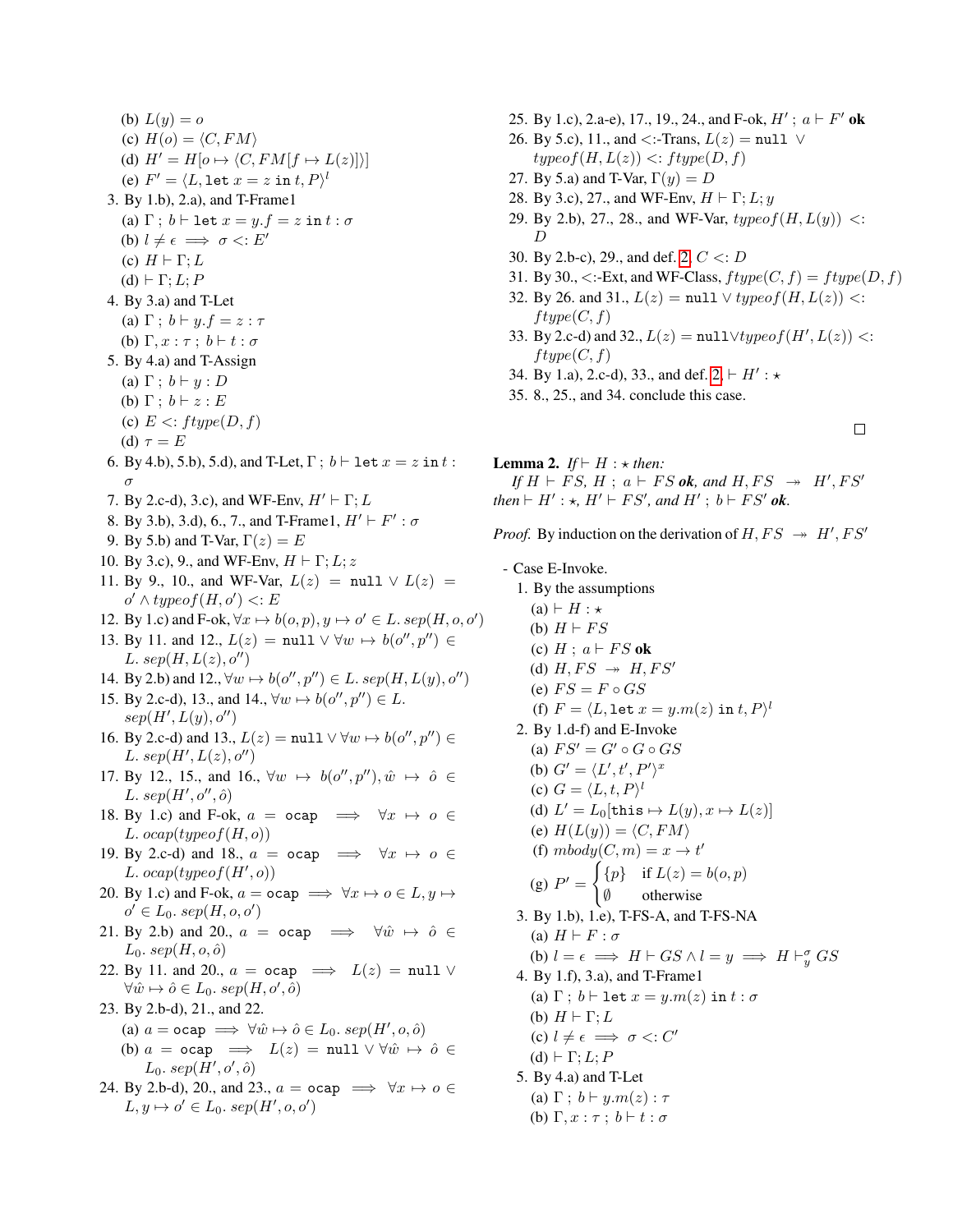- 6. By 4.b-c), 5.b), and T-Frame2,  $H \vdash_x^{\tau} \langle L, t, P \rangle^l : \sigma$ 7. By 3.b), 6., T-FS-A2, and T-FS-NA2,  $H \vdash^{\tau}_{x} \langle L, t, P \rangle^{l} \circ$ GS 8. By 5.a) and T-Invoke (a)  $\Gamma$ ;  $b \vdash y : D$ (b)  $mtype(D, m) = \tau' \rightarrow \tau$ (c)  $\Gamma$ ;  $b \vdash z : \sigma'$ (d)  $\tau' = E \implies \sigma' = E'$  for some  $E' \lt E$ (e)  $\tau' = \text{Box}[E] \implies \sigma' = Q \triangleright \text{Box}[E'] \wedge \text{Perm}[Q] \in$ Γ for some  $Q, E' \lt E E$ 9. By 8.a) and T-Var,  $\Gamma(y) = D$ 10. By 2.e), 4.b), 9., WF-Env, and WF-Var,  $C < D$ 11. By 8.b), 10., WF-Class, and WF-Override,  $mtype(C, m) =$  $mtype(D,m) = \tau' \rightarrow \tau$ 12. Define  $\Gamma' :=$  $\sqrt{ }$  $\int$  $\overline{\mathcal{L}}$ this :  $C, x : E$  if  $\tau' = E$ this :  $C, x : Q \triangleright \text{Box}[E], \text{Perm}[Q]$  otherwise,  $Q$  fresh 13. By 2.f), 11., 12., WF-Method1, and WF-Method2,  $\Gamma'$ ;  $a' \vdash t' : \tau$ 14. By 8.c) and T-Var,  $\Gamma(z) = \sigma'$ 15. By 4.b), 14., and WF-Env,  $H \vdash \Gamma; L; z$ 16. By 8.d-e), 14., 15., and WF-Var,  $L(z) = \text{null} \vee$  $(\tau' = E \wedge \Gamma(z) = E' \wedge L(z) = o \wedge type of(H, o)$  <: E' for some  $E' \lt E E) \vee$  $(\tau' = \texttt{Box}[E] \land \Gamma(z) = Q \triangleright \texttt{Box}[E'] \land \texttt{Perm}[Q] \in$  $\Gamma \wedge L(z) = b(o, p) \wedge typeof(H, o) \leq E'$  for some  $E' \lt E E$ 17. By 2.d), 12., 16., and <:-Trans,  $L'(x) = \text{null} \vee \emptyset$  $(\tau' = E \wedge \Gamma'(x) = E \wedge L'(x) = o \wedge typeof(H, o)$  <:  $E)$   $\vee$  $(τ' = Box[E] ∧ Γ'(x) = Q ⊳ Box[E] ∧ Perm[Q] ∈ Γ' ∧$  $L'(x) = b(o, p) \wedge typeof(H, o) \le E$ 18. By 17. and WF-Var,  $H \vdash \Gamma'; L'; x$ 19. By 4.b), 9., and WF-Env,  $H \vdash \Gamma; L; y$ 20. By 9., 19., and WF-Var,  $L(y)$  = null  $\vee \Gamma(y)$  =  $D \wedge L(y) = o' \wedge typeof(H, o') \le D$ 21. By 2.e), 20., and <:-Refl,  $L(y) = \text{null} \lor \Gamma(y) =$  $D \wedge L(y) = o' \wedge typeof(H, o') \leq C$ 22. By 2.d), 12., and 21.,  $L'(\text{this}) = \text{null} \lor \Gamma'(\text{this}) =$  $C \wedge L'(\mathtt{this}) = o' \wedge type of(H, o') <: C$ 23. By 22. and WF-Var,  $H \vdash \Gamma'; L';$  this 24. By 2.d) and 12.,  $dom(\Gamma') \subseteq dom(L')$ 25. By 18., 23., 24., and WF-Env,  $H \vdash \Gamma'; L'$ 26. By 4.d), 8.b), 13., 25., WF-Method1, WF-Method2, and T-Frame1,  $H \vdash \langle L', t', P' \rangle^x : \tau$ 27. By 7., 26., and T-FS-A,  $H \vdash FS'$ 28. By 1.c) and FS-ok (a)  $H$ ;  $a \vdash F$  ok (b)  $H$ ;  $c \vdash GS$  ok  $(c) a =$  $\int$  ocap if  $c =$  ocap  $\vee$  label(F) =  $\epsilon$  $\epsilon$  otherwise
	- (d)  $boxSeparation(H, F, GS)$ (e)  $uniqueOpenBox(H, F, GS)$ (f) open $Box Propagation(H, F, GS)$ 29. By 28.d) and def. boxSeparation,  $boxSeparation(H, G, GS)$ 30. By 2.a-e), 2.g), and 29.,  $boxSeparation(H, G', G \circ$ GS) 31. By 28.e) and 2.d),  $uniqueOpenBox(H, G', G \circ GS)$ 32. By 2.d) and 28.f),  $openBoxPropagation(H, G', G \circ$ GS) 33. By 1.c) and FS-ok,  $H$ ;  $a \vdash G \circ GS$  ok 34. By 2.d), 2.g), and 28.a),  $H$ ;  $a \vdash G'$  ok 35. By 30., 31., 32., 33., 34., and FS-ok,  $H$ ;  $a \vdash FS'$  ok 36. 1.a), 27., and 35. conclude this case. - Case E-Return1. 1. By the assumptions  $(a) \vdash H : \star$ (b)  $H \vdash FS$ (c)  $H$ ;  $a \vdash FS$  ok (d)  $H, FS \rightarrow H, FS'$ (e)  $FS = F \circ F' \circ GS$ (f)  $F = \langle L, x, P \rangle^y$ (g)  $F' = \langle L', t', P' \rangle^l$ 2. By 1.d-g) and E-Return1 (a)  $FS' = G' \circ GS$ (b)  $G' = \langle L'[y \mapsto L(x)], t', P'\rangle^l$ 3. By 1.b), 1.e-f), and T-FS-A (a)  $H \vdash F : \sigma$ (b)  $H \vdash^{\sigma}_{y} F' \circ GS$ 4. By 1.f), 3.a), and T-Frame1 (a)  $\Gamma$ ;  $b \vdash x : \sigma$ (b)  $H \vdash \Gamma; L$ (c)  $\sigma \ll C$  $(d) \vdash Γ; L; P$ 5. By 4.a), 4.c), and T-Var,  $\Gamma(x) = \sigma \langle C \rangle$ 6. By 4.b), 5., and WF-Env,  $H \vdash \Gamma; L; x$ 7. By 1.g), 3.b), T-FS-A2, and T-FS-NA2 (a)  $H \vdash^{\sigma}_{y} F' : \tau$ (b)  $l = \epsilon \implies H \vdash GS \land l = z \implies H \vdash_z^{\tau} GS$ 8. By 1.g), 7.a), and T-Frame2 (a)  $\Gamma', y : \sigma; b' \vdash t' : \tau$ (b)  $H \vdash \Gamma'; L'$ (c)  $l \neq \epsilon \implies \tau \lt: D$ (d)  $\vdash \Gamma'; L'; P'$ 9. By 6., 8.b), and WF-Env,  $H \vdash (\Gamma', y : \sigma); L'[y \mapsto$  $L(x)$ 10. By 2.b), 8.a), 8.c), 8.d), 9., and T-Frame1,  $H \vdash G' : \tau$ 11. By 7.b), 10., T-FS-A, and T-FS-NA,  $H \vdash FS'$ 12. By 1.c), 1.e-f), and FS-ok (a)  $H$ ;  $a \vdash F$  ok (b)  $H$ ;  $c \vdash F' \circ GS$  ok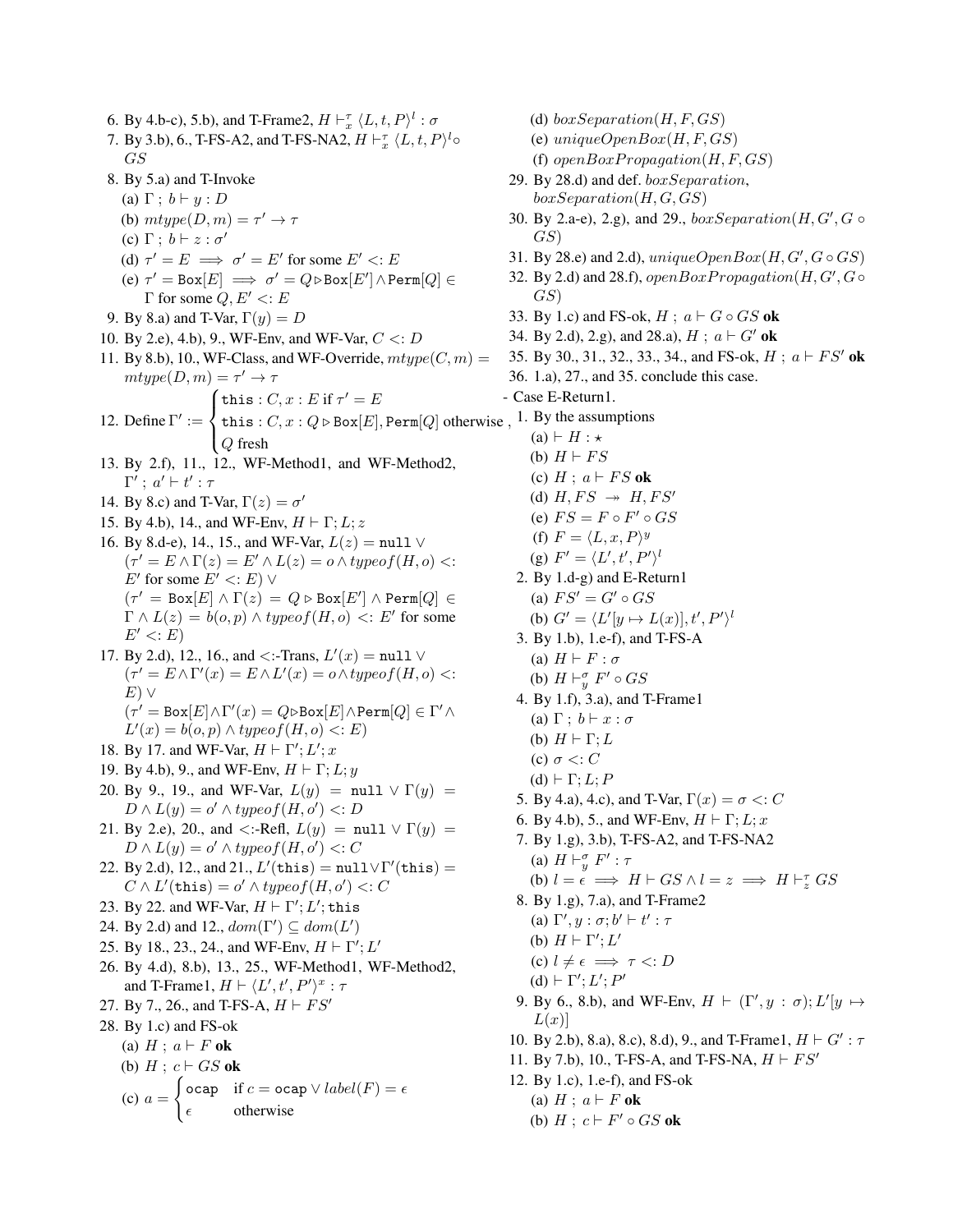$(c) a =$  $\int$  ocap if  $c =$  ocap  $\epsilon$  otherwise (d)  $boxSeparation(H, F, F' \circ GS)$ (e) unique $OpenBox(H, F, F' \circ GS)$ (f) open $BoxPropagation(H, F, F' \circ GS)$ 13. By 12.b) and FS-ok (a)  $H$ ;  $c \vdash F'$  ok (b)  $H$ ;  $d \vdash GS$  ok  $(c)$   $c =$  $\int$  ocap if  $d =$  ocap  $\vee$   $l = \epsilon$  $\epsilon$  otherwise (d)  $box Separation(H, F', GS)$ (e)  $uniqueOpenBox(H, F', GS)$ (f)  $openBoxPropagation(H, F', GS)$ 14. By 13.a) and F-ok,  $L(x) = \text{null} \implies H : c \vdash$  $G'$  ok 15. By 5., 6., and WF-Var,  $L(x) = \text{null} \lor L(x) =$  $o \wedge typeof(H, o) < C$ 16. By 13.a) and F-ok,  $\forall z \mapsto b(o', p') \in L'$ .  $\neg openbox(H, o', F', GS)$ 17. By 12.f) and 16.,  $\forall z \mapsto b(o', p') \in L'$ .  $\neg openbox(H, o', F, F' \circ GS)$ 18. By 17. and def. openbox,  $L(x) = 0 \implies \forall z \mapsto$  $b(o', p') \in L'.\; sep(H, L(x), o')$ 19. By 12.a), 12.c), and F-ok,  $c = ocap \implies L(x) =$  $o \implies ocap(typeof(H,L(x)))$ 20. By 1.g), 2.b), 13.a), and F-ok,  $fieldUniqueness(H, G')$ 21. By 2.b), 13.a), 14., 15., 18., 19., 20., and F-ok,  $H : c \vdash$  $G'$  ok 22. By 13.d), 15., and 18.,  $boxSeparation(H, G', GS)$ 23. By 13.e), 15., and 18.,  $uniqueOpenBox(H, G', GS)$ 24. By 13.f), 15., and 18., open $BoxPropagation(H, G', GS)$ 25. By 13.b), 13.c), 21., 22., 23., 24., and FS-ok,  $H : c \vdash$  $FS'$  ok 26. 1.a), 11., and 25. conclude this case. - Case E-Open. 1. By the assumptions  $(a) \vdash H : \star$ (b)  $H \vdash FS$ (c)  $H$ ;  $a \vdash FS$  ok (d)  $H, FS \rightarrow H, FS'$ (e)  $FS = F \circ GS$ (f)  $F = \langle L, \text{let } x = y.\text{open } \{z \Rightarrow t'\} \text{ in } t, P \rangle^l$ 2. By 1.d-f) and E-Open (a)  $FS' = G' \circ G \circ GS$ (b)  $G' = \langle L', t', \emptyset \rangle^{\epsilon}$ (c)  $G = \langle L[x \mapsto L(y)], t, P \rangle^l$ (d)  $L(y) = b(o, p)$ (e)  $p \in P$ (f)  $L' = [z \mapsto o]$ 3. By 1.b), 1.e-f), T-FS-A, and T-FS-NA

(a)  $H \vdash F : \sigma$ (b)  $l = \epsilon \implies H \vdash GS \land l = w \implies H \vdash_w^{\sigma} GS$ 4. By 1.f), 3.a), and T-Frame1 (a)  $\Gamma$ ;  $b \vdash$  let  $x = y$ .open  $\{z \Rightarrow t'\}$  in  $t : \sigma$ (b)  $l \neq \epsilon \implies \sigma \lt: C$ (c)  $H \vdash \Gamma; L$  $(d) \vdash Γ; L; P$ 5. By 4.a) and T-Let (a)  $\Gamma$ ;  $b \vdash y$ .open  $\{z \Rightarrow t'\}$ :  $\tau$ (b)  $\Gamma, x : \tau \, ; \, b \vdash t : \sigma$ 6. By 5.a) and T-Open (a)  $\Gamma$ ;  $b \vdash y : Q \triangleright \text{Box}[D]$ (b) Perm $[Q] \in \Gamma$ (c)  $z : D$  ; ocap  $\vdash t' : \tau'$ (d)  $\tau = Q \triangleright \text{Box}[D]$ 7. By 6.a) and T-Var,  $\Gamma(y) = Q \triangleright \text{Box}[D]$ 8. By 4.c), 7., and WF-Env,  $H \vdash \Gamma; L; y$ 9. By 2.d), 7., 8., and WF-Var,  $typeof(H, o) < D$ 10. By 9. and WF-Var,  $H \vdash (z : D); [z \mapsto o]; z$ 11. By 10. and WF-Env,  $H \vdash (z : D); [z \mapsto o]$ 12. By 6.c), 11., and T-Frame1,  $H \vdash G' : \tau'$ 13. By 2.d), 6.d), 9., and WF-Var,  $H \vdash \Gamma, x : \tau; L[x \mapsto$  $L(y)$ ; x 14. By 4.c), 13., and WF-Env,  $H \vdash \Gamma, x : \tau; L[x \mapsto L(y)]$ 15. By 4.b), 4.d), 5.b), 14., and T-Frame1,  $H \vdash G : \sigma$ 16. By 3.b), 15., T-FS-A, and T-FS-NA,  $H \vdash G \circ GS$ 17. By 12., 16., and T-FS-NA,  $H \vdash FS'$ 18. By 1.c) and FS-ok (a)  $H$ ;  $a \vdash F$  ok (b)  $H$ ;  $c \vdash GS$  ok  $(c) a =$  $\int$  ocap if  $c =$  ocap  $\vee l = e$  $\epsilon$  otherwise (d)  $boxSeparation(H, F, GS)$ (e)  $uniqueOpenBox(H, F, GS)$ (f) open $BoxPropagation(H, F, GS)$ 19. By 18.a) and F-ok (a)  $boxSep(H, F)$ (b)  $boxObjSep(H, F)$ (c)  $boxOcap(H, F)$ (d)  $a = \text{ocap} \implies \text{globalOcapSep}(H, F)$ (e)  $field Uniqueness(H, F)$ 20. By 2.d-e) and 19.c),  $ocap(typeof(H, o))$ 21. By 2.b) and 2.f) (a)  $boxSep(H,G')$ (b)  $boxObjSep(H, G')$ (c)  $boxOcap(H, G')$ (d)  $field Uniqueness(H, G')$ 

- 22. By 1.f), 2.b,d,f), 19.b), and 20.,  $c = \text{ocap}$  $globalOcapSep(H, G')$
- 23. By 21.a-d), 22., and F-ok,  $H : c \vdash G'$  ok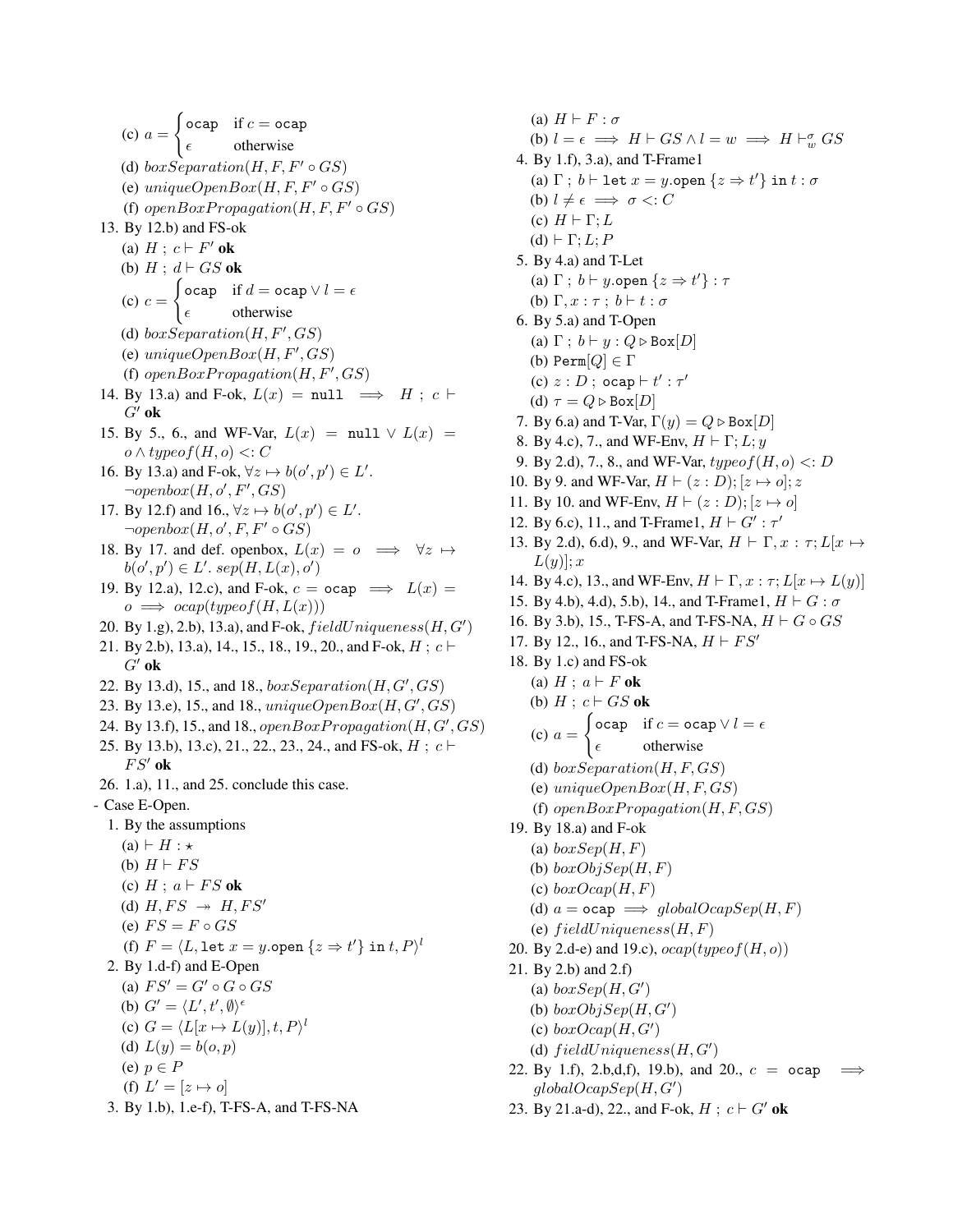24. By 1.f), 2.c), 18.a), and F-ok,  $H$ ;  $a \vdash G$  ok 25. By 1.f), 2.c), 18., 24., and FS-ok,  $H$ ;  $a \vdash G \circ GS$  ok 26. By 2.a-b), 23., 25., and FS-ok,  $H$ ;  $c \vdash FS'$  ok 27. 1.a), 17., and 26. conclude this case. - Case E-Box. 1. By the assumptions  $(a) \vdash H : \star$ (b)  $H \vdash FS$ (c)  $H$ ;  $a \vdash FS$  ok (d)  $H, FS \rightarrow H', FS'$ (e)  $FS = F \circ GS$ (f)  $F = \langle L, \text{box}[C] \{x \Rightarrow t\}, P \rangle^l$ 2. By 1.d-f) and E-Box (a)  $FS' = G \circ \epsilon$ (b)  $G = \langle L[x \mapsto b(o, p)], t, P \cup \{p\} \rangle^{\epsilon}$ (c)  $o \notin dom(H)$ (d)  $fields(C) = \overline{f}$ (e) p fresh (f)  $H' = H[0 \mapsto \langle C, \overline{f \mapsto \text{null}} \rangle]$ 3. By 1.b), 1.e-f), T-FS-A, and T-FS-NA (a)  $H \vdash F : \sigma$ (b)  $l = \epsilon \implies H \vdash GS \land l = w \implies H \vdash_w^{\sigma} GS$ 4. By 1.f), 3.a), and T-Frame1 (a)  $\Gamma$ ;  $b \vdash$  box $[C]$  { $x \Rightarrow t$ } :  $\sigma$ (b)  $l \neq \epsilon \implies \sigma \lt: C$ (c)  $H \vdash \Gamma; L$  $(d) \vdash \Gamma; L; P$ 5. By 4.a) and T-Box (a)  $ocap(C)$ (b)  $\Gamma, x : Q \triangleright \text{Box}[C], \text{Perm}[Q]$ ;  $b \vdash t : \tau, Q$  fresh (c)  $\sigma = \perp$ 6. By 2.c), 2.f), 4.c), and WF-Env,  $H' \vdash \Gamma$ ; L 7. By 2.f) and  $\lt$ :-Refl,  $typeof(H', o) \lt: C$ 8. Define (a)  $\Gamma' := \Gamma, x : Q \triangleright \text{Box}[C], \text{Perm}[Q]$ (b)  $L' := L[x \mapsto b(o, p)]$ 9. By 7., 8.a-b), and WF-Var,  $H' \vdash \Gamma'; L'; x$ 10. By 6., 8.a-b), 9., and WF-Env,  $H' \vdash \Gamma'; L'$ 11. By 2.b), 4.d), 5.b), 8.a-b), 10., with  $\gamma' = \gamma [Q \mapsto p]$ , and T-Frame1,  $H' \vdash G : \tau$ 12. By 11., T-EmpFS, and T-FS-NA,  $H' \vdash FS'$ 13. By 1.c) and FS-ok (a)  $H$ ;  $a \vdash F$  ok (b)  $H$ ;  $c \vdash GS$  ok  $(c) a =$  $\int$  ocap if  $c =$  ocap  $\vee l = \epsilon$  $\epsilon$  otherwise (d)  $boxSeparation(H, F, GS)$ (e)  $uniqueOpenBox(H, F, GS)$ (f)  $openBoxPropagation(H, F, GS)$ 14. By 2.f) and 5.a),  $ocap(typeof(H', o))$ 

15. By 1.f), 2.b,c,f), 13.a), 14., and F-ok,  $H'$ ;  $a \vdash G$  ok 16. By 15. and SingFS-ok,  $H'$ ;  $a \vdash FS'$  ok 17. By 1.a), 2.d,f), and def. well-typed heap,  $\vdash H' : \star$ 18. 12., 16., and 17. conclude this case. - Case E-Capture. 1. By the assumptions  $(a) \vdash H : \star$ (b)  $H \vdash FS$ (c)  $H$ ;  $a \vdash FS$  ok (d)  $H, FS \rightarrow H', FS'$ (e)  $FS = F \circ GS$ (f)  $F = \langle L, \texttt{capture}(x.f, y) | \{z \Rightarrow t\}, P \rangle^l$ 2. By 1.d-f) and E-Capture (a)  $FS' = F' \circ \epsilon$ (b)  $F' = \langle L[z \mapsto L(x)], t, P \setminus \{p'\}\rangle^{\epsilon}$ (c)  $L(x) = b(o, p)$ (d)  $L(y) = b(o', p')$  $(e)$   $\{p, p'\}\subseteq P$ (f)  $H(o) = \langle C, FM \rangle$ (g)  $H' = H[o \mapsto \langle C, FM[f \mapsto o'] \rangle]$ 3. By 1.b), 1.e-f), T-FS-A, and T-FS-NA (a)  $H \vdash F : \sigma$ (b)  $l = \epsilon \implies H \vdash GS \land l = w \implies H \vdash_w^{\sigma} GS$ 4. By 1.f), 3.a), and T-Frame1 (a)  $\Gamma$ ;  $b \vdash$  capture $(x.f, y)$   $\{z \Rightarrow t\} : \sigma$ (b)  $l \neq \epsilon \implies \sigma \lt: C$ (c)  $H \vdash \Gamma; L$  $(d) \vdash \Gamma; L; P$ 5. By 4.a) and T-Capture (a)  $\Gamma$ ;  $b \vdash x : Q \triangleright \text{Box}[C]$ (b)  $\Gamma$ ;  $b \vdash y : Q' \triangleright \text{Box}[D']$ (c)  $\{\texttt{Perm}[Q], \texttt{Perm}[Q']\} \subseteq \Gamma$ (d)  $D' \leq ftype(C, f)$ (e)  $\Gamma \setminus \{\texttt{Perm}[Q']\}, z : Q \triangleright \texttt{Box}[C] \; ; \; b \vdash t : \tau$ (f)  $\sigma = \perp$ 6. By 5.a-b) and T-Var (a)  $\Gamma(x) = Q \triangleright \text{Box}[C]$ (b)  $\Gamma(y) = Q' \triangleright \text{Box}[D']$ 7. By 2.c), 2.f-g), 6.a), WF-Var, and WF-Env,  $H' \vdash \Gamma$ ; L 8. Define (a)  $\Gamma' := \Gamma \setminus \{\texttt{Perm}[Q']\}, z : Q \triangleright \texttt{Box}[C]$ (b)  $L' := L[z \mapsto L(x)]$ 9. By 2.c), 2.g), 8.a-b), <:-Refl, and WF-Var,  $H' \vdash$  $\Gamma'; L'; z$ 10. By 7., 9., and WF-Env,  $H' \vdash \Gamma'; L'$ 11. By 2.b), 4.d), 5.e), 8.a), 10., and T-Frame1,  $H' \vdash F'$ : τ 12. By 2.a), 11., T-EmpFS, and T-FS-NA,  $H' \vdash FS'$ 13. By 1.c) and FS-ok (a)  $H$ ;  $a \vdash F$  ok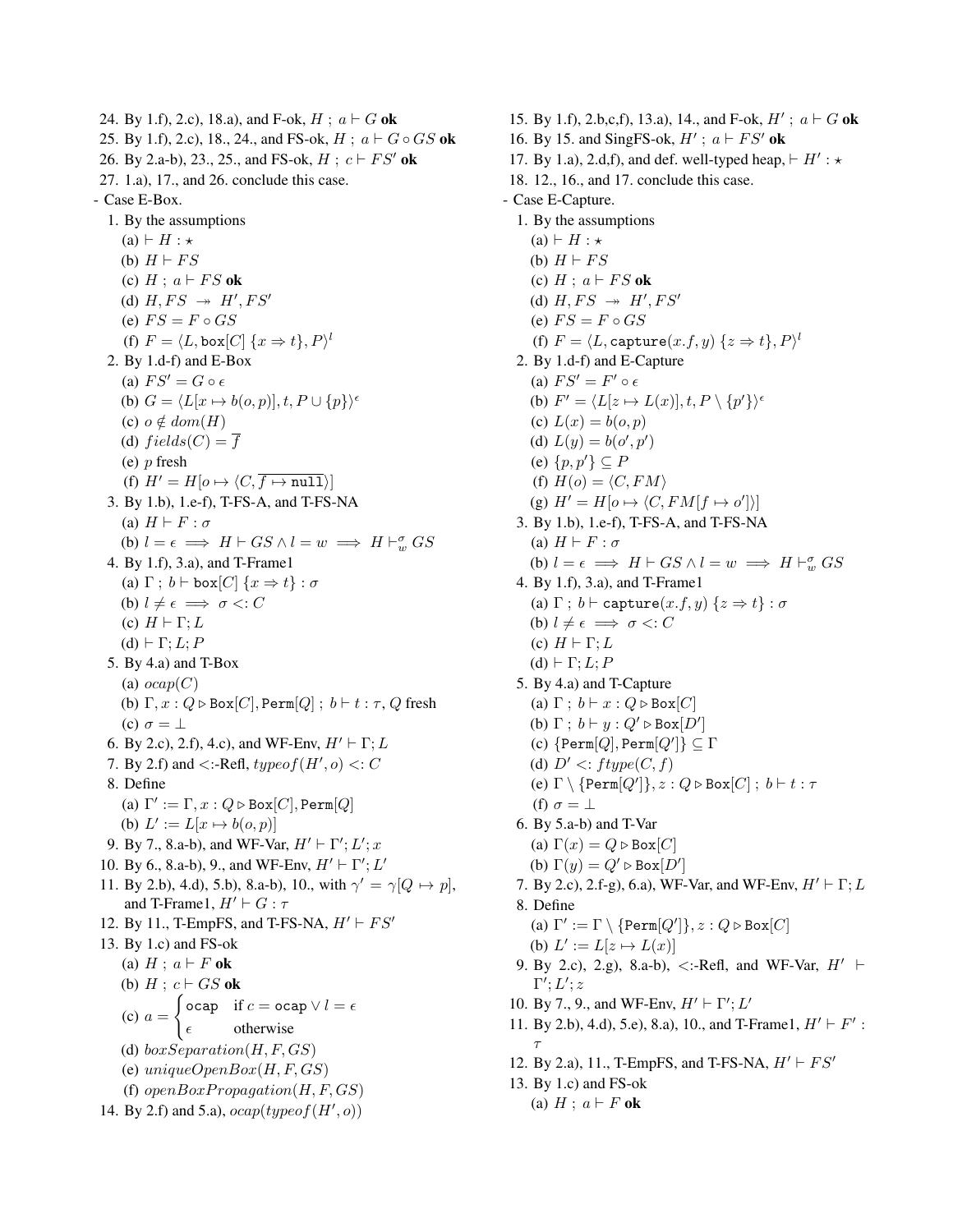(b)  $H$ ;  $c \vdash GS$  ok  $(c) a =$  $\int$  ocap if  $c =$  ocap  $\vee l = \epsilon$  $\epsilon$  otherwise (d)  $boxSeparation(H, F, GS)$ (e)  $uniqueOpenBox(H, F, GS)$ (f)  $openBoxPropagation(H, F, GS)$ 14. By 13.a) and F-ok (a)  $boxSep(H, F)$ (b)  $boxObjSep(H, F)$ (c)  $boxOcap(H, F)$ (d)  $a = \text{ocap} \implies globalOcapSep(H, F)$ (e)  $field Uniqueness(H, F)$ 15. By 2.c-g), 8.b), and 14.a),  $boxSep(H, F')$ 16. By 2.c-g), 8.b), and 14.b),  $boxObjSep(H', F')$ 17. By 2.c-d) and 14.c) (a)  $\forall o_1 \in dom(H)$ .  $reach(H, o, o_1) \implies ocap(typeof(H, o_1))$ (b)  $\forall o_2 \in dom(H)$ .  $reach(H, o', o_2) \implies ocap(typeof(H, o_2))$ 18. By 2.g) and 17.a-b),  $\forall o_1 \in dom(H')$ .  $reach(H', o, o_1) \implies ocap(typeof(H', o_1))$ 19. By 2.c,e,g), 8.b), 14.c), and 18.,  $boxOcap(H', F')$ 20. By 2.c-g), 8.b), 14.b,d),  $a = \text{ocap} \implies \forall x_1 \mapsto$  $o_1 \in L', x_2 \mapsto o_2 \in L_0$ . ocap(typeof(H',  $o_1$ ))  $\wedge$  $sep(H', o_1, o_2)$ 21. By 1.f), 2.b-g), and 14.e),  $field Uniqueness(H', F')$ 22. By 2.b), 8.b), 15., 16., 19., 20., 21., and F-ok,  $H'$ ;  $a \vdash$  $F'$  ok 23. By 2.a), 22., and SingFS-ok,  $H'$ ;  $a \vdash FS'$  ok 24. By 2.d), 4.c), 6.b), and WF-Env,  $H \vdash \Gamma; L; y$ 25. By 2.d), 6.b), 24., and WF-Var,  $typeof(H, o') \le D'$ 26. By 5.d), 25., and  $\leq$ :-Trans,  $typeof(H, o') \leq$ :  $ftppe(C, f)$ 27. By 2.g) and 26.,  $typeof(H', o') \leq:fty(C, f)$ 28. By 1.a), 2.f-g), 27., and def. well-typed heap,  $\vdash H' : \star$ 29. 12., 23., 28., and 29. conclude this case. - Case E-Swap. 1. By the assumptions  $(a) \vdash H : \star$ (b)  $H \vdash FS$ (c)  $H$ ;  $a \vdash FS$  ok (d)  $H, FS \rightarrow H', FS'$ (e)  $FS = F \circ GS$ (f)  $F = \langle L, \texttt{swap}(x.f, y) \; \{z \Rightarrow t\}, P \rangle^l$ 2. By 1.d-f) and E-Swap (a)  $FS' = F' \circ \epsilon$ (b)  $F' = \langle L[z \mapsto b(o'', p'')], t, P \cup \{p''\} \setminus \{p'\}\rangle^{\epsilon}$ (c)  $L(x) = b(o, p)$ (d)  $L(y) = b(o', p')$ (e)  $\{p, p'\}\subseteq P$ (f)  $H(o) = \langle C, FM \rangle$ 

(g)  $H' = H[o \mapsto \langle C, FM[f \mapsto o'] \rangle]$ (h)  $p''$  fresh 3. By 1.b), 1.e-f), T-FS-A, and T-FS-NA (a)  $H \vdash F : \sigma$ (b)  $l = \epsilon \implies H \vdash GS \land l = w \implies H \vdash_w^{\sigma} GS$ 4. By 1.f), 3.a), and T-Frame1 (a)  $\Gamma$ ;  $b \vdash \textsf{swap}(x.f, y)$   $\{z \Rightarrow t\} : \sigma$ (b)  $l \neq \epsilon \implies \sigma \lt: C$ (c)  $H \vdash \Gamma; L$ (d)  $\vdash \Gamma; L; P$ 5. By 4.a) and T-Swap (a)  $\Gamma$ ;  $b \vdash x : Q \triangleright \text{Box}[C]$ (b)  $\Gamma$ ;  $b \vdash y : Q' \triangleright \text{Box}[D']$ (c)  $\{\texttt{Perm}[Q], \texttt{Perm}[Q']\} \subseteq \Gamma$ (d)  $Box[D] =fty(C, f)$ (e)  $\Gamma \backslash \{\texttt{Perm}[Q']\}, z : R \triangleright \texttt{Box}[D], \texttt{Perm}[R] \, ; \, b \vdash t : \tau$ (f)  $\sigma = \perp$ (g)  $D' \lt: D$ (h)  $R$  fresh 6. By 5.a-b) and T-Var (a)  $\Gamma(x) = Q \triangleright \text{Box}[C]$ (b)  $\Gamma(y) = Q' \triangleright \text{Box}[D']$ 7. By 2.c), 2.f-g), 6.a), WF-Var, and WF-Env,  $H' \vdash \Gamma$ ; L 8. Define (a)  $\Gamma' := \Gamma \setminus \{\texttt{Perm}[Q']\}, z : R \triangleright \texttt{Box}[D], \texttt{Perm}[R]$ (b)  $L' := L[z \mapsto b(o'', p'')]$ 9. By 2.c), 2.g), 8.a-b),  $\lt$ :-Refl, and WF-Var,  $H' \vdash$  $\Gamma'; L'; z$ 10. By 7., 9., and WF-Env,  $H' \vdash \Gamma'; L'$ 11. By 2.b), 4.d), 5.e), 8.a), 10., and T-Frame1,  $H' \vdash F'$ : τ 12. By 2.a), 11., T-EmpFS, and T-FS-NA,  $H' \vdash FS'$ 13. By 1.c) and FS-ok (a)  $H$ ;  $a \vdash F$  ok (b)  $H$ ;  $c \vdash GS$  ok  $(c) a =$  $\int$  ocap if  $c =$  ocap  $\vee l = e$  $\epsilon$  otherwise (d)  $boxSeparation(H, F, GS)$ (e)  $uniqueOpenBox(H, F, GS)$ (f)  $openBoxPropagation(H, F, GS)$ 14. By 13.a) and F-ok (a)  $boxSep(H, F)$ (b)  $boxObjSep(H, F)$ (c)  $boxOcap(H, F)$ (d)  $a = \text{ocap} \implies globalOcapSep(H, F)$ (e)  $field Uniqueness(H, F)$ 15. (Removed.)

- 16. By 2.c), 2.e-f), 2.i), 5.d), 14.e), and def. f ieldUniqueness,  $domedge(H, o, f, o, o'')$
- 17. By 1.f), 2.c-e), 14.a), and def.  $boxSep, sep(H, o, o')$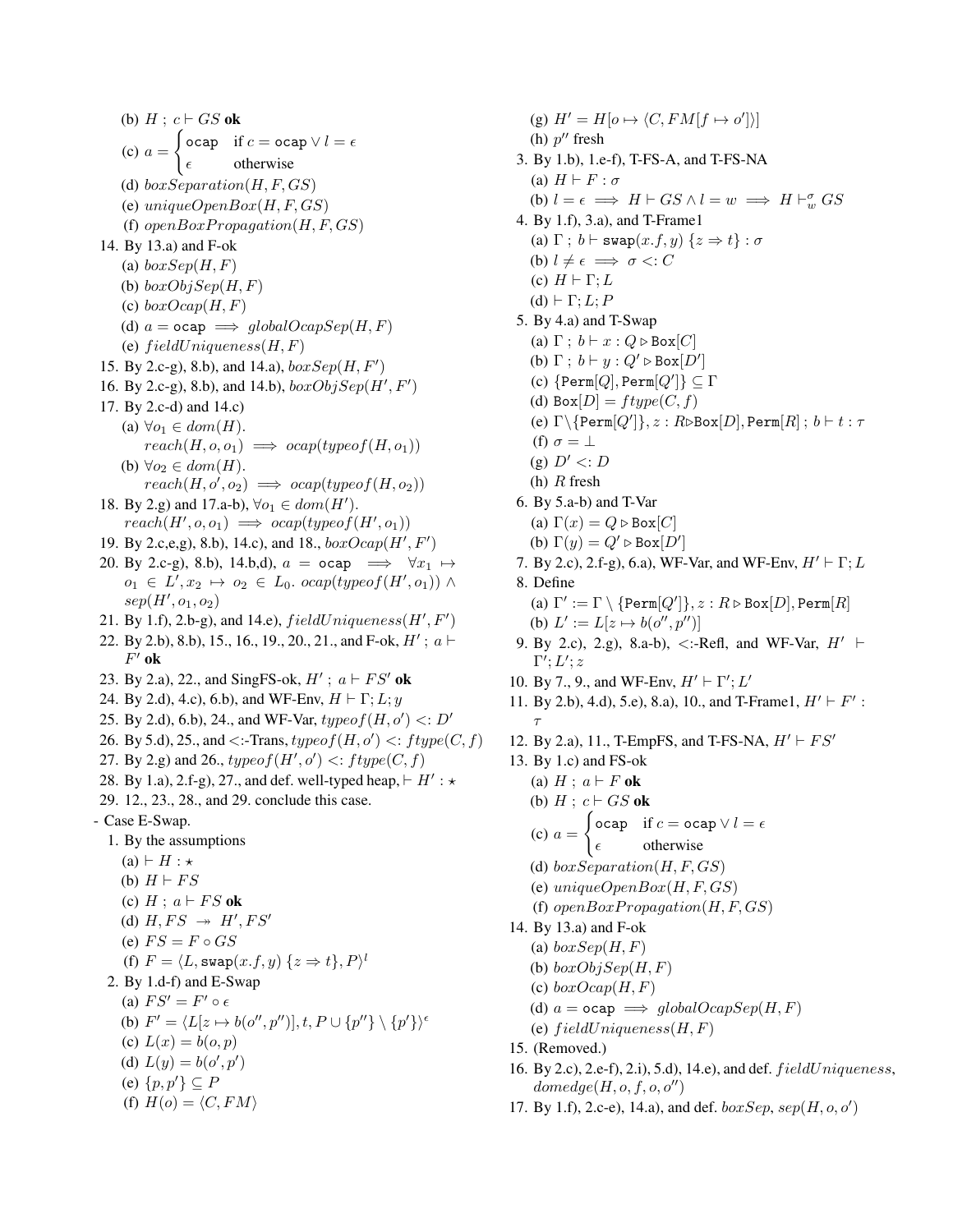18. By 2.b-h), 16., 17., and def.  $boxSep, boxSep(H', F')$ 19. By 2.c-g), 8.b), and 14.b),  $boxObjSep(H', F')$ 20. By 2.c-d) and 14.c) (a)  $\forall o_1 \in dom(H)$ .  $reach(H, o, o_1) \implies ocap(typeof(H, o_1))$ (b)  $\forall o_2 \in dom(H)$ .  $reach(H, o', o_2) \implies ocap(typeof(H, o_2))$ 21. By 2.g) and 17.a-b),  $\forall o_1 \in dom(H')$ .  $reach(H', o, o_1) \implies ocap(typeof(H', o_1))$ 22. By 2.c,e,g), 8.b), 14.c), and 18.,  $boxOcap(H', F')$ 23. By 2.c-g), 8.b), 14.b,d),  $a = \text{ocap} \implies \forall x_1 \mapsto$  $o_1 \in L', x_2 \mapsto o_2 \in L_0$ . ocap $(typeo f(H', o_1))$   $\wedge$  $sep(H', o_1, o_2)$ 24. By 2.f-g) and 17.,  $\forall \hat{o} \in dom(H')$ .  $reach(H', o', \hat{o}) \implies$  $\phi(\hat{H}', o, f, o, \hat{o})$ 25. By 1.f), 2.c-e), 14.e), and def.  $field Uniqueness$ (a)  $\forall o_1, o_2 \in dom(H)$ .  $reach(H, o, o_1) \wedge H(o_1) = \langle C_1, FM_1 \rangle \wedge ftype(C_1, f_1) =$  $Box[D_1] \wedge reach(H, FM_1(f_1), o_2) \implies$  $domedge(H, o_1, f_1, o, o_2)$ (b)  $\forall o_1, o_2 \in dom(H)$ .  $reach(H, o', o_1) \wedge H(o_1) = \langle C_1, FM_1 \rangle \wedge ftype(C_1, f_1) =$  $Box[D_1] \wedge reach(H, FM_1(f_1), o_2) \implies$  $\mathit{domedge}(H, o_1, f_1, o', o_2)$ 26. By 2.b-i), 24., 25.a-b), and def.  $fieldUniqueness$ ,  $field Uniqueness(H', F')$ 27. By 2.b), 8.b), 18., 19., 22., 23., 26., and F-ok,  $H'$ ;  $a \vdash$  $F'$  ok 28. By 2.a), 27., and SingFS-ok,  $H'$ ;  $a \vdash FS'$  ok 29. By 2.d), 4.c), 6.b), and WF-Env,  $H \vdash \Gamma; L; y$ 30. By 2.d), 6.b), 29., and WF-Var,  $typeof(H, o') \le D'$ 31. By 5.g), 30., and <:-Trans,  $typeof(H, o') \lt D$ 32. By 2.g) and 31.,  $typeof(H', o') \le D$ 33. By 1.a), 2.f-g), 32., and def.  $11, \vdash H' : \star$ 34. 12., 28., and 33. conclude this case. - Case E-Frame. We only consider the case where  $H, F \longrightarrow$  $H'$ ,  $F'$  by E-Assign; the other cases follow analogously. 1. By the assumptions  $(a) \vdash H : \star$ (b)  $H \vdash F \circ FS$ (c)  $H : a \vdash F \circ FS$  ok (d)  $H, F \circ FS \rightarrow H', F' \circ FS$ (e)  $H, F \longrightarrow H', F'$ (f)  $F = \langle L, \texttt{let } x = y.f = z \texttt{ in } t, P \rangle^l$ (g)  $F' = \langle L, \texttt{let } x = z \texttt{ in } t, P \rangle^l$ (h)  $L(y) = o$ (i)  $H(o) = \langle C, FM \rangle$ (j)  $H' = H[o \mapsto \langle C, FM[f \mapsto L(z)] \rangle]$ 2. By 1.b), T-FS-A, and T-FS-NA (a)  $H \vdash F : \sigma$ (b)  $l = \epsilon \implies H \vdash FS \land l = w \implies H \vdash_w^{\sigma} FS$ 

3. By 1.c) and FS-ok,  $H$ ;  $a \vdash F$  ok 4. By 1.a), 1.e), 2.a), 3., and Lemma [1](#page-20-7)  $(a) \vdash H' : \star$ (b)  $H' \vdash F' : \sigma$ (c)  $H'$ ;  $a \vdash F'$  ok  $(d) \vdash Γ; L; P$ 5. By 3. and F-ok (a)  $boxSep(H, F)$ (b)  $boxObjSep(H, F)$ (c)  $boxOcap(H, F)$ (d)  $a = \text{ocap} \implies globalOcapSep(H, F)$ (e)  $field Uniqueness(H, F)$ 6. By 1.f), 2.a), and T-Frame1 (a)  $\Gamma$ ;  $b \vdash$  let  $x = y.f = z$  in  $t : \sigma$ (b)  $l \neq \epsilon \implies \sigma \leq : \hat{C}$ (c)  $H \vdash \Gamma; L$ 7. By 6.a) and T-Let (a)  $\Gamma$ ;  $b \vdash y.f = z : \tau$ (b)  $\Gamma, x : \tau : b \vdash t : \sigma$ 8. By 7.a) and T-Assign (a)  $\Gamma$ ;  $b \vdash y : D$ (b)  $f type(D, f) = E$ (c)  $\Gamma$ ;  $b \vdash z : E'$ (d)  $E' \leq E$ (e)  $\tau = E$ 9. By 8.c) and T-Var,  $\Gamma(z) = E'$ 10. By 6.c), 9., and WF-Env,  $H \vdash \Gamma$ ; L; z 11. By 9., 10., and WF-Var,  $L(z) = \text{null} \lor L(z) \in$  $dom(H) \wedge typeof(H, L(z)) < E'$ 12. By 1.h), 5.b), 11., and def. [15](#page-20-1) (a)  $\forall \hat{x} \mapsto b(\hat{o}, \hat{p}) \in L$ . sep $(H, \hat{o}, o)$ (b)  $\forall \hat{x} \mapsto b(\hat{o}, \hat{p}) \in L$ .  $L(z) = \text{null} \vee sep(H, \hat{o}, L(z))$ 13. Case: *openbox*(*H*,  $\hat{o}$ , *F*, *FS*) for some  $\hat{o} \in dom(H)$ . Then by Lemma [3,](#page-28-0)  $a =$  ocap. 14. By 5.d) and 13.,  $globalOcapSep(H, F)$ 15. By 4.c), 13., and F-ok (a)  $boxSep(H',F')$ (b)  $boxObjSep(H',F')$ (c)  $boxOcap(H', F')$ (d)  $globalOcapSep(H', F')$ (e)  $field Uniqueness(H', F')$ 16. By 1.c) and FS-ok (a)  $H$ ;  $a \vdash F$  ok (b)  $H$ ;  $c \vdash FS$  ok  $(c) a =$  $\int$  ocap if  $c =$  ocap  $\vee l = e$  $\epsilon$  otherwise (d)  $boxSep(H, F, FS)$ (e)  $uniqueOpenBox(H, F, FS)$ (f)  $openBoxPropagation(H, F, FS)$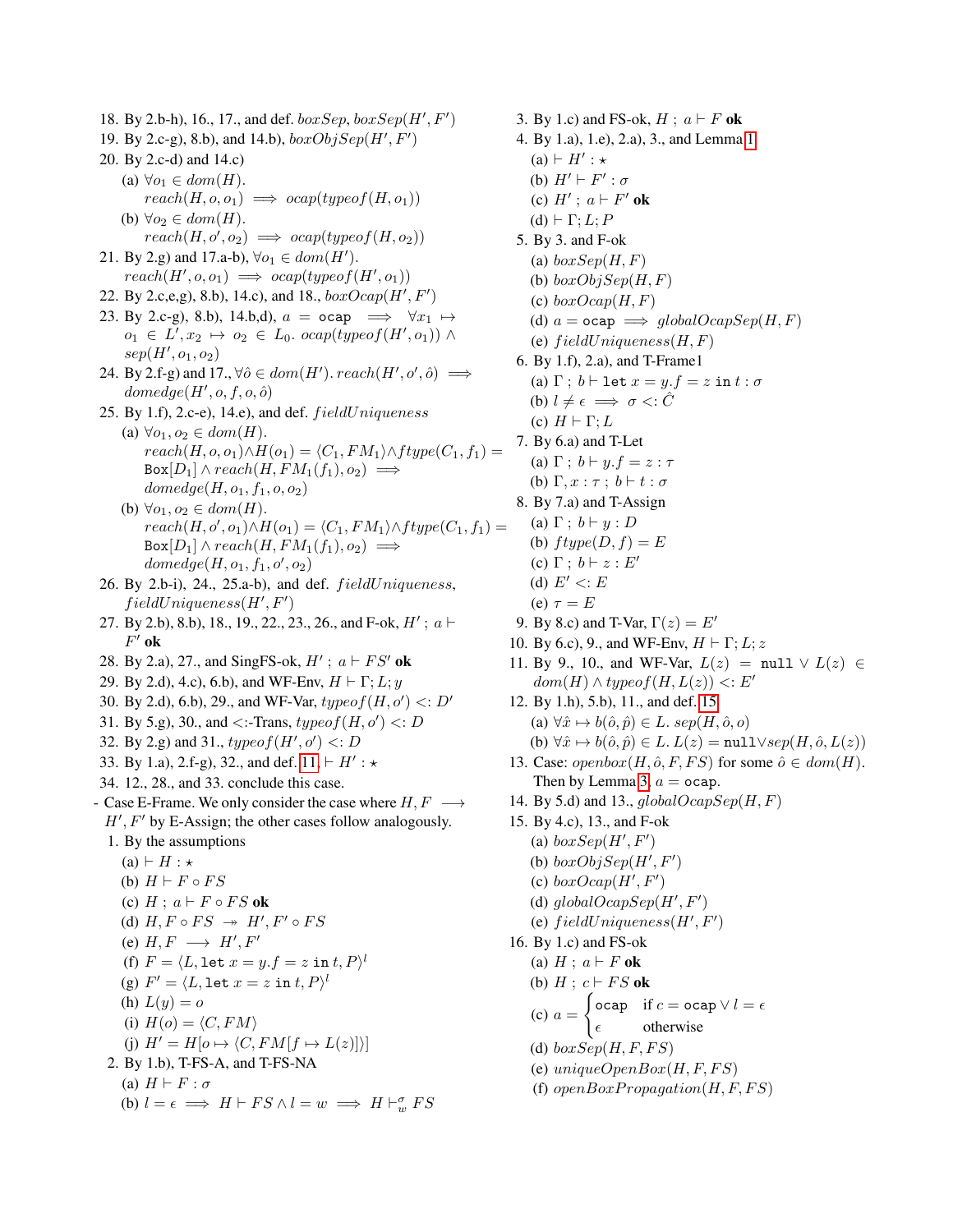- 17. We show  $H'$ ;  $c \vdash FS$  ok by induction on the size of FS. Let  $FS = G \circ \epsilon$ . By 16.b) and SingFS-ok,  $H$ ;  $c \vdash G$  ok
- 18. By 17. and F-ok
	- (a)  $boxSep(H,G)$
	- (b)  $boxObjSep(H, G)$
	- (c)  $boxOcap(H, G)$
	- (d)  $c = \texttt{ocap} \implies globalOcapSep(H, G)$
	- (e)  $field Uniqueness(H, G)$
- 19. By 1.j), 13., and 16.e),  $boxSep(H',G)$
- 20. Assume  $l \neq \epsilon$ . Then by 13., 16.f), and def. [10,](#page-8-8)  $openbox(H, \hat{o}, G, \epsilon)$ . Contradiction. Therefore,  $l = \epsilon$ .
- 21. By 1.j), 20., →, and E-Open,  $G = \langle L_G, t_G, P_G \rangle^m \implies$  $\forall \hat{x} \ \mapsto \ \hat{o} \ \in \ L_G. \ sep(H', o, \hat{o}) \ \wedge \ (L(z) \ = \ \texttt{null} \ \vee$  $sep(H', L(z), \hat{o}))$
- 22. By 1.j), 18.b), and 21.,  $boxObjSep(H',G)$
- 23. By 1.j), 13., 18.c), 20.,  $\rightarrow$ , and E-Open,  $boxOcap(H', G)$
- 24. By 1.j), 13., 18.d), 20.,  $\rightarrow$ , and E-Open,  $c =$  ocap  $\Rightarrow$  $globalOcapSep(H',G)$
- 25. By 1.j), 15.e), 18.e), and def. [13,](#page-12-5)  $field Uniqueness(H', G)$
- 26. By 19., 22., 23., 24., 25., and F-ok,  $H'$ ;  $c \vdash G$  ok
- 27. By 26. and SingFS-ok,  $H'$ ;  $c \vdash FS$  ok
- 28. Let  $FS = G \circ GS$
- 29. If  $l = \epsilon$  then  $H'$ ;  $c \vdash G$  ok as before.
- 30. Let  $l = v \neq \epsilon$
- 31. By 13., 16.f), 30., and def. [10,](#page-8-8)  $openbox(H, \hat{o}, G, GS)$
- 32. By 1.j), 13., and 16.e),  $boxSep(H',G)$
- 33. By 1.j), 5.b), 18.b), 31., and def. [15,](#page-20-1)  $boxObjSep(H', G)$
- 34. By 1.j), 5.b), 13., 18.c), and 31.,  $boxOcap(H', G)$
- 35. By 1.j), 14., and 18.d),

 $c = \texttt{ocap} \implies globalOcapSep(H',G)$ 

- 36. By 1.j), 15.e), and 18.e),  $field Uniqueness(H', G)$
- 37. By 32., 33., 34., 35., 36., and F-ok,  $H'$ ;  $c \vdash G$  ok
- 38. By 29. and 37.,  $H'$ ;  $c \vdash G$  ok
- 39. By 16.b) and FS-ok
	- (a)  $H : c \vdash G$  ok
	- (b)  $H : d \vdash GS$  ok
	- $(c)$   $c =$  $\int$  ocap if  $d =$  ocap  $\vee$  label(G) =  $\epsilon$  $\epsilon$  otherwise
	- (d)  $boxSep(H, G, GS)$
	- (e)  $uniqueOpenBox(H, G, GS)$
	- (f)  $openBoxPropagation(H, G, GS)$
- 40. By 1.h-g), 13., 16.e), 31., and 33.,  $boxSep(H',G,GS)$
- 41. By 1.h-g), 13., 16.e), 31., and 39.e),  $uniqueOpenBox(H', G, GS)$
- 42. By 1.h-g), 5.b), 13., 31., and 39.f),  $openBox Propagation(H', G, GS)$
- 43. By 38., 39.c), 40., 41., 42., and the IH,  $H'$ ;  $c \vdash$  $FS$  ok
- 44. The case  $\neg \exists \hat{o} \in dom(H)$ . openbox $(H, \hat{o}, F, FS)$ follows analogously to 13.-43.
- 45. By 1.f-j), 5.b), and 16.d),  $boxSep(H', F', FS)$
- 46. By 1.f-j), 5.b), and 16.e),  $uniqueOpenBox(H', F', FS)$
- 47. By 1.f-j), 5.b), and 16.e-f),  $openBox Propagation(H', F', FS)$
- 48. By 4.c), 16.c), 43., 44., 45., 46., 47., and FS-ok,  $H'$ ;  $a \vdash F' \circ FS$  ok
- 49. By 1.i-j), 2.b), WF-Env, and WF-Var,  $l = \epsilon \implies$  $H' \vdash FS \land l = w \implies H' \vdash_w^{\sigma} FS$
- 50. By 4.b), 49., T-FS-A, and T-FS-NA,  $H' \vdash F' \circ FS$
- 51. 4.a), 48., and 50. conclude this case.

 $\Box$ 

# <span id="page-28-0"></span>**Lemma 3.** *If*  $\vdash$  *H* :  $\star$  *then:*

 $\mathit{I} f(H \vdash F \circ FS \lor H \vdash^{\sigma}_{x} F \circ FS)$  and  $H \; ; \; a \vdash F \circ FS$  ok *then* openbox $(H, \hat{o}, F, FS) \implies a = ocap$ 

*Proof.* By induction on the size of FS.

- 1. Let  $FS = G \circ \epsilon$ . By the assumptions  $(a) \vdash H : \star$ (b)  $H \vdash F \circ FS$ (c)  $H : a \vdash F \circ FS$  ok (d) openbox $(H, \hat{o}, F, FS)$ 2. By 1.c) and FS-ok (a)  $H$ ;  $a \vdash F$  ok (b)  $H$ ;  $b \vdash G \circ \epsilon$  ok  $(c) a =$  $\int$  ocap if  $b =$  ocap  $\vee$  label(F) =  $\epsilon$  $\epsilon$  otherwise (d)  $uniqueOpenBox(H, F, FS)$ (e)  $openBox Propagation(H, F, FS)$ 3. Assume  $label(F) \neq \epsilon$ . Then by 1.d) and 2.e),  $openbox(H, \hat{o}, G, \epsilon)$ . Contradiction. Therefore,  $label(F)$  $\epsilon$  and by 2.c),  $a =$  ocap. 4. Let  $FS = G \circ GS$ . By the assumptions  $(a) \vdash H : \star$ (b)  $H \vdash F \circ FS$ (c)  $H : a \vdash F \circ FS$  ok (d) openbox $(H, \hat{o}, F, FS)$ 5. By 4.c) and FS-ok (a)  $H$ ;  $a \vdash F$  ok (b)  $H$ ;  $b \vdash G \circ GS$  ok  $(c) a =$  $\int$  ocap if  $b =$  ocap  $\vee$  label(F) =  $\epsilon$  $\epsilon$  otherwise (d)  $uniqueOpenBox(H, F, FS)$ 
	- (e)  $openBox Propagation(H, F, FS)$
- 6. Assume  $label(F) = x \neq \epsilon$ . Then by 4.d) and 5.e),  $openbox(H, \hat{o}, G, GS).$
- 7. By 4.b), 6., and T-FS-A (a)  $H \vdash F^x : \sigma$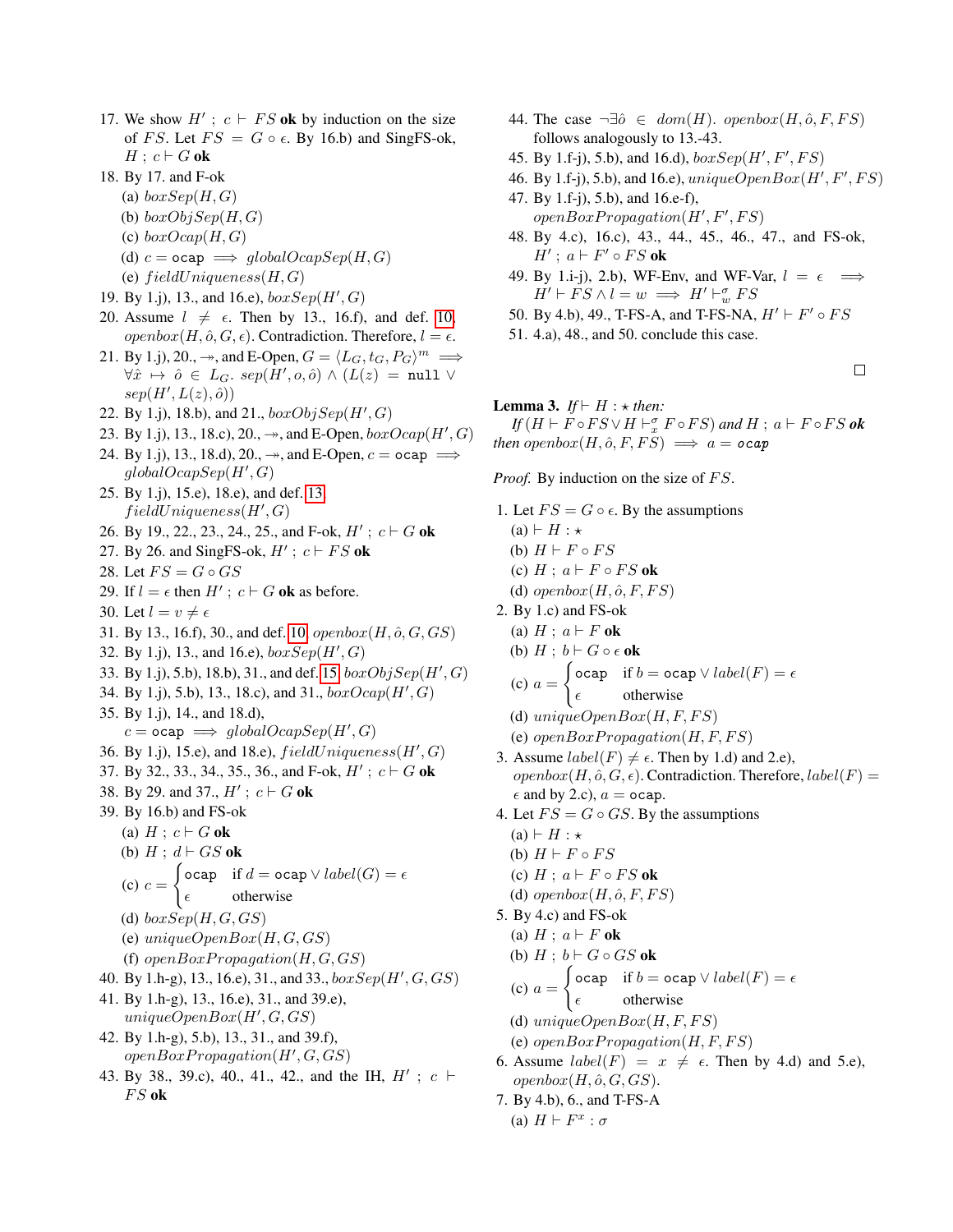(b)  $H \vdash_{x}^{\sigma} G \circ GS$ 8. By 4.a), 7.b), 5.b), 6., and the IH,  $b = ocap$ 9. By 5.c) and 8.,  $a =$  ocap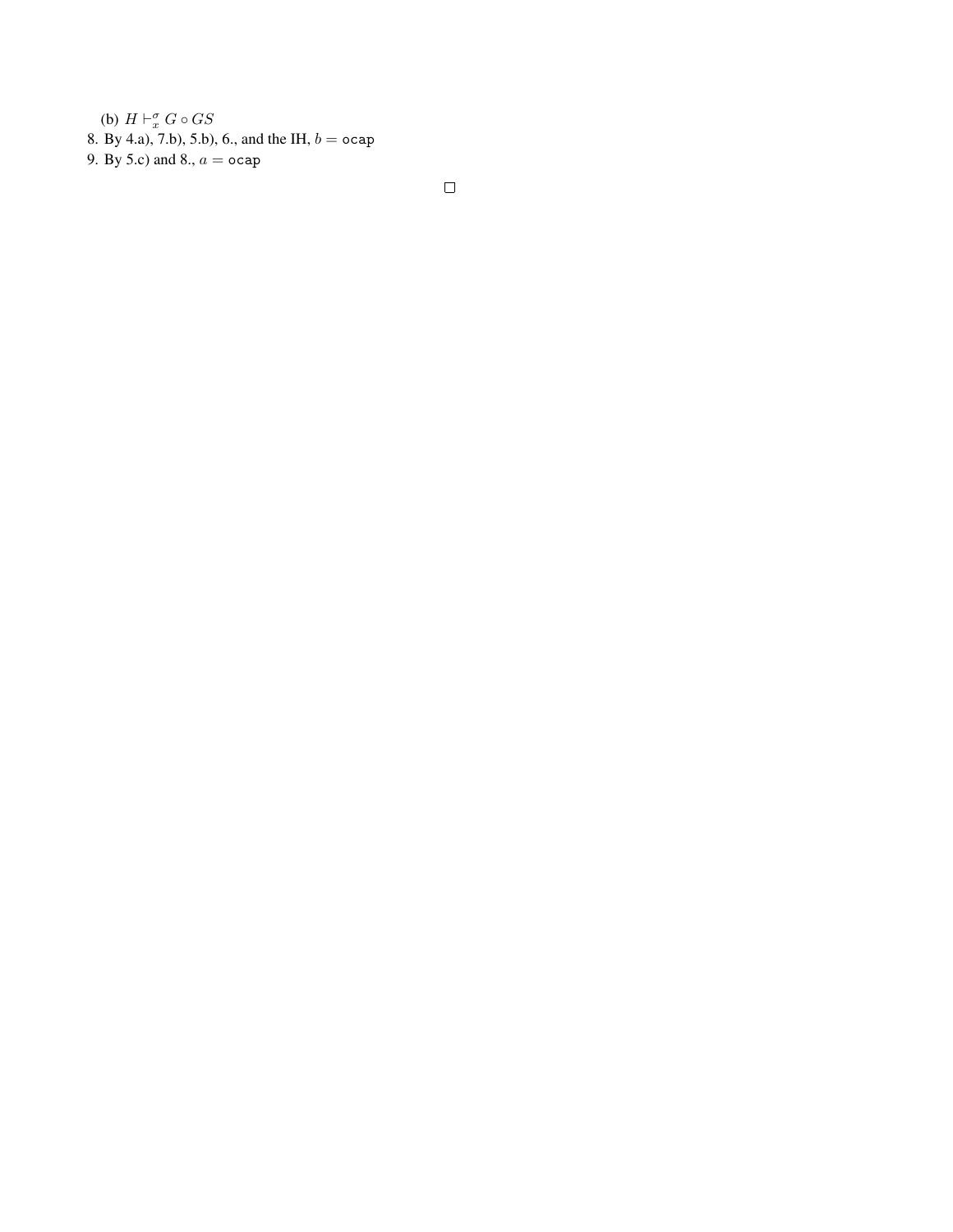### <span id="page-30-0"></span>A.3 Proof of Theorem [4](#page-12-6)

<span id="page-30-1"></span>**Lemma 4.** *If*  $C' \leq C$  *and*  $f \in fields(C)$ *, then* 

*1.*  $f \in fields(C')$ 2.  $ftype(C, f) = ftype(C', f)$ 

# *Proof.* Directly by  $\lt$ :-Ext and WF-Class.

 $\Box$ 

**Theorem** (Progress). *If*  $\vdash H : \star$  *then: If*  $H \vdash FS$  *and*  $H \text{ ; } a \vdash FS$  *ok then either*  $H, FS \rightarrow$  $H', FS'$  or  $FS = \langle L, x, P \rangle^l \circ \epsilon$  or  $FS = F \circ GS$  where

- $F = \langle L, \, let \, x \ = \ t \ \ in \ t', P \rangle^{l}, \ t \ \in \ \{y.f, y.f \ = \ z$  $z, y.m(z), y.\text{open} \{z \Rightarrow t''\}\}, \text{and } L(y) = \textit{null}; \text{or}$
- $F = \langle L, \textit{capture}(x.f, y) \, \{z \Rightarrow t\}, P \rangle^l$  where  $L(x) =$  $\mathbf{null} \wedge L(y) = \mathbf{null}$ *; or*
- $F = \langle L, \text{swap}(x.f, y) \; \{z \Rightarrow t\}, P \rangle^l$  where  $L(x) =$  $\mathbf{null} \wedge L(y) = \mathbf{null}.$

*Proof.* - By  $H; a \vdash FS$  ok,  $FS = F \circ FS'$ .

- Define  $\langle L, t, P \rangle^l := F$ .
- By induction on the structure of  $t$ ,
- Case  $t = x$
- 1. Assume  $FS' = F' \circ FS''$ ; otherwise the theorem conclusion applies.
- 2. By the assumptions,  $H \vdash FS$ .
- 3. By 2., T-FS-NA and T-FS-A,
- (a)  $\Gamma$  ;  $a \vdash x : \sigma$
- (b)  $H \vdash \Gamma; L$
- 4. By 3., WF-Env,  $dom(\Gamma) \subseteq dom(L)$ .
- 5. By T-Var,  $\Gamma(x) = \sigma \wedge x \in dom(\Gamma)$ .
- 6. By 4. and 5.,  $x \in dom(L)$ .
- 7. Define

(a)  $\langle L', t', P'\rangle^{l'} := F'$ (b)  $L'' := \begin{cases} L'[y \mapsto L(x)] & \text{if } l = y \\ L' \end{cases}$  $L'$  otherwise, which is

- well-defined by 6.
- (c)  $F'' := \langle L'', t', P' \rangle^{l'}$
- 8. By E-Return1, E-Return2,  $H, F \longrightarrow H, F'$
- 9. By 8.,  $H, F \circ F' \circ FS'' \rightarrow H, F'' \circ FS''$

10. 9. concludes this case.

- Case  $t = \text{let } x = \text{null in } t'$
- 1. By E-Null,  $H, F \longrightarrow H, \langle L[x \mapsto \text{null}], t, P \rangle^l$
- 2. By 1., E-Frame  $H, F \circ FS' \rightarrow H, \langle L[x \mapsto \text{null}], t, P \rangle^l \circ$  $FS'$
- 3. 2. concludes this case.
- Case  $t = \texttt{let } x = \texttt{new } C$  in  $t'$ 
	- 1. Define
		- (a) o fresh
		- (b)  $\overline{f} := fields(C)$
		- (c)  $H' := H[o \mapsto \langle C, \overline{f \mapsto \text{null}} \rangle]$
		- (d)  $L' := L[x \mapsto o]$
		- (e)  $F' := \langle L', t', P \rangle^l$

2. By E-New,  $H, F \longrightarrow H', F'$ 3. By 1., E-Frame  $H, F \circ FS' \rightarrow H', F' \circ FS'$ 4. 3. concludes this case. - Case  $t = \text{box}[C] \{x \Rightarrow t'\}$ 1. Define (a) o fresh (b)  $\overline{f} := fields(C)$ (c)  $H' := H[o \mapsto \langle C, \overline{f \mapsto \texttt{null}} \rangle]$ (d)  $p$  fresh (e)  $L' := L[x \mapsto b(o, p)]$ (f)  $P' := P \cup \{p\}$ (g)  $F' := \langle L', t', P' \rangle^{\epsilon}$ 2. By E-Box,  $H, F \circ FS' \rightarrow H', F' \circ \epsilon$ 3. 2. concludes this case. - Case  $t = \text{let } x = y \text{ in } t'$ 1. By the assumption  $(a) \vdash H : \star$ (b)  $H \vdash F \circ FS'$ 2. By 1.b), T-FS-NA and T-FS-A,  $H \vdash F : \sigma$ 3. By 2., T-Frame1, (a)  $\Gamma$ ;  $a \vdash \texttt{let } x = y \texttt{ in } t' : \sigma$ (b)  $H \vdash \Gamma$ ; L 4. By 3.b), WF-Env,  $dom(\Gamma) \subseteq dom(L)$ 5. By 4.a), T-Var, T-Let,  $y \in dom(\Gamma)$ 6. By 4, 5,  $y \in dom(L)$ , and  $L(y)$  is defined. 7. Define  $L' := L[x \mapsto L(y)]$ 8. By E-Var, 7.,  $H, F \longrightarrow H, \langle L', t', P \rangle^l$ 9. By 8., E-Frame,  $H, F \circ FS' \rightarrow H, F' \circ FS'$ 10. 9. concludes this case. - Case  $t = \text{let } x = y.f \text{ in } t'$ 1. By the assumption  $(a) \vdash H : \star$ (b)  $H \vdash F \circ FS'$ 2. By 1.b), T-FS-NA and T-FS-A,  $H \vdash F : \sigma$ 3. By 2., T-Frame1, (a)  $\Gamma$ ;  $a \vdash \texttt{let } x = y.f \texttt{ in } t' : \sigma$ (b)  $H \vdash \Gamma$ ; L 4. By 3.a), T-Let, T-Select, T-Var, (a)  $\Gamma(y) = C$ (b)  $ftype(C, f) = D$ 5. By 3.b), WF-Env, (a)  $dom(\Gamma) \subseteq dom(L)$ (b)  $\forall x \in dom(\Gamma), H \vdash \Gamma; L; x$ 6. By 4.a)., 5.a),  $y \in dom(L)$ 7. By 5.b), WF-Var, 4.a), and assuming  $L(y) = \text{null}$ (otherwise the theorem conclusion holds), (a)  $L(y) = o$ 

- (b)  $typeof(H, o) \leq C$
- 8. By 4.b),  $f \in fields(C)$
- 9. By 7.b),  $o \in dom(H)$ .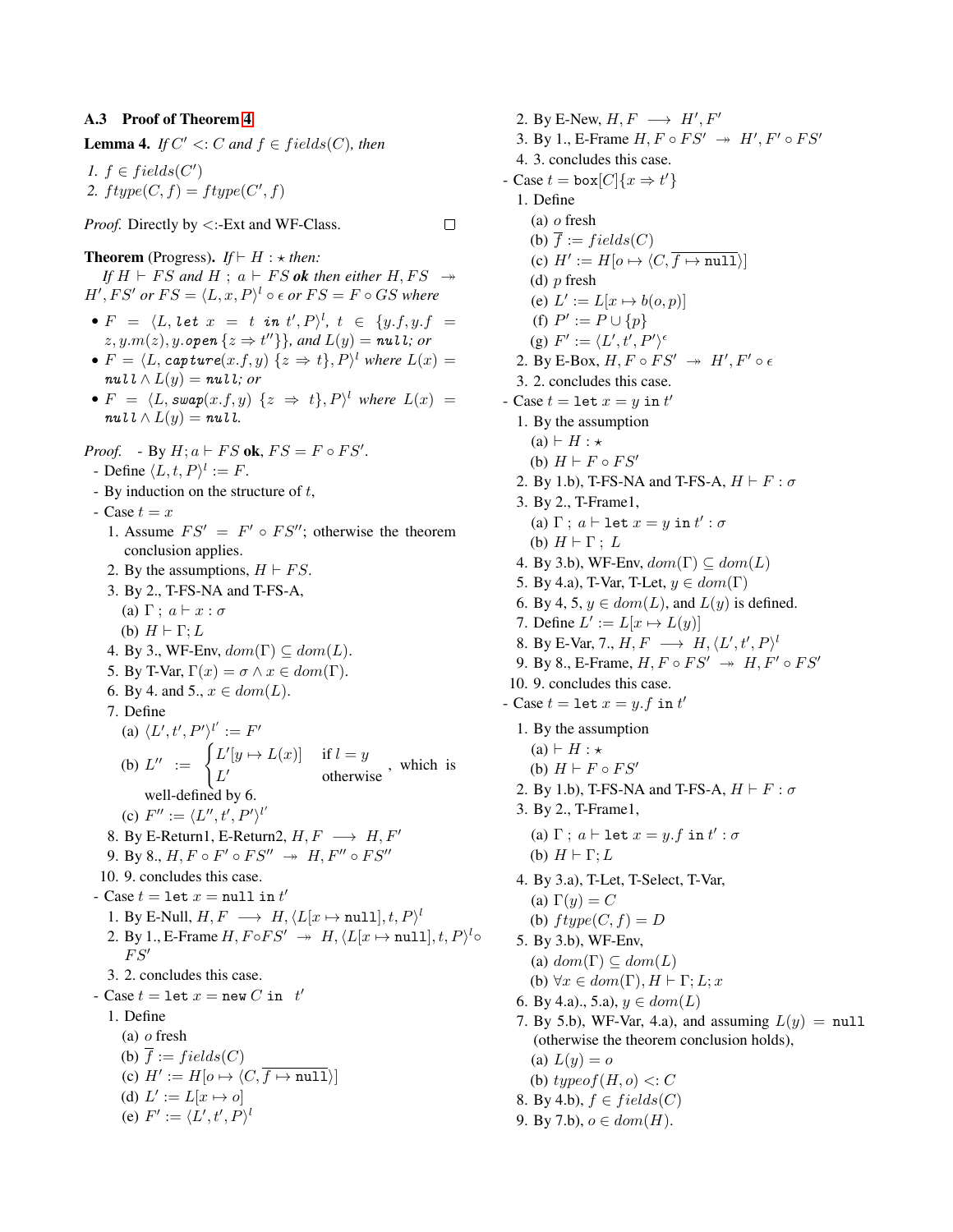10. Define  $\langle C', FM \rangle := H(o)$  (which is defined by 9.) 11. By 1.a), 10, and Definition [2,](#page-7-3)  $dom(FM) = fields(C')$ 12. By 10,  $typeof(H, o) = C'$ 13. By 7.b), 11., 8., and Lemma [4,](#page-30-1)  $f \in dom(FM)$ . 14. Define (a)  $L' := L[x \mapsto FM(f)]$  (defined by 13.) (b)  $F' := \langle L', t', P \rangle^l$ 15. By 14.a-b), E-Select,  $H, F \longrightarrow H, F'$ 16. By 15, E-Frame,  $H, F \circ FS' \rightarrow H, F' \circ FS$ 17. 16. concludes the proof. - Case  $t =$  capture $(x.f, y){z \Rightarrow t'}$ 1. By assumption  $(a) \vdash H : \star$ (b)  $H \vdash F \circ FS'$ (c)  $H$ ;  $a \vdash FS$  ok 2. By 1.b), T-FS-NA, and T-FS-A, (a)  $\Gamma$ ;  $a \vdash$  capture $(x.f, y) \{ z \Rightarrow t' : \sigma$ (b)  $H \vdash \Gamma$ ; L (c)  $H \vdash \Gamma; L; P$ 3. By 2.c),  $\forall x \in dom(\Gamma), L(x) = b(o, p) \land \text{Perm}[Q] \in$  $\Gamma \Longrightarrow p = \gamma(Q) \in P$ 4. By 2.a), T-capture, (a)  $\Gamma$ ;  $a \vdash x : Q \triangleright \text{Box}[C]$ (b)  $\Gamma$ ;  $a \vdash y : Q' \triangleright \text{Box}[D]$ (c)  $\{\texttt{Perm}[Q], \texttt{Perm}[Q]'\} \subseteq \Gamma$ (d)  $D < ftype(C, f)$ 5. By 2.b), (a)  $dom(\Gamma) \subseteq dom(L)$ (b)  $\forall x \in dom(\Gamma), H \vdash \Gamma; L; x$ 6. By 5.b), 4.a-b), assuming  $L(x) \neq \text{null} \wedge L(y) \neq$ null (otherwise the theorem conclusion holds), (a)  $L(x) = b(o, p)$ (b) typeof(H, o)  $\leq C$ (c)  $L(y) = b(o', p')$ (d)  $typeof(H, o') \leq D$ 7. By 4.a), 4.b), 4.c), 7.a), 7.c), 3, (a)  $p \in P$ (b)  $p' \in F$ 8. Define  $\langle C', FM \rangle := H(o)$ 9. Define (a)  $L' := L[z \mapsto L(x)]$ (b)  $H' := H[o \mapsto \langle C', FM[f \mapsto o'] \rangle]$ (c)  $P' := P \setminus \{p'\}$ (d)  $F' := \langle L', t', P' \rangle^{\epsilon}$ 10. By E-Capture,  $H, F \circ FS' \rightarrow H', F' \circ \epsilon$ 11. 10. concludes this case - Cases  $t = \text{swap}(x.f, y) \{ z \Rightarrow t' \},$ let  $x = y.f = z$  in  $t'$ , Let  $x = y.m(z)$  in  $t'$  are left out and are proven analogously to the capture and select cases.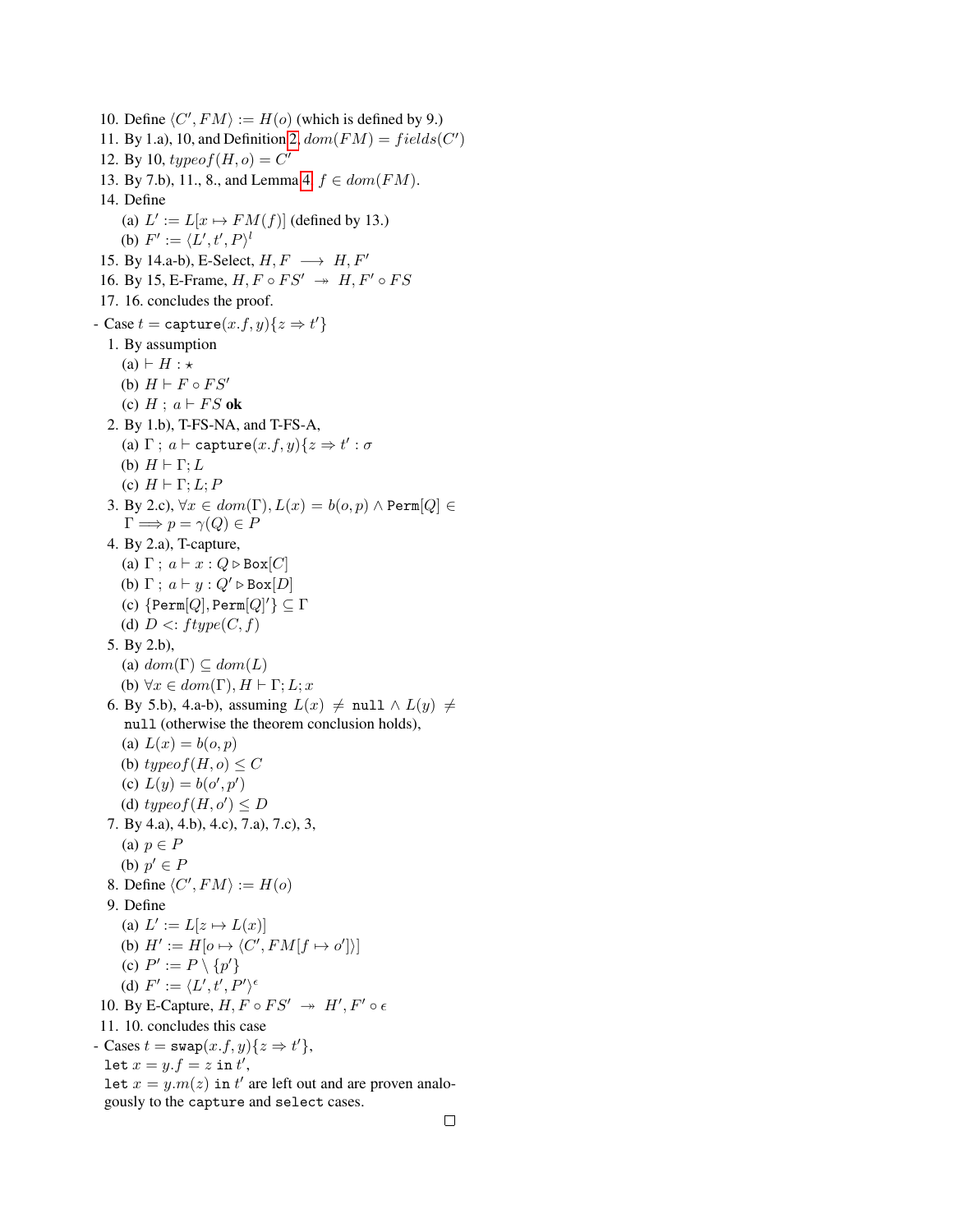# <span id="page-32-0"></span>B. Formulation of key definitions and theorems in Coq

Static and dynamic operational semantics of  $CLC<sup>1</sup>$  were mechanized in the Coq theorem proving system. The Coq mechanization closely follows the definitions in this paper and is inspired by [\[43\]](#page-18-40).

# Partial functions

An important difference is the use of explicit partial functions over finite domains defined as follows in Coq:

```
1 Module Partial (T: InfiniteTypeWithDecidableEquality)
2 (B: Typ).
3 Definition B := BT.t.
4 Notation A := T.t.
5
6 Record PartFunc : Type :=
7 mkPartFunc {
8 func: A -> option B;
9 domain: list A;
10 fDomainCompat :
11 forall valT: A,
12 ~ In valT domain <-> func valT = None
13 }.
14
```
Partial functions are defined in a module, which is instanciated with different domain and range types for the heap, environment, typing context and field map:

```
1 Inductive FM_Range_type :=
2 | FM_null : FM_Range_type
3 | FM_ref : Ref_type -> FM_Range_type.
4
5 Module FM_typeM <: Typ .
6 Definition t := FM_Range_type.
7 End FM_typeM.
8
9 Module p_FM := Partial FieldNameM FM_typeM.
10
11 Definition FM_type := p_FM.PartFunc.
12
13 Inductive RTObject :=
14 | obj : ClassName_type -> FM_type -> RTObject.
15
16 Module RTObject_typeM <: Typ .
17 Definition t := RTObject.
18 End RTObject_typeM.
19
20 Module p_heap := Partial RefM RTObject_typeM.
21
22 Definition Heap_type := p_heap.PartFunc.
23
24 Inductive env_Range_type :=
25 | envNull : env_Range_type
26 | envRef : Ref_type -> env_Range_type
27 | envBox : Ref_type -> env_Range_type.
28
29 Module env_Range_typeM <: Typ.
30 Definition t := env_Range_type.
31 End env_Range_typeM.
32
33 Module p_env := Partial VarNameM env_Range_typeM.
34
35 Definition Env_type := p_env.PartFunc.
36
```

```
37 Inductive typecheck_type :=
38 | typt_class : ClassName_type -> typecheck_type
39 | typt_box : ClassName_type -> typecheck_type
40 | typt_all : typecheck_type.
41
42 Inductive effect :=
43 | eff_ocap : effect
44 | eff_epsilon : effect.
45
46 Module tyM <: Typ.
47 Definition t := typecheck_type.
48 End tyM.
49
50 Module p_gamma := Partial VarNameM tyM.
51
52 Notation Gamma_type := p_gamma.PartFunc.
```
### Mutual recursion

Several definitions in this paper utilize mutual recursion, which is not well supported in Coq.

# Mutual recursion in syntax of  $CLC<sup>1</sup>$

The syntax of  $CLC<sup>1</sup>$  has mutual recursion between terms  $t = \text{let } x = e \text{ in } t \text{ and expressions } e = x \text{ .open} \{ y \Rightarrow t \}.$ We solved this problem by defining a combined inductive type ExprOrTerm and defining predicates isExpr, isTerm for use when an expression or term is expected:

```
1 Inductive ExprOrTerm :=
 2 | Null : ExprOrTerm
 3 | Var : VarName_type -> ExprOrTerm
 4 | FieldSelection : VarName_type -> FieldName_type
 5 -> ExprOrTerm
 6 | FieldAssignment : VarName_type -> FieldName_type
     -> VarName_type -> ExprOrTerm
 8 | MethodInvocation : VarName_type -> MethodName_type
 9 -> VarName_type -> ExprOrTerm
10 | New : ClassName_type -> ExprOrTerm
11 | Box : ClassName_type -> ExprOrTerm
12 | Open : VarName_type -> VarName_type -> ExprOrTerm
13 -> ExprOrTerm
14 | TLet : VarName_type -> ExprOrTerm -> ExprOrTerm
15 -> ExprOrTerm.
16
17 Fixpoint isTerm (e: ExprOrTerm) : Prop :=
18 match e with
19 | Var _ => True
20 | TLet _ e t => (fix isExpr (e: ExprOrTerm) : Prop := 21match e with
22 | TLet _ _ _ => False
23 | Open - t' => isTerm t'24 | _ => True
 25 end
26 \qquad ) e /\ isTerm t
27 | => False<br>28 end.
      end.
29
30 Definition isExpr (e: ExprOrTerm) : Prop :=
31 match e with
32 | TLet \angle \angle \angle => False
33 | Open _ _ t => isTerm t
34 | = > True
35 end.
```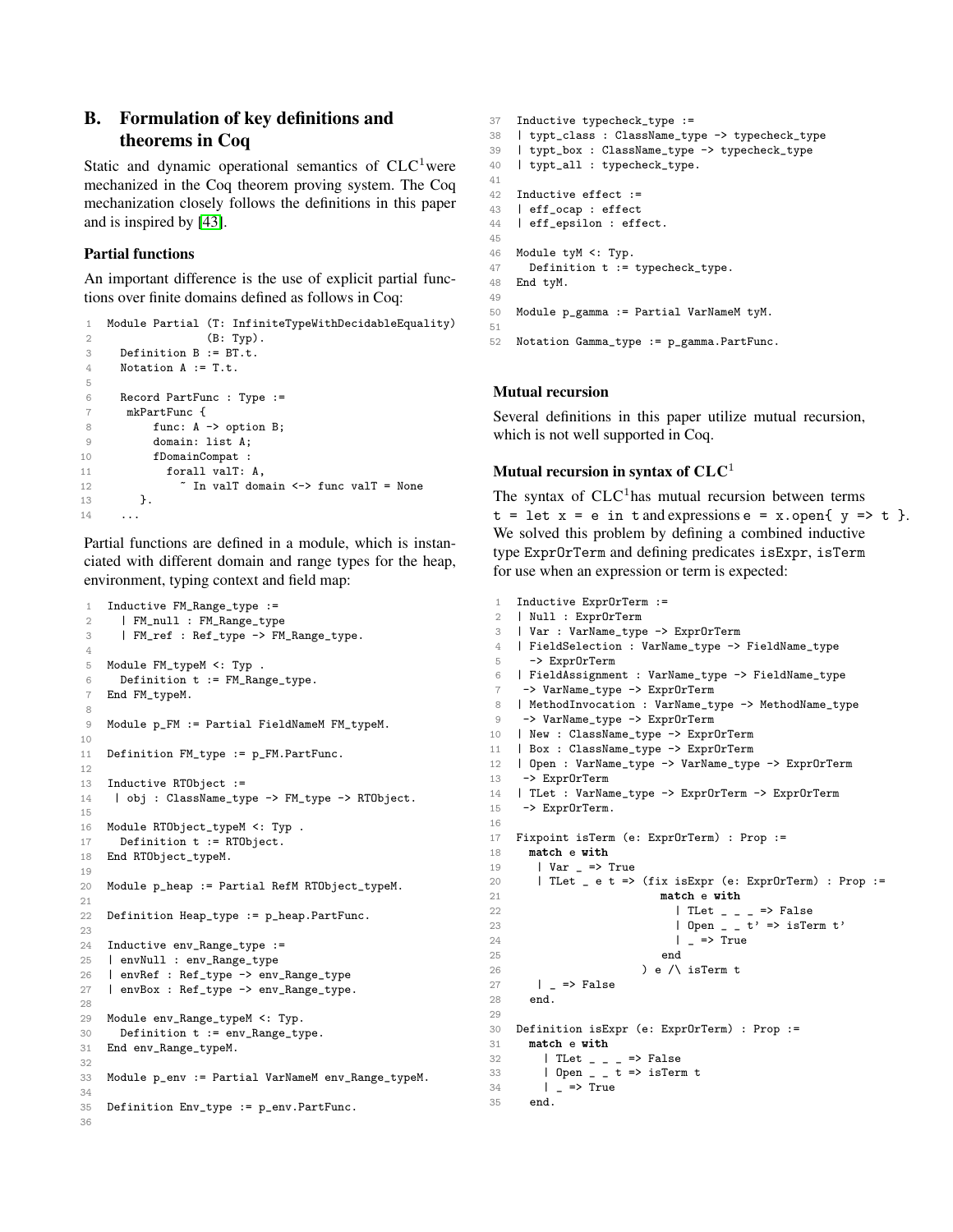# Mutual recursion in T-FS

The definitions and rules T-FS-NA, T-FS-NA2, T-FS-A, T-FS-A2 employ mutual recursion betwen  $H \vdash FS$  and  $H \vdash_{x}^{\tau}$  $FS$ . We defined this rule in Coq by combining the two cases into a single case  $H \vdash^a FS$ , where  $a := \epsilon \mid (x, \tau)$ :

```
1 Inductive WF_FS : FS_ann_type -> Heap_type -> 2<br>2<br>2<br>3<br>2<br>Type
                  list (ann-frame_type) -> Type :=
3
4 | T_EmpFS : forall H, WF_FS None H nil
5
6 | T_FS_NA : forall H F FS sigma,
7 WF_Frame H (ann_frame F ann_epsilon)
8 sigma ->
9 WF_FS None H FS ->
10 WF_FS None H ((ann_frame F ann_epsilon)
11 :: FS)
12
13 | T_FS_NA2 : forall H F FS sigma x tau,
14 (H, x, tau ## (ann_frame F)
15 ann_epsilon) @@ sigma ) ->
16 WF_FS None H FS ->
17 WF_FS (Some (x, tau)) H
18 ((ann_frame F ann_epsilon) :: FS)
19
20 | T_FS_A : forall H F FS x tau ,
21 WF_Frame H (ann_frame F (ann_var x))
22 \tan^{-}23 WF_FS (Some (x, tau)) H FS -><br>24 WF FS None H ((ann frame F)
               WF_FS None H ((ann_frame F
25 (ann_var x)) :: FS)
26 | T_FS_A2 : forall H F FS y sigma x tau,<br>27 (H, y, sigma ## (ann_fram
               (H, y, sigma ## (ann_frame F
28 (ann_var x)) @@ tau) ->
29 WF_FS (Some (x, tau)) H FS ->
30 WF_FS (Some (y, sigma)) H<br>31 (ann frame F (ann war y
                 ((ann-frame F (ann-var x)) :: FS).
```
### Reduction and typing

Reductions and typing rules are defined as follows:

```
Inductive TypeChecks : Gamma_type -> effect ->
        ExprOrTerm -> typecheck_type -> Type :=
| T_Null : forall gamma eff,
     TypeChecks gamma eff Null typt_all
| T_Var : forall gamma eff x sigma,
  p_{\text{gamma}.func gamma} = Some sigma \rightarrowTypeChecks gamma eff (Var x) sigma
| T_Field : forall gamma eff x f C,
  forall witn: fldP C f,
    p_{gamma}.func gamma x = Some (typt_{class} C) ->
     TypeChecks gamma eff (FieldSelection x f)
      (typt_class (ftypeP C f witn))
| T_Assign : forall gamma eff x f y C D,
   forall witn: fldP C f,
     p_gamma.func gamma y = Some (typt_class C) ->
     TypeChecks gamma eff (FieldSelection x f)
             (typt_class D) ->
     subtypeP (typt_class C) (typt_class D) ->
     TypeChecks gamma eff (FieldAssignment x f y)
            (typt_class C)
| T_New : forall gamma C eff,
   TypeChecks gamma eff (New C) (typt_class C)
| T_Open : forall gamma eff x C y t sigma,
    TypeChecks gamma eff (Var x) (typt_box C) ->
   TypeChecks (p_gamma.updatePartFunc
```

```
p_gamma.emptyPartFunc
                  y (typt_class C)
               ) eff t sigma ->
    TypeChecks gamma eff (Open x y t) (typt_box C)
| T_Let : forall gamma eff e sigma x tau t,
  TypeChecks gamma eff e sigma ->
  TypeChecks (p_gamma.updatePartFunc gamma x sigma) eff
             t tau ->
  TypeChecks gamma eff (TLet x e t) tau.
 Inductive Reduction_FS : cfg_type -> cfg_type -> Type:=
 | E_StackFrame : forall H H' L L' t t' FS a,
     Reduction_SF (#H, L, t ! ) (#H', L', t' !)
->
     Reduction_FS (H, ( (ann_frame (sframe L t) a) :: FS) )
                  (H', \text{ (ann-frame (sframe L'} t') a) :: FS)| E_Return1 : forall H L x y F FS envVal,
    p_{env}.func L x = Some envVal ->
    Reduction_FS (H,
       (ann-frame (sframe L (Var x)) (ann_var y)) :: F :: FS)(H, updFrame F y envVal :: FS)
 | E_Return2 : forall H F FS,
    Reduction_FS (H, (ann_frame F ann_epsilon) :: FS)
                 (H, FS)
 | E_Open : forall H L x1 x2 y t1 t2 ann FS o,
  isTerm t1 ->
  isTerm t2 ->
  p_{env}.func L x2 = Some (envBox o) ->
  In o (p_heap.domain H) ->
  Reduction_FS (H, (ann_frame (sframe L
              ( t_let x1 <- (Open x2 y t1) t_in t2 ))
       ann) :: FS)
  (H, (ann_frame (sframe
       (p_env.emptyPartFunc +++ y --> (envBox o) )
t1)ann_epsilon)
    :: (ann_frame (sframe ( L +++ x1 --> (envBox o) ) t2)
                     ann) :: FS).
```
### Heap properites and invariants

 $\vdash H : \star$  and  $H \vdash \Gamma, L$  were defined as follows:

```
1 Definition Heap_obj_ok H C FM :=
 2 forall f o,<br>3 forall f_wi
       3 forall f_witn : fldP C f,
 4 p_FM.func FM f = Some (FM_ref o) ->
 5 { o_witn: In o (p_heap.domain H) &
 6 subclassP (heap_typeof H o o_witn)
 7 (ftypeP C f f_witn)<br>8 }.
         8 }.
 9 Definition Heap_dom_ok H : Prop :=
10 forall o C FM,
11 p_heap.func H o = Some (obj C FM) ->
12 fieldsP C (p_FM.domain FM).
13 Definition Heap_ok H : Prop :=
14 forall o C FM,
15 p_heap.func H o = Some (obj C FM) ->
16 Heap_obj_ok H C FM.
17 Definition WF_Var (H: Heap_type) (Gamma: Gamma_type)
18 (L: Env_type) (x: VarName_type):=
19 (p_{env}.func L x = Some envNull) +20 {C_o |
21 match C_o with<br>22 \qquad \qquad \qquad \qquad \qquad \qquad \qquad \qquad \qquad \qquad \qquad \qquad \qquad \qquad \qquad \qquad \qquad \qquad \qquad \qquad \qquad \qquad \qquad \qquad \qquad \qquad \qquad \qquad \qquad \qquad \qquad \qquad \qquad \q|(C, o) \Rightarrow \{witn |23 p_env.func L x = Some (envRef o) \land24 p_gamma.func Gamma x = Some (typt_class C) /\
25 subtypeP (typt_class (heap_typeof H o witn))
```